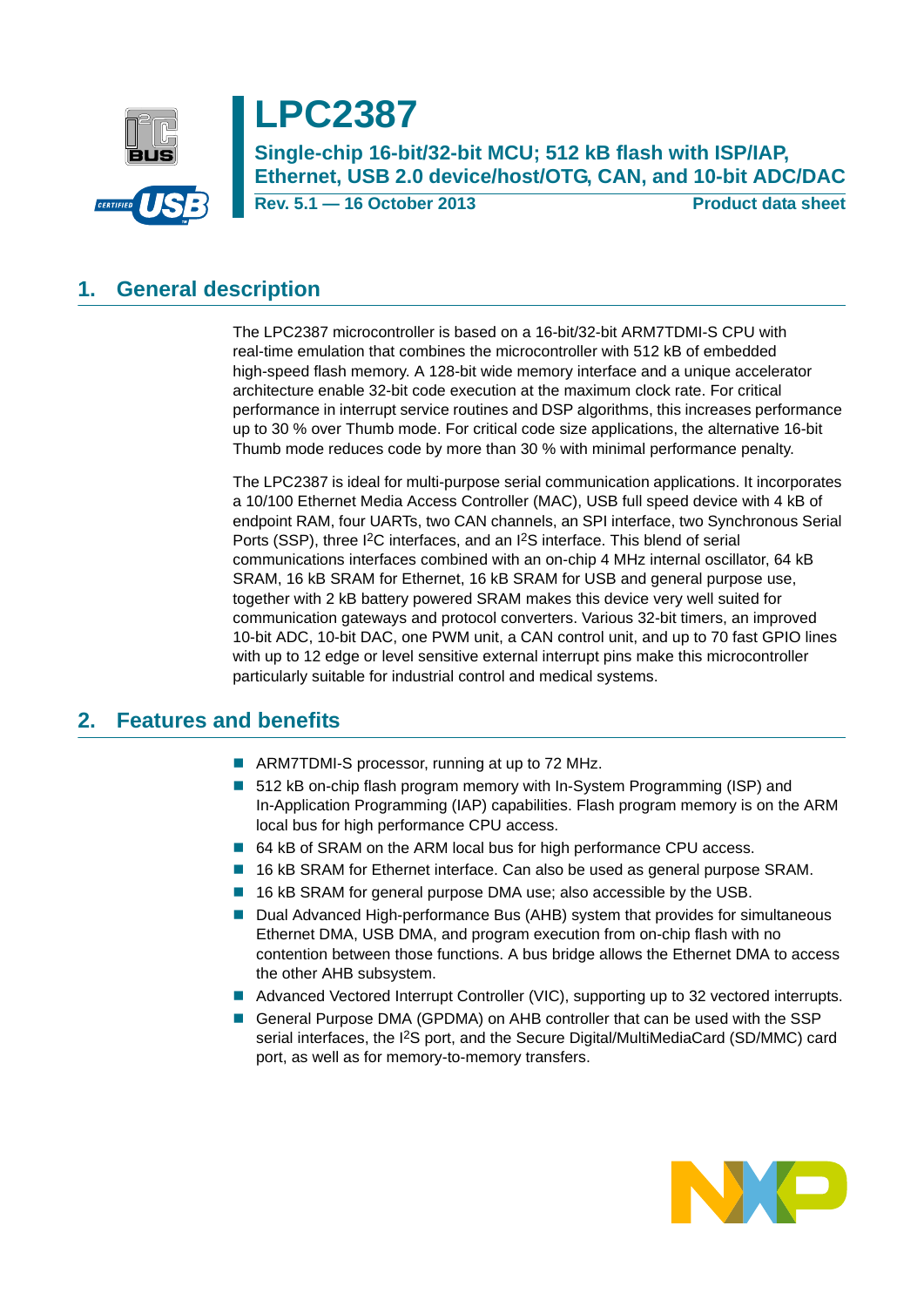- Serial interfaces:
	- Ethernet MAC with associated DMA controller. These functions reside on an independent AHB.
	- USB 2.0 device/host/OTG with on-chip PHY and associated DMA controller.
	- ◆ Four UARTs with fractional baud rate generation, one with modem control I/O, one with IrDA support, all with FIFO.
	- **← CAN controller with two channels**
	- **SPI controller**
	- Two SSP controllers, with FIFO and multi-protocol capabilities. One is an alternate for the SPI port, sharing its interrupt and pins. These can be used with the GPDMA controller.
	- ◆ Three I<sup>2</sup>C-bus interfaces (one with open-drain and two with standard port pins).
	- ◆ I<sup>2</sup>S (Inter-IC Sound) interface for digital audio input or output. It can be used with the GPDMA.
- **Other peripherals:** 
	- ◆ SD/MMC memory card interface.
	- ◆ 70 general purpose I/O pins with configurable pull-up/down resistors.
	- $\triangle$  10-bit ADC with input multiplexing among 6 pins.
	- $\triangle$  10-bit DAC.
	- $\blacklozenge$  Four general purpose timers/counters with a total of 8 capture inputs and 10 compare outputs. Each timer block has an external count input.
	- ◆ One PWM/timer block with support for three-phase motor control. The PWM has two external count inputs.
	- Real-Time Clock (RTC) with separate power pin, clock source can be the RTC oscillator or the APB clock.
	- ◆ 2 kB SRAM powered from the RTC power pin, allowing data to be stored when the rest of the chip is powered off.
	- ◆ WatchDog Timer (WDT). The WDT can be clocked from the internal RC oscillator, the RTC oscillator, or the APB clock.
- Standard ARM test/debug interface for compatibility with existing tools.
- **Emulation trace module supports real-time trace.**
- Single 3.3 V power supply  $(3.0 \vee$  to 3.6 V).
- Four reduced power modes: idle, sleep, power-down, and deep power-down.
- Four external interrupt inputs configurable as edge/level sensitive. All pins on port 0 and port 2 can be used as edge sensitive interrupt sources.
- **Processor wake-up from Power-down mode via any interrupt able to operate during** Power-down mode (includes external interrupts, RTC interrupt, USB activity, Ethernet wake-up interrupt).
- Two independent power domains allow fine tuning of power consumption based on needed features.
- Each peripheral has its own clock divider for further power saving.
- Brownout detect with separate thresholds for interrupt and forced reset.
- On-chip power-on reset.
- On-chip crystal oscillator with an operating range of 1 MHz to 25 MHz.
- 4 MHz internal RC oscillator trimmed to 1 % accuracy that can optionally be used as the system clock. When used as the CPU clock, does not allow CAN and USB to run.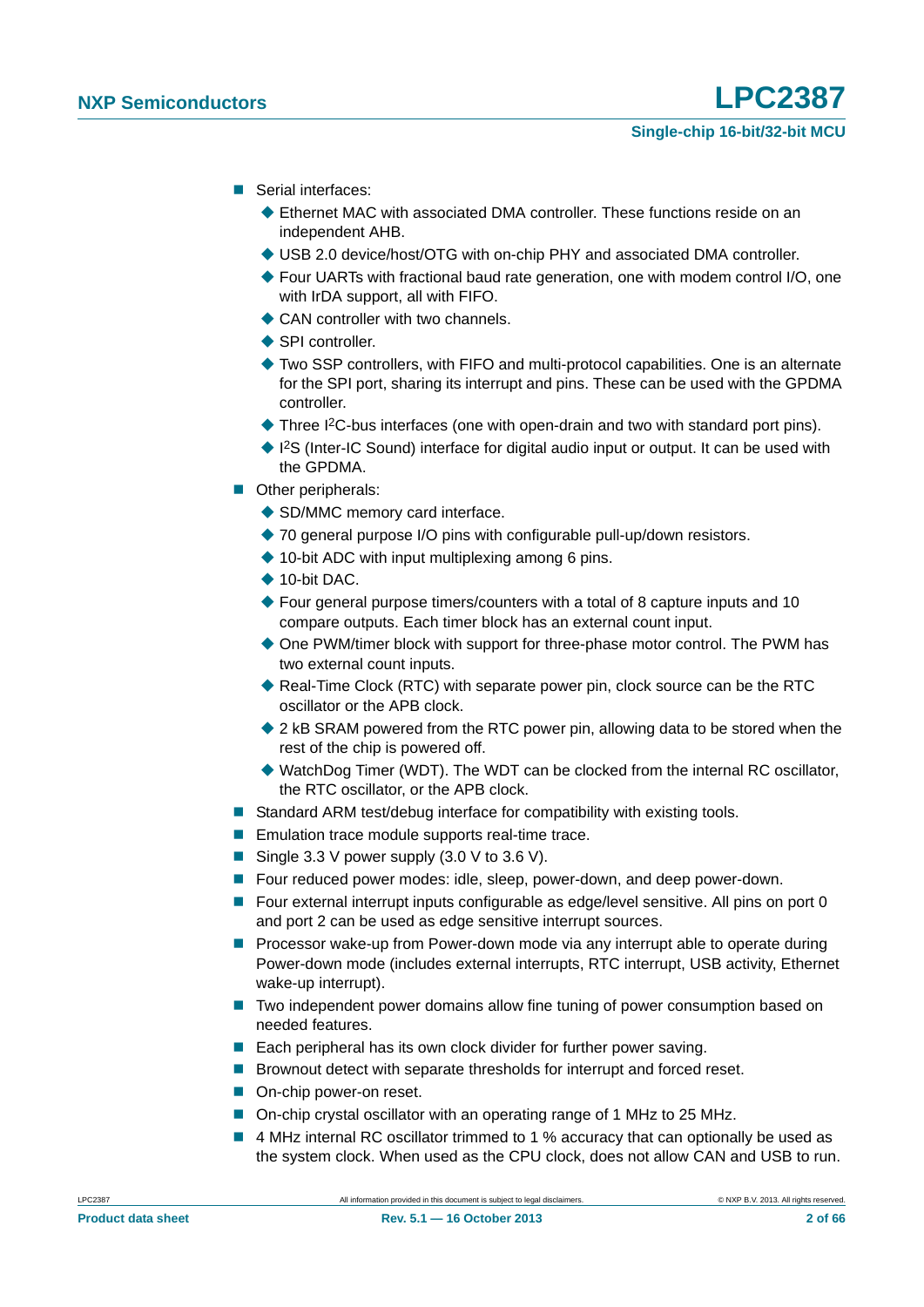- On-chip PLL allows CPU operation up to the maximum CPU rate without the need for a high frequency crystal. May be run from the main oscillator, the internal RC oscillator, or the RTC oscillator.
- Versatile pin function selections allow more possibilities for using on-chip peripheral functions.

# <span id="page-2-0"></span>**3. Applications**

- **Industrial control**
- **Medical systems**
- **Protocol converter**
- Communications

# <span id="page-2-1"></span>**4. Ordering information**

| Table 1.<br><b>Ordering information</b> |             |                                                                                     |          |  |  |  |  |
|-----------------------------------------|-------------|-------------------------------------------------------------------------------------|----------|--|--|--|--|
| Type number                             | Package     |                                                                                     |          |  |  |  |  |
|                                         | <b>Name</b> | <b>Description</b>                                                                  | Version  |  |  |  |  |
| LPC2387FBD100                           | LQFP100     | plastic low profile quad flat package; 100 leads; body $14 \times 14 \times 1.4$ mm | SOT407-1 |  |  |  |  |

### **4.1 Ordering options**

#### <span id="page-2-2"></span>**Table 2. Ordering options**

| Type number       | Flash<br>(kB) | <b>SRAM (kB)</b> |                                   |                   |    |                  | <b>USB</b><br>Ether | SD/                                 | GP  | <b>Channels</b> |  |             | Temp |                        |
|-------------------|---------------|------------------|-----------------------------------|-------------------|----|------------------|---------------------|-------------------------------------|-----|-----------------|--|-------------|------|------------------------|
|                   |               | Local<br>bus     | <b>Ethernet</b><br><b>buffers</b> | GP/<br><b>USB</b> |    | <b>RTC</b> Total | net                 | device MMC<br>$+4kB$<br><b>FIFO</b> |     | <b>DMA</b>      |  | CAN ADC DAC |      | range                  |
| LPC2387FBD100 512 |               | 64               | 16                                | 16                | -2 | 98               | RMII                | ves                                 | ves | ves             |  | 6           |      | –40 °C<br>to<br>+85 °C |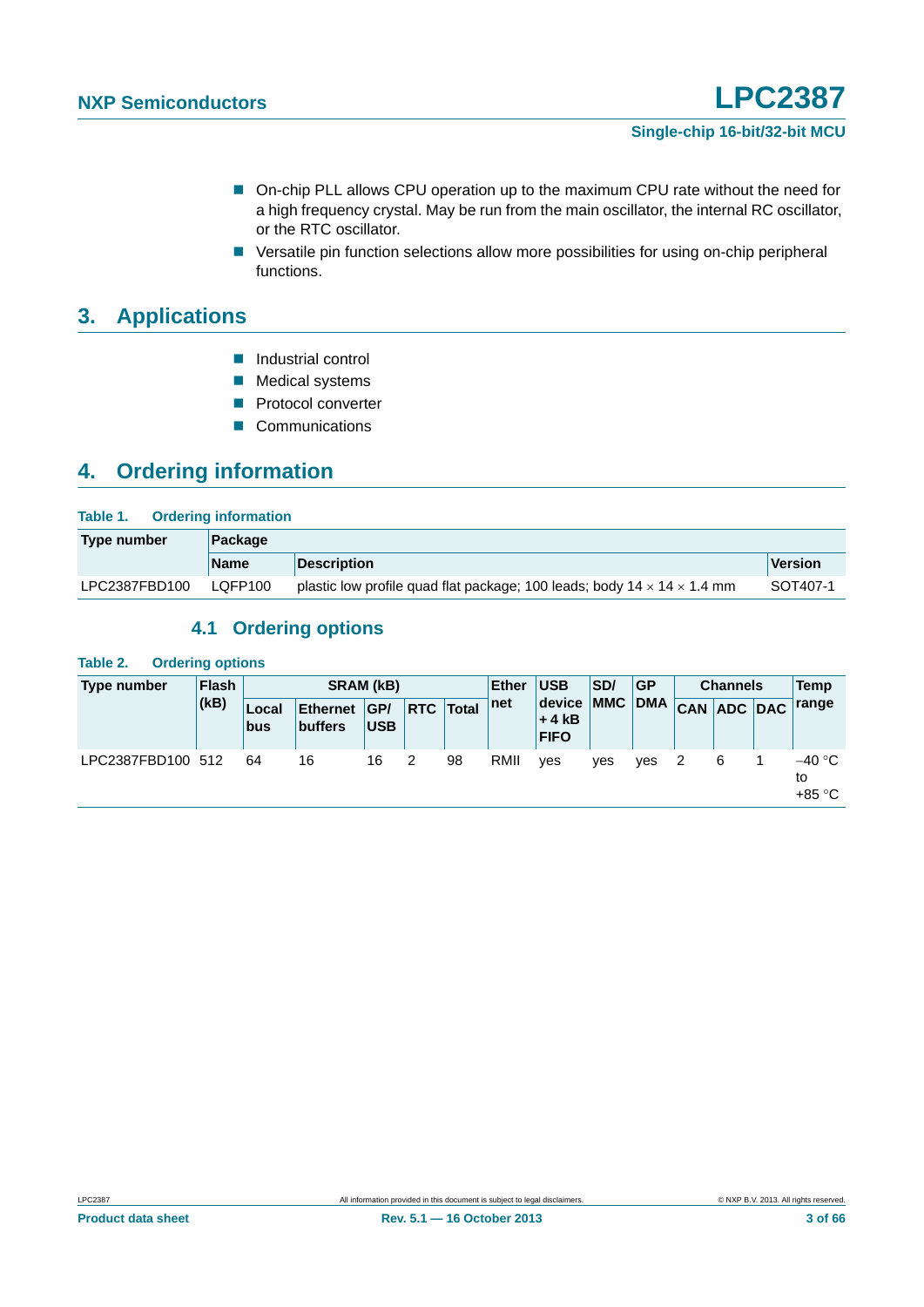# <span id="page-3-0"></span>**5. Block diagram**

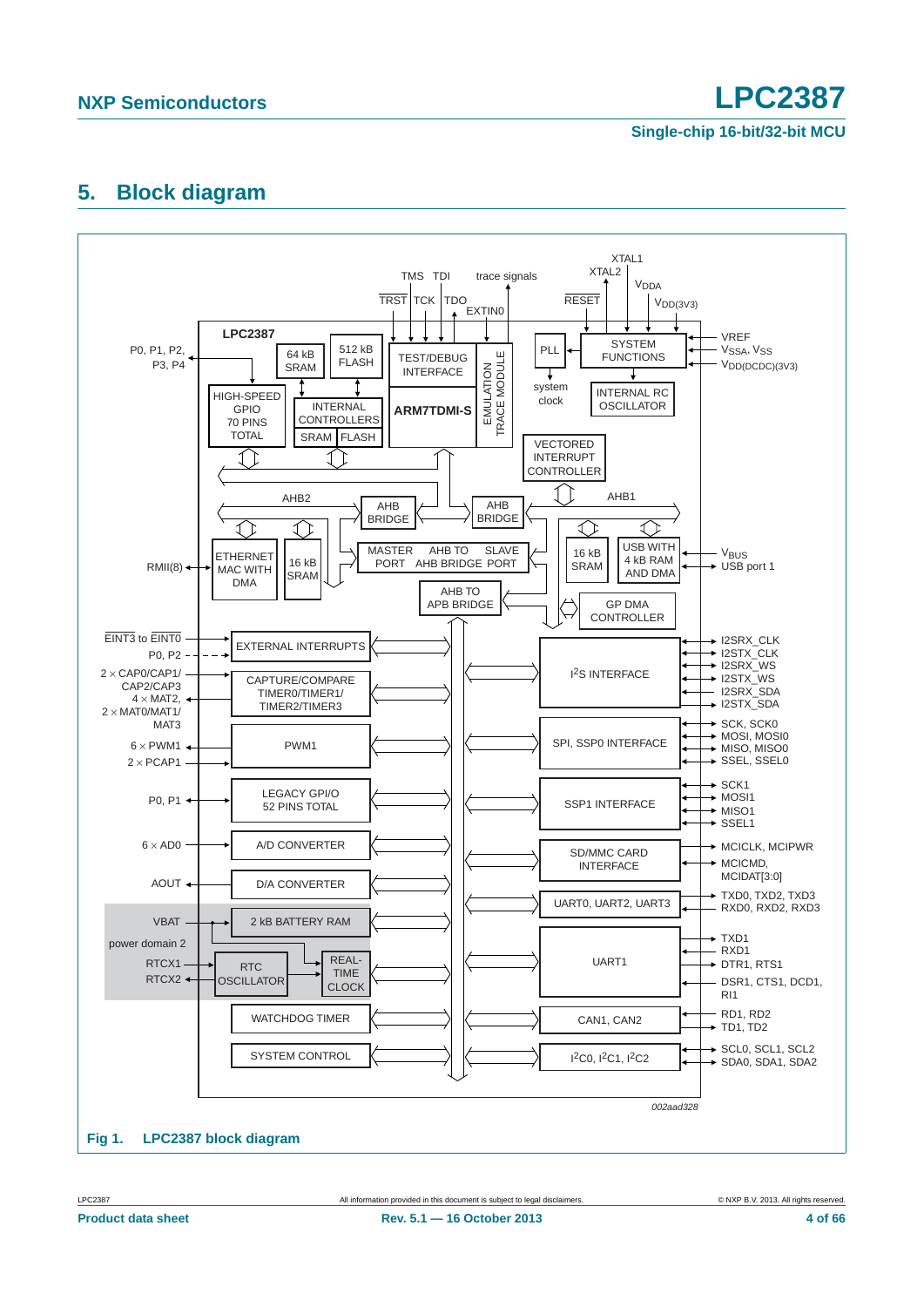# <span id="page-4-1"></span>**6. Pinning information**

## **6.1 Pinning**

<span id="page-4-2"></span>

## **6.2 Pin description**

<span id="page-4-3"></span><span id="page-4-0"></span>

| Table 3.<br><b>Pin description</b> |                   |         |                                                                                                                                                                                                                                                   |
|------------------------------------|-------------------|---------|---------------------------------------------------------------------------------------------------------------------------------------------------------------------------------------------------------------------------------------------------|
| Symbol                             | <b>Pin</b>        | Type    | <b>Description</b>                                                                                                                                                                                                                                |
| P0[0] to P0[31]                    |                   | 1/O     | Port 0: Port 0 is a 32-bit I/O port with individual direction controls for each bit.<br>The operation of port 0 pins depends upon the pin function selected via the pin<br>connect block. Pins 12, 13, 14, and 31 of this port are not available. |
| P0[0]/RD1/TXD3/                    | $46^{[1]}$        | I/O     | P0[0] - General purpose digital input/output pin.                                                                                                                                                                                                 |
| SDA <sub>1</sub>                   |                   |         | RD1 - CAN1 receiver input.                                                                                                                                                                                                                        |
|                                    |                   | O       | <b>TXD3</b> — Transmitter output for UART3.                                                                                                                                                                                                       |
|                                    |                   | 1/O     | $SDA1 - l^2C1$ data input/output (this is not an open-drain pin).                                                                                                                                                                                 |
| P0[1]/TD1/RXD3/                    | 47 <sup>[1]</sup> | I/O     | P0[1] - General purpose digital input/output pin.                                                                                                                                                                                                 |
| SCL <sub>1</sub>                   |                   | $\circ$ | <b>TD1</b> - CAN1 transmitter output.                                                                                                                                                                                                             |
|                                    |                   |         | <b>RXD3</b> — Receiver input for UART3.                                                                                                                                                                                                           |
|                                    |                   | I/O     | $SCL1$ — $I2C1$ clock input/output (this is not an open-drain pin).                                                                                                                                                                               |
| P0[2]/TXD0                         | 98 <sup>[1]</sup> | I/O     | P0[2] — General purpose digital input/output pin.                                                                                                                                                                                                 |
|                                    |                   | $\circ$ | <b>TXD0</b> - Transmitter output for UART0.                                                                                                                                                                                                       |
| P0[3]/RXD0                         | 99 <sup>[1]</sup> | 1/O     | <b>P0[3]</b> — General purpose digital input/output pin.                                                                                                                                                                                          |
|                                    |                   |         | <b>RXD0</b> - Receiver input for UART0.                                                                                                                                                                                                           |
| P0[4]/I2SRX_CLK/                   | 81[1]             | 1/O     | P0[4] - General purpose digital input/output pin.                                                                                                                                                                                                 |
| RD2/CAP2[0]                        |                   | I/O     | <b>I2SRX_CLK</b> — Receive Clock. It is driven by the master and received by the<br>slave. Corresponds to the signal SCK in the PS-bus specification.                                                                                             |
|                                    |                   |         | RD2 - CAN2 receiver input.                                                                                                                                                                                                                        |
|                                    |                   |         | <b>CAP2[0] — Capture input for Timer 2, channel 0.</b>                                                                                                                                                                                            |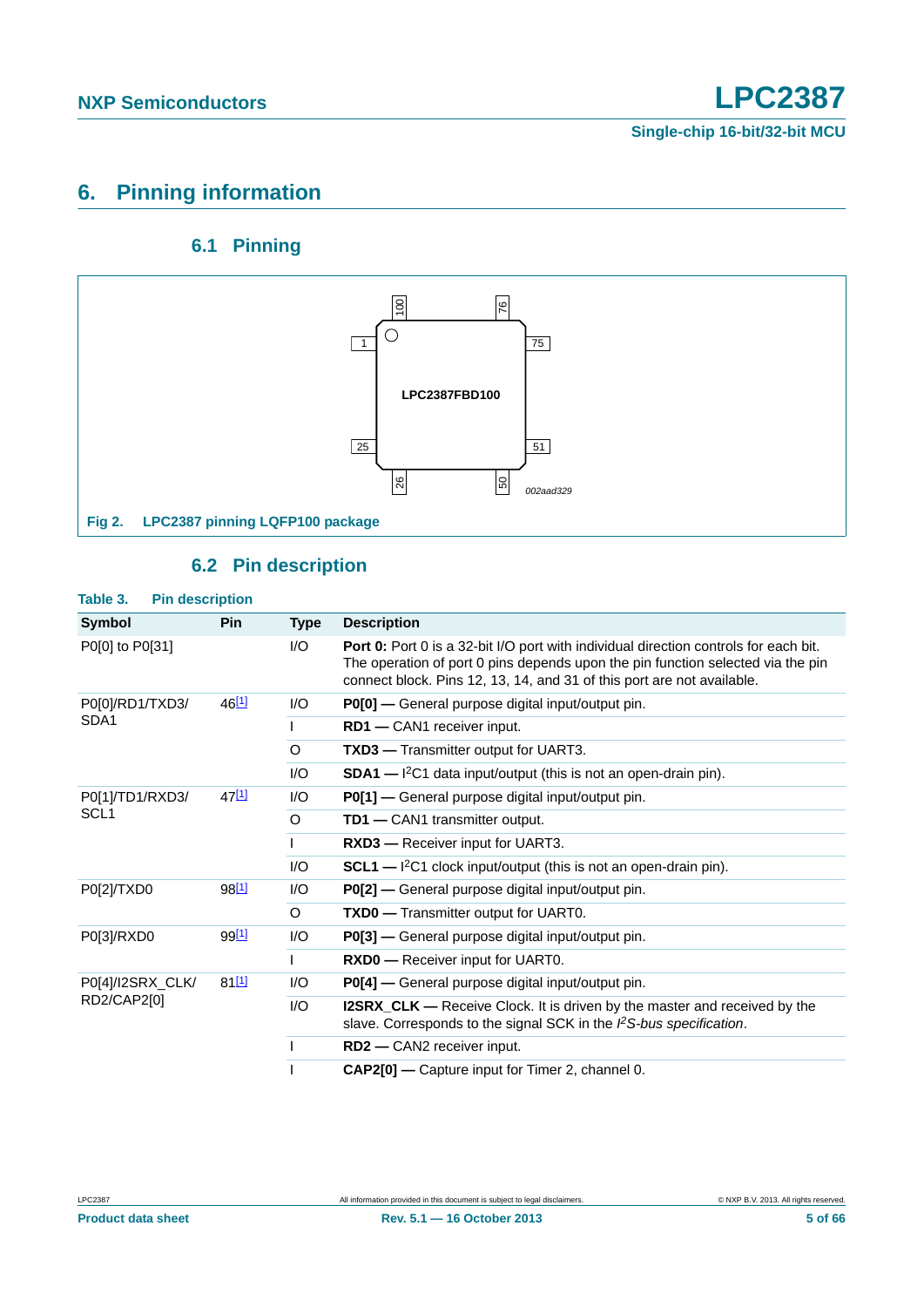| Table 3.                   | Pin description continued |              |                                                                                                                                                               |
|----------------------------|---------------------------|--------------|---------------------------------------------------------------------------------------------------------------------------------------------------------------|
| <b>Symbol</b>              | Pin                       | <b>Type</b>  | <b>Description</b>                                                                                                                                            |
| P0[5]/I2SRX_WS/            | $80^{[1]}$                | I/O          | P0[5] - General purpose digital input/output pin.                                                                                                             |
| TD2/CAP2[1]                |                           | I/O          | I2SRX_WS — Receive Word Select. It is driven by the master and received by<br>the slave. Corresponds to the signal WS in the $l2S-bus$ specification.         |
|                            |                           | $\circ$      | TD2 - CAN2 transmitter output.                                                                                                                                |
|                            |                           | $\mathsf{I}$ | CAP2[1] - Capture input for Timer 2, channel 1.                                                                                                               |
| P0[6]/I2SRX_SDA/           | 79 <sup>[1]</sup>         | I/O          | P0[6] - General purpose digital input/output pin.                                                                                                             |
| SSEL1/MAT2[0]              |                           | I/O          | I2SRX_SDA — Receive data. It is driven by the transmitter and read by the<br>receiver. Corresponds to the signal SD in the PS-bus specification.              |
|                            |                           | I/O          | <b>SSEL1</b> - Slave Select for SSP1.                                                                                                                         |
|                            |                           | O            | <b>MAT2[0]</b> — Match output for Timer 2, channel 0.                                                                                                         |
| P0[7]/I2STX_CLK/           | 78 <sup>[1]</sup>         | I/O          | P0[7] - General purpose digital input/output pin.                                                                                                             |
| <b>SCK1/MAT2[1]</b>        |                           | I/O          | I2STX_CLK — Transmit Clock. It is driven by the master and received by the<br>slave. Corresponds to the signal SCK in the PS-bus specification.               |
|                            |                           | I/O          | <b>SCK1</b> - Serial Clock for SSP1.                                                                                                                          |
|                            |                           | O            | <b>MAT2[1]</b> — Match output for Timer 2, channel 1.                                                                                                         |
| P0[8]/I2STX_WS/            | 77[1]                     | I/O          | P0[8] - General purpose digital input/output pin.                                                                                                             |
| MISO1/MAT2[2]              |                           | I/O          | <b>I2STX_WS</b> — Transmit Word Select. It is driven by the master and received by<br>the slave. Corresponds to the signal WS in the $l2S-bus$ specification. |
|                            |                           | I/O          | MISO1 - Master In Slave Out for SSP1.                                                                                                                         |
|                            |                           | O            | MAT2[2] - Match output for Timer 2, channel 2.                                                                                                                |
| P0[9]/I2STX_SDA/           | 76 <sup>[1]</sup>         | I/O          | P0[9] - General purpose digital input/output pin.                                                                                                             |
| MOSI1/MAT2[3]              |                           | I/O          | I2STX_SDA - Transmit data. It is driven by the transmitter and read by the<br>receiver. Corresponds to the signal SD in the $\beta$ S-bus specification.      |
|                            |                           | I/O          | <b>MOSI1</b> - Master Out Slave In for SSP1.                                                                                                                  |
|                            |                           | $\circ$      | <b>MAT2[3]</b> — Match output for Timer 2, channel 3.                                                                                                         |
| P0[10]/TXD2/               | 48 <sup>[1]</sup>         | I/O          | P0[10] - General purpose digital input/output pin.                                                                                                            |
| SDA2/MAT3[0]               |                           | $\circ$      | TXD2 - Transmitter output for UART2.                                                                                                                          |
|                            |                           | I/O          | $SDA2$ - $1^2C2$ data input/output (this is not an open-drain pin).                                                                                           |
|                            |                           | $\circ$      | MAT3[0] - Match output for Timer 3, channel 0.                                                                                                                |
| P0[11]/RXD2/               | 49 <sup>[1]</sup>         | I/O          | P0[11] - General purpose digital input/output pin.                                                                                                            |
| SCL2/MAT3[1]               |                           | L            | RXD2 - Receiver input for UART2.                                                                                                                              |
|                            |                           | I/O          | $SCL2$ - $I^2C2$ clock input/output (this is not an open-drain pin).                                                                                          |
|                            |                           | $\circ$      | MAT3[1] - Match output for Timer 3, channel 1.                                                                                                                |
| P0[15]/TXD1/<br>SCK0/SCK   | 62[1]                     | I/O          | P0[15] - General purpose digital input/output pin.                                                                                                            |
|                            |                           | $\mathsf O$  | TXD1 - Transmitter output for UART1.                                                                                                                          |
|                            |                           | I/O          | SCK0 - Serial clock for SSP0.                                                                                                                                 |
|                            |                           | I/O          | <b>SCK</b> - Serial clock for SPI.                                                                                                                            |
| P0[16]/RXD1/<br>SSEL0/SSEL | 63[1]                     | I/O          | P0[16] - General purpose digital input/output pin.                                                                                                            |
|                            |                           | $\mathsf{L}$ | RXD1 - Receiver input for UART1.                                                                                                                              |
|                            |                           | I/O          | <b>SSEL0</b> - Slave Select for SSP0.                                                                                                                         |
|                            |                           | I/O          | <b>SSEL</b> - Slave Select for SPI.                                                                                                                           |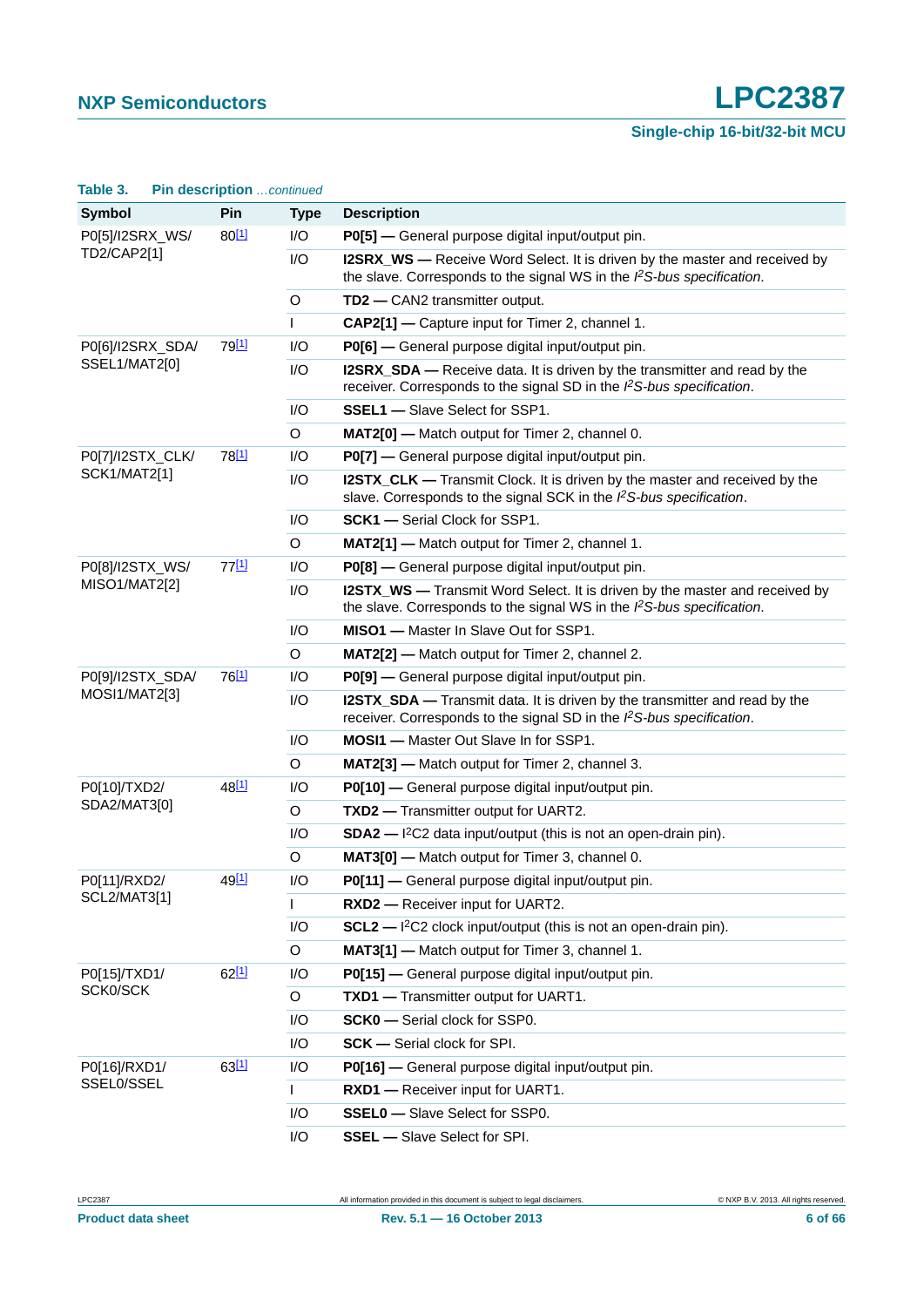| Table 3.              | Pin description continued |              |                                                                                                                                                                |  |  |  |
|-----------------------|---------------------------|--------------|----------------------------------------------------------------------------------------------------------------------------------------------------------------|--|--|--|
| <b>Symbol</b>         | Pin                       | <b>Type</b>  | <b>Description</b>                                                                                                                                             |  |  |  |
| P0[17]/CTS1/          | 61[1]                     | I/O          | P0[17] - General purpose digital input/output pin.                                                                                                             |  |  |  |
| MISO0/MISO            |                           | L            | CTS1 - Clear to Send input for UART1.                                                                                                                          |  |  |  |
|                       |                           | I/O          | MISO0 - Master In Slave Out for SSP0.                                                                                                                          |  |  |  |
|                       |                           | I/O          | <b>MISO</b> - Master In Slave Out for SPI.                                                                                                                     |  |  |  |
| P0[18]/DCD1/          | $60^{[1]}$                | I/O          | P0[18] - General purpose digital input/output pin.                                                                                                             |  |  |  |
| MOSI0/MOSI            |                           | L            | DCD1 - Data Carrier Detect input for UART1.                                                                                                                    |  |  |  |
|                       |                           | I/O          | <b>MOSI0</b> - Master Out Slave In for SSP0.                                                                                                                   |  |  |  |
|                       |                           | I/O          | <b>MOSI</b> - Master Out Slave In for SPI.                                                                                                                     |  |  |  |
| P0[19]/DSR1/          | 59[1]                     | I/O          | P0[19] — General purpose digital input/output pin.                                                                                                             |  |  |  |
| MCICLK/SDA1           |                           | $\mathsf{I}$ | <b>DSR1</b> - Data Set Ready input for UART1.                                                                                                                  |  |  |  |
|                       |                           | O            | MCICLK - Clock output line for SD/MMC interface.                                                                                                               |  |  |  |
|                       |                           | I/O          | $SDA1$ - $I2C1$ data input/output (this is not an open-drain pin).                                                                                             |  |  |  |
| P0[20]/DTR1/          | 58[1]                     | I/O          | P0[20] — General purpose digital input/output pin.                                                                                                             |  |  |  |
| MCICMD/SCL1           |                           | $\circ$      | DTR1 - Data Terminal Ready output for UART1.                                                                                                                   |  |  |  |
|                       |                           |              | <b>MCICMD</b> - Command line for SD/MMC interface.                                                                                                             |  |  |  |
|                       |                           | I/O          | $SCL1$ - $1^2C1$ clock input/output (this is not an open-drain pin).                                                                                           |  |  |  |
| P0[21]/RI1/           | 57[1]                     | I/O          | <b>P0[21]</b> — General purpose digital input/output pin.                                                                                                      |  |  |  |
| MCIPWR/RD1            |                           | $\mathsf{I}$ | RI1 - Ring Indicator input for UART1.                                                                                                                          |  |  |  |
|                       |                           | O            | MCIPWR - Power Supply Enable for external SD/MMC power supply.                                                                                                 |  |  |  |
|                       |                           | T            | RD1 - CAN1 receiver input.                                                                                                                                     |  |  |  |
| P0[22]/RTS1/          | 56[1]                     | I/O          | <b>P0[22]</b> — General purpose digital input/output pin.                                                                                                      |  |  |  |
| MCIDAT0/TD1           |                           | $\circ$      | RTS1 - Request to Send output for UART1.                                                                                                                       |  |  |  |
|                       |                           | O            | <b>MCIDATO</b> - Data line for SD/MMC interface.                                                                                                               |  |  |  |
|                       |                           | O            | TD1 - CAN1 transmitter output.                                                                                                                                 |  |  |  |
| P0[23]/AD0[0]/        | 9[2]                      | I/O          | P0[23] - General purpose digital input/output pin.                                                                                                             |  |  |  |
| I2SRX_CLK/<br>CAP3[0] |                           | $\mathsf{I}$ | $AD0[0]$ — A/D converter 0, input 0.                                                                                                                           |  |  |  |
|                       |                           | I/O          | I2SRX_CLK — Receive Clock. It is driven by the master and received by the<br>slave. Corresponds to the signal SCK in the PS-bus specification.                 |  |  |  |
|                       |                           |              | CAP3[0] - Capture input for Timer 3, channel 0.                                                                                                                |  |  |  |
| P0[24]/AD0[1]/        | 8[2]                      | I/O          | P0[24] - General purpose digital input/output pin.                                                                                                             |  |  |  |
| I2SRX_WS/             |                           |              | $AD0[1]$ $-$ A/D converter 0, input 1.                                                                                                                         |  |  |  |
| CAP3[1]               |                           | I/O          | <b>I2SRX_WS</b> — Receive Word Select. It is driven by the master and received by<br>the slave. Corresponds to the signal WS in the $l^2S$ -bus specification. |  |  |  |
|                       |                           | $\mathbf{I}$ | CAP3[1] - Capture input for Timer 3, channel 1.                                                                                                                |  |  |  |
| P0[25]/AD0[2]/        | 7[2]                      | I/O          | P0[25] - General purpose digital input/output pin.                                                                                                             |  |  |  |
| I2SRX_SDA/<br>TXD3    |                           | $\mathbf{L}$ | $AD0[2]$ $-$ A/D converter 0, input 2.                                                                                                                         |  |  |  |
|                       |                           | I/O          | <b>I2SRX_SDA</b> — Receive data. It is driven by the transmitter and read by the<br>receiver. Corresponds to the signal SD in the PS-bus specification.        |  |  |  |
|                       |                           | $\mathsf O$  | TXD3 - Transmitter output for UART3.                                                                                                                           |  |  |  |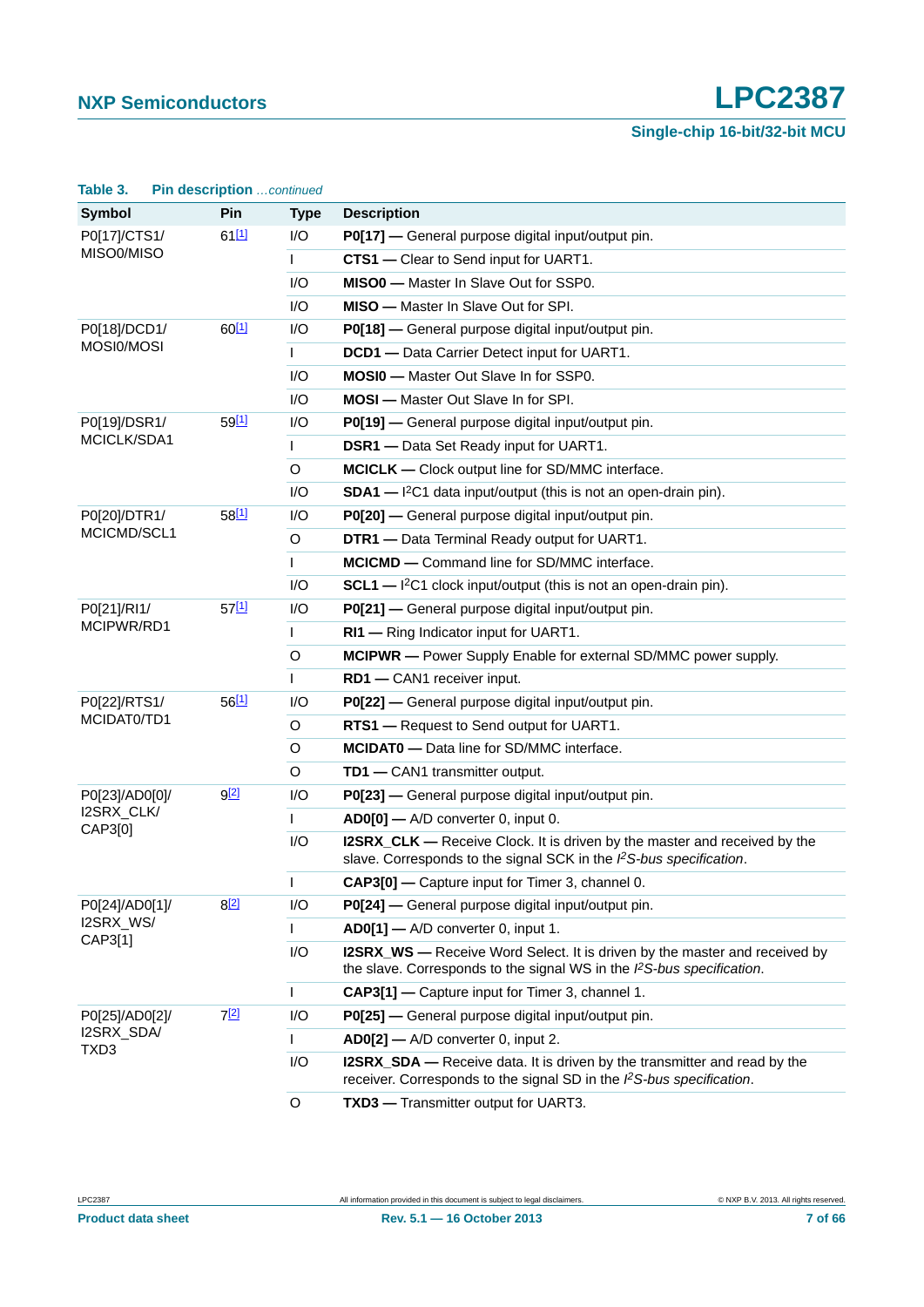| Table 3.         | Pin description continued |              |                                                                                                                                                                                                                                                              |
|------------------|---------------------------|--------------|--------------------------------------------------------------------------------------------------------------------------------------------------------------------------------------------------------------------------------------------------------------|
| Symbol           | Pin                       | <b>Type</b>  | <b>Description</b>                                                                                                                                                                                                                                           |
| P0[26]/AD0[3]/   | $6^{[3]}$                 | I/O          | P0[26] — General purpose digital input/output pin.                                                                                                                                                                                                           |
| AOUT/RXD3        |                           | $\mathsf{I}$ | AD0[3] - A/D converter 0, input 3.                                                                                                                                                                                                                           |
|                  |                           | $\circ$      | AOUT - D/A converter output.                                                                                                                                                                                                                                 |
|                  |                           | I.           | RXD3 - Receiver input for UART3.                                                                                                                                                                                                                             |
| P0[27]/SDA0      | 25[4]                     | I/O          | P0[27] — General purpose digital input/output pin.                                                                                                                                                                                                           |
|                  |                           | I/O          | SDA0 - I <sup>2</sup> C0 data input/output. Open-drain output (for I <sup>2</sup> C-bus compliance).                                                                                                                                                         |
| P0[28]/SCL0      | 24[4]                     | I/O          | P0[28] - General purpose digital input/output pin.                                                                                                                                                                                                           |
|                  |                           | I/O          | SCL0 - I <sup>2</sup> C0 clock input/output. Open-drain output (for I <sup>2</sup> C-bus compliance).                                                                                                                                                        |
| P0[29]/USB_D+    | $29^{[5]}$                | I/O          | P0[29] — General purpose digital input/output pin.                                                                                                                                                                                                           |
|                  |                           | I/O          | USB_D+ - USB bidirectional D+ line.                                                                                                                                                                                                                          |
| P0[30]/USB_D-    | 30[5]                     | I/O          | P0[30] - General purpose digital input/output pin.                                                                                                                                                                                                           |
|                  |                           | I/O          | USB_D--USB bidirectional D- line.                                                                                                                                                                                                                            |
| P1[0] to P1[31]  |                           | I/O          | Port 1: Port 1 is a 32-bit I/O port with individual direction controls for each bit.<br>The operation of port 1 pins depends upon the pin function selected via the pin<br>connect block. Pins 2, 3, 5, 6, 7, 11, 12, and 13 of this port are not available. |
| P1[0]/ENET_TXD0  | $95^{[1]}$                | I/O          | P1[0] - General purpose digital input/output pin.                                                                                                                                                                                                            |
|                  |                           | $\mathsf O$  | <b>ENET_TXD0</b> - Ethernet transmit data 0.                                                                                                                                                                                                                 |
| P1[1]/ENET_TXD1  | 94 <sup>[1]</sup>         | I/O          | P1[1] - General purpose digital input/output pin.                                                                                                                                                                                                            |
|                  |                           | $\circ$      | <b>ENET_TXD1</b> - Ethernet transmit data 1.                                                                                                                                                                                                                 |
| P1[4]/ENET_TX_EN | 93 <sup>[1]</sup>         | I/O          | P1[4] - General purpose digital input/output pin.                                                                                                                                                                                                            |
|                  |                           | $\mathsf O$  | <b>ENET_TX_EN -</b> Ethernet transmit data enable.                                                                                                                                                                                                           |
| P1[8]/ENET_CRS   | $92^{[1]}$                | I/O          | P1[8] - General purpose digital input/output pin.                                                                                                                                                                                                            |
|                  |                           | L            | <b>ENET_CRS</b> - Ethernet carrier sense.                                                                                                                                                                                                                    |
| P1[9]/ENET_RXD0  | $91^{[1]}$                | I/O          | P1[9] - General purpose digital input/output pin.                                                                                                                                                                                                            |
|                  |                           | L            | <b>ENET_RXD0</b> - Ethernet receive data.                                                                                                                                                                                                                    |
| P1[10]/ENET_RXD1 | $90^{[1]}$                | I/O          | P1[10] - General purpose digital input/output pin.                                                                                                                                                                                                           |
|                  |                           | L            | <b>ENET_RXD1</b> - Ethernet receive data.                                                                                                                                                                                                                    |
| P1[14]/          | 89[1]                     | I/O          | P1[14] — General purpose digital input/output pin.                                                                                                                                                                                                           |
| ENET RX ER       |                           | L            | <b>ENET_RX_ER -</b> Ethernet receive error.                                                                                                                                                                                                                  |
| P1[15]/          | 88[1]                     | I/O          | P1[15] - General purpose digital input/output pin.                                                                                                                                                                                                           |
| ENET_REF_CLK     |                           | $\mathbf{I}$ | ENET_REF_CLK/ENET_RX_CLK - Ethernet receiver clock.                                                                                                                                                                                                          |
| P1[16]/ENET_MDC  | 87[1]                     | I/O          | P1[16] - General purpose digital input/output pin.                                                                                                                                                                                                           |
|                  |                           | $\circ$      | <b>ENET_MDC</b> - Ethernet MIIM clock.                                                                                                                                                                                                                       |
| P1[17]/ENET_MDIO | 86[1]                     | I/O          | P1[17] - General purpose digital input/output pin.                                                                                                                                                                                                           |
|                  |                           | I/O          | <b>ENET_MDIO</b> — Ethernet MIIM data input and output.                                                                                                                                                                                                      |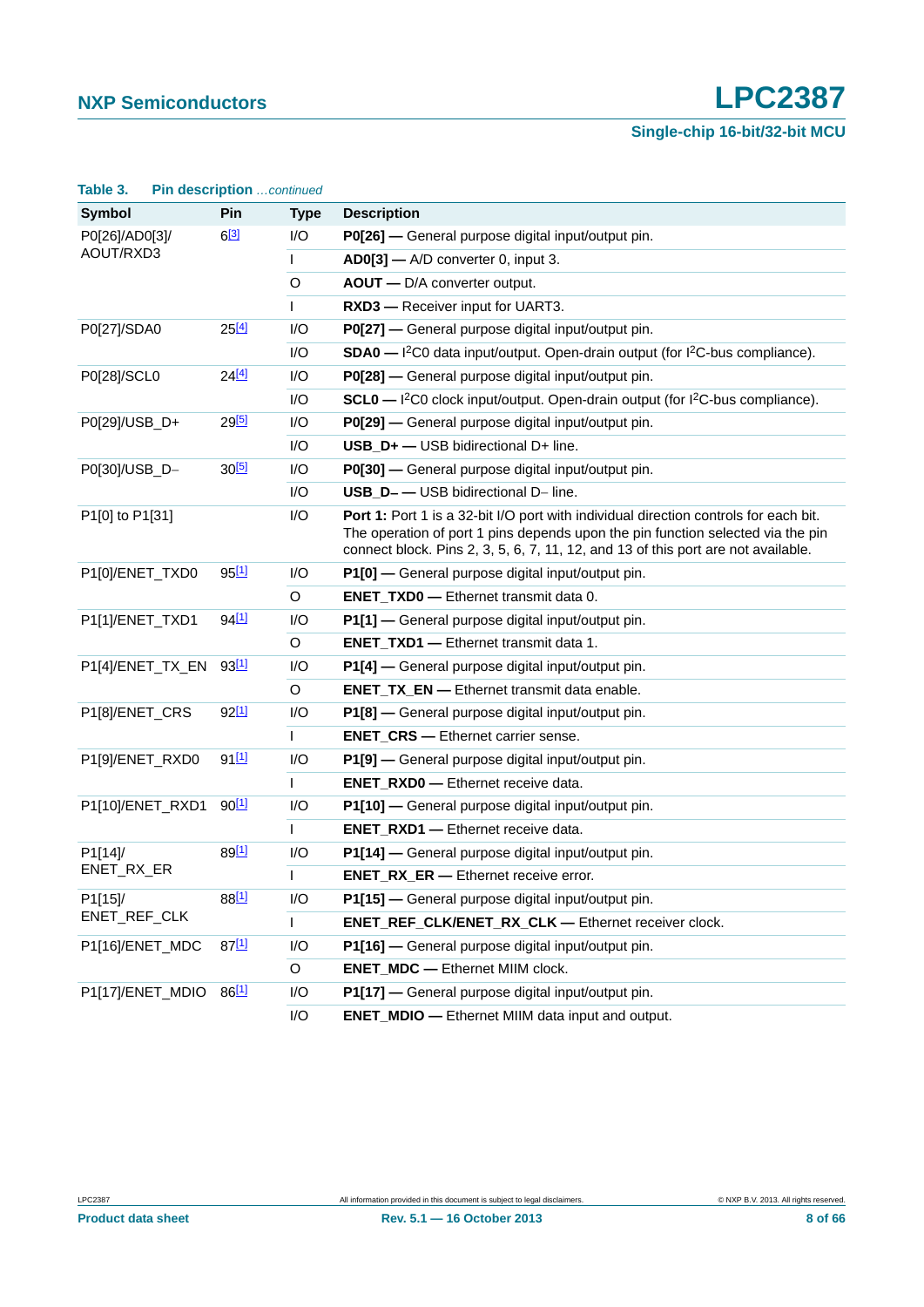# **Single-chip 16-bit/32-bit MCU**

| <b>Symbol</b>                      | Pin               | <b>Type</b>  | <b>Description</b>                                                                                                                                                                                                                                                                                                                                                                                                                       |
|------------------------------------|-------------------|--------------|------------------------------------------------------------------------------------------------------------------------------------------------------------------------------------------------------------------------------------------------------------------------------------------------------------------------------------------------------------------------------------------------------------------------------------------|
| P1[18]/                            | $32^{[1]}$        | I/O          | P1[18] - General purpose digital input/output pin.                                                                                                                                                                                                                                                                                                                                                                                       |
| USB_UP_LED/<br>PWM1[1]/<br>CAP1[0] |                   | O            | USB_UP_LED - USB GoodLink LED indicator. It is LOW when device is<br>configured (non-control endpoints enabled), or when host is enabled and has<br>detected a device on the bus. It is HIGH when the device is not configured, or<br>when host is enabled and has not detected a device on the bus, or during global<br>suspend. It transitions between LOW and HIGH (flashes) when host is enabled<br>and detects activity on the bus. |
|                                    |                   | $\mathsf O$  | <b>PWM1[1]</b> - Pulse Width Modulator 1, channel 1 output.                                                                                                                                                                                                                                                                                                                                                                              |
|                                    |                   | L            | CAP1[0] - Capture input for Timer 1, channel 0.                                                                                                                                                                                                                                                                                                                                                                                          |
| P1[19]/                            | 33[1]             | I/O          | P1[19] - General purpose digital input/output pin.                                                                                                                                                                                                                                                                                                                                                                                       |
| USB_TX_E1/<br>USB_PPWR1/           |                   | O            | <b>USB_TX_E1</b> — Transmit Enable signal for USB port 1 (OTG transceiver).                                                                                                                                                                                                                                                                                                                                                              |
| CAP1[1]                            |                   | $\circ$      | USB_PPWR1 - Port Power enable signal for USB port 1.                                                                                                                                                                                                                                                                                                                                                                                     |
|                                    |                   | $\mathsf{I}$ | CAP1[1] - Capture input for Timer 1, channel 1.                                                                                                                                                                                                                                                                                                                                                                                          |
| P1[20]/                            | 34 <sup>[1]</sup> | I/O          | P1[20] - General purpose digital input/output pin.                                                                                                                                                                                                                                                                                                                                                                                       |
| USB_TX_DP1/<br>PWM1[2]/SCK0        |                   | O            | USB_TX_DP1 - D+ transmit data for USB port 1 (OTG transceiver).                                                                                                                                                                                                                                                                                                                                                                          |
|                                    |                   | $\mathsf O$  | <b>PWM1[2]</b> - Pulse Width Modulator 1, channel 2 output.                                                                                                                                                                                                                                                                                                                                                                              |
|                                    |                   | I/O          | <b>SCK0</b> - Serial clock for SSP0.                                                                                                                                                                                                                                                                                                                                                                                                     |
| P1[21]/                            | $35^{[1]}$        | I/O          | P1[21] - General purpose digital input/output pin.                                                                                                                                                                                                                                                                                                                                                                                       |
| USB_TX_DM1/<br>PWM1[3]/SSEL0       |                   | O            | <b>USB_TX_DM1 -- D-</b> transmit data for USB port 1 (OTG transceiver).                                                                                                                                                                                                                                                                                                                                                                  |
|                                    |                   | $\mathsf O$  | <b>PWM1[3]</b> - Pulse Width Modulator 1, channel 3 output.                                                                                                                                                                                                                                                                                                                                                                              |
|                                    |                   | I/O          | <b>SSEL0</b> - Slave Select for SSP0.                                                                                                                                                                                                                                                                                                                                                                                                    |
| P1[22]/                            | 36[1]             | I/O          | P1[22] - General purpose digital input/output pin.                                                                                                                                                                                                                                                                                                                                                                                       |
| USB_RCV1/<br>USB_PWRD1/            |                   | L            | <b>USB_RCV1</b> — Differential receive data for USB port 1 (OTG transceiver).                                                                                                                                                                                                                                                                                                                                                            |
| MAT1[0]                            |                   | I            | <b>USB_PWRD1</b> - Power Status for USB port 1 (host power switch).                                                                                                                                                                                                                                                                                                                                                                      |
|                                    |                   | $\circ$      | MAT1[0] - Match output for Timer 1, channel 0.                                                                                                                                                                                                                                                                                                                                                                                           |
| P1[23]/                            | $37^{[1]}$        | I/O          | P1[23] - General purpose digital input/output pin.                                                                                                                                                                                                                                                                                                                                                                                       |
| USB_RX_DP1/<br>PWM1[4]/MISO0       |                   | L            | USB_RX_DP1 - D+ receive data for USB port 1 (OTG transceiver).                                                                                                                                                                                                                                                                                                                                                                           |
|                                    |                   | $\mathsf O$  | <b>PWM1[4]</b> - Pulse Width Modulator 1, channel 4 output.                                                                                                                                                                                                                                                                                                                                                                              |
|                                    |                   | I/O          | MISO0 - Master In Slave Out for SSP0.                                                                                                                                                                                                                                                                                                                                                                                                    |
| P1[24]/                            | 38 <sup>[1]</sup> | I/O          | P1[24] - General purpose digital input/output pin.                                                                                                                                                                                                                                                                                                                                                                                       |
| USB_RX_DM1/<br>PWM1[5]/MOSI0       |                   |              | USB_RX_DM1 - D- receive data for USB port 1 (OTG transceiver).                                                                                                                                                                                                                                                                                                                                                                           |
|                                    |                   | $\mathsf O$  | <b>PWM1[5]</b> - Pulse Width Modulator 1, channel 5 output.                                                                                                                                                                                                                                                                                                                                                                              |
|                                    |                   | I/O          | MOSI0 - Master Out Slave in for SSP0.                                                                                                                                                                                                                                                                                                                                                                                                    |
| P1[25]/                            | 39[1]             | I/O          | P1[25] - General purpose digital input/output pin.                                                                                                                                                                                                                                                                                                                                                                                       |
| USB_LS1/<br>USB_HSTEN1/            |                   | O            | <b>USB_LS1</b> — Low-speed status for USB port 1 (OTG transceiver).                                                                                                                                                                                                                                                                                                                                                                      |
| MAT1[1]                            |                   | $\mathsf O$  | USB_HSTEN1 - Host Enabled status for USB port 1.                                                                                                                                                                                                                                                                                                                                                                                         |
|                                    |                   | O            | MAT1[1] - Match output for Timer 1, channel 1.                                                                                                                                                                                                                                                                                                                                                                                           |
| P1[26]/                            | 40[1]             | I/O          | P1[26] - General purpose digital input/output pin.                                                                                                                                                                                                                                                                                                                                                                                       |
| USB_SSPND1/<br>PWM1[6]/            |                   | O            | USB_SSPND1 - USB port 1 bus suspend status (OTG transceiver).                                                                                                                                                                                                                                                                                                                                                                            |
| CAP0[0]                            |                   | $\mathsf O$  | PWM1[6] - Pulse Width Modulator 1, channel 6 output.                                                                                                                                                                                                                                                                                                                                                                                     |
|                                    |                   |              | CAP0[0] - Capture input for Timer 0, channel 0.                                                                                                                                                                                                                                                                                                                                                                                          |

#### **Table 3. Pin description** *…continued*

LPC2387 All information provided in this document is subject to legal disclaimers. © NXP B.V. 2013. All rights reserved.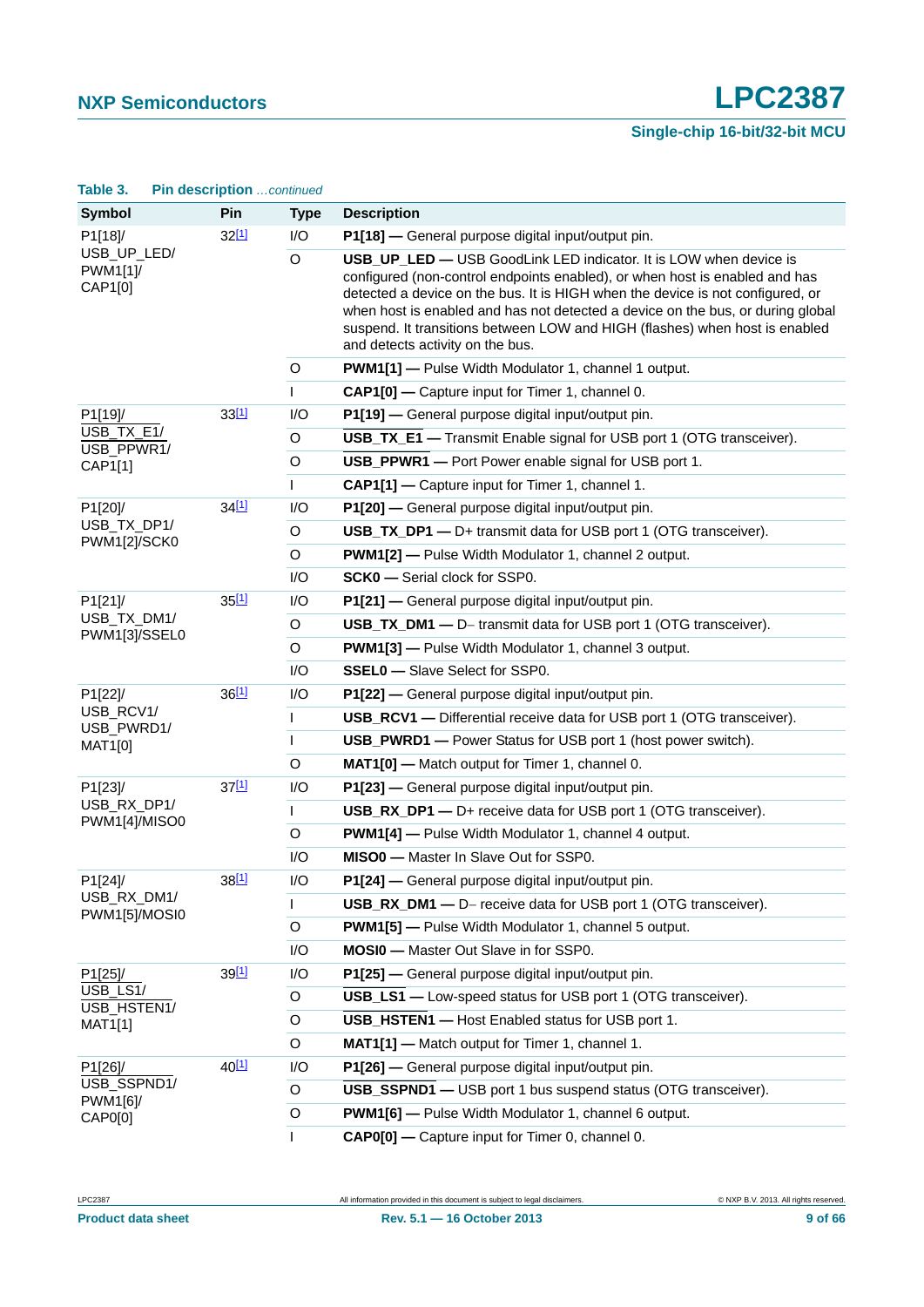**Single-chip 16-bit/32-bit MCU**

| <b>Symbol</b>                        | Pin               | <b>Type</b>  | <b>Description</b>                                                                                                                                                                                                                           |
|--------------------------------------|-------------------|--------------|----------------------------------------------------------------------------------------------------------------------------------------------------------------------------------------------------------------------------------------------|
| P1[27]/                              | $43^{[1]}$        | I/O          | P1[27] - General purpose digital input/output pin.                                                                                                                                                                                           |
| USB_INT1/<br>USB_OVRCR1/             |                   | T            | USB_INT1 - USB port 1 OTG transceiver interrupt (OTG transceiver).                                                                                                                                                                           |
| CAP0[1]                              |                   | I.           | USB_OVRCR1 - USB port 1 Over-Current status.                                                                                                                                                                                                 |
|                                      |                   | $\mathbf{I}$ | CAP0[1] - Capture input for Timer 0, channel 1.                                                                                                                                                                                              |
| P1[28]/USB_SCL1/                     | 44 <sup>[1]</sup> | I/O          | P1[28] - General purpose digital input/output pin.                                                                                                                                                                                           |
| PCAP1[0]/MAT0[0]                     |                   | I/O          | <b>USB_SCL1</b> — USB port 1 I <sup>2</sup> C-bus serial clock (OTG transceiver).                                                                                                                                                            |
|                                      |                   | $\mathbf{I}$ | PCAP1[0] - Capture input for PWM1, channel 0.                                                                                                                                                                                                |
|                                      |                   | $\circ$      | MATO[0] - Match output for Timer 0, channel 0.                                                                                                                                                                                               |
| P1[29]/USB_SDA1/                     | 45[1]             | I/O          | P1[29] - General purpose digital input/output pin.                                                                                                                                                                                           |
| PCAP1[1]/MAT0[1]                     |                   | I/O          | USB_SDA1 - USB port 1 I <sup>2</sup> C-bus serial data (OTG transceiver).                                                                                                                                                                    |
|                                      |                   |              | PCAP1[1] - Capture input for PWM1, channel 1.                                                                                                                                                                                                |
|                                      |                   | $\circ$      | MAT0[1] - Match output for Timer 0, channel 0.                                                                                                                                                                                               |
| P1[30]/V <sub>BUS</sub> /AD0[4]      | 212               | I/O          | P1[30] - General purpose digital input/output pin.                                                                                                                                                                                           |
|                                      |                   | $\mathbf{I}$ | V <sub>BUS</sub> - Monitors the presence of USB bus power.                                                                                                                                                                                   |
|                                      |                   |              | Note: This signal must be HIGH for USB reset to occur.                                                                                                                                                                                       |
|                                      |                   | $\mathbf{I}$ | $AD0[4]$ - A/D converter 0, input 4.                                                                                                                                                                                                         |
| P1[31]/SCK1/AD0[5] 20 <sup>[2]</sup> |                   | I/O          | P1[31] - General purpose digital input/output pin.                                                                                                                                                                                           |
|                                      |                   | I/O          | <b>SCK1</b> - Serial Clock for SSP1.                                                                                                                                                                                                         |
|                                      |                   |              | $AD0[5]$ — A/D converter 0, input 5.                                                                                                                                                                                                         |
| P2[0] to P2[31]                      |                   | I/O          | Port 2: Port 2 is a 32-bit I/O port with individual direction controls for each bit.<br>The operation of port 2 pins depends upon the pin function selected via the pin<br>connect block. Pins 14 through 31 of this port are not available. |
| P2[0]/PWM1[1]/                       | 75[1]             | I/O          | P2[0] - General purpose digital input/output pin.                                                                                                                                                                                            |
| TXD1/TRACECLK                        |                   | O            | <b>PWM1[1]</b> - Pulse Width Modulator 1, channel 1 output.                                                                                                                                                                                  |
|                                      |                   | $\circ$      | TXD1 - Transmitter output for UART1.                                                                                                                                                                                                         |
|                                      |                   | O            | <b>TRACECLK - Trace Clock.</b>                                                                                                                                                                                                               |
| P2[1]/PWM1[2]/                       | 74[1]             | I/O          | P2[1] - General purpose digital input/output pin.                                                                                                                                                                                            |
| RXD1/PIPESTAT0                       |                   | $\circ$      | <b>PWM1[2]</b> - Pulse Width Modulator 1, channel 2 output.                                                                                                                                                                                  |
|                                      |                   | L            | RXD1 - Receiver input for UART1.                                                                                                                                                                                                             |
|                                      |                   | $\circ$      | PIPESTATO - Pipeline Status, bit 0.                                                                                                                                                                                                          |
| P2[2]/PWM1[3]/                       | 73[1]             | I/O          | P2[2] - General purpose digital input/output pin.                                                                                                                                                                                            |
| CTS1/PIPESTAT1                       |                   | $\mathsf O$  | <b>PWM1[3]</b> - Pulse Width Modulator 1, channel 3 output.                                                                                                                                                                                  |
|                                      |                   | T            | CTS1 - Clear to Send input for UART1.                                                                                                                                                                                                        |
|                                      |                   | $\circ$      | PIPESTAT1 - Pipeline Status, bit 1.                                                                                                                                                                                                          |
| P2[3]/PWM1[4]/                       | 70[1]             | I/O          | P2[3] - General purpose digital input/output pin.                                                                                                                                                                                            |
| DCD1/PIPESTAT2                       |                   | O            | <b>PWM1[4]</b> - Pulse Width Modulator 1, channel 4 output.                                                                                                                                                                                  |
|                                      |                   | L            | DCD1 - Data Carrier Detect input for UART1.                                                                                                                                                                                                  |
|                                      |                   | $\circ$      | PIPESTAT2 - Pipeline Status, bit 2.                                                                                                                                                                                                          |

#### **Table 3. Pin description** *…continued*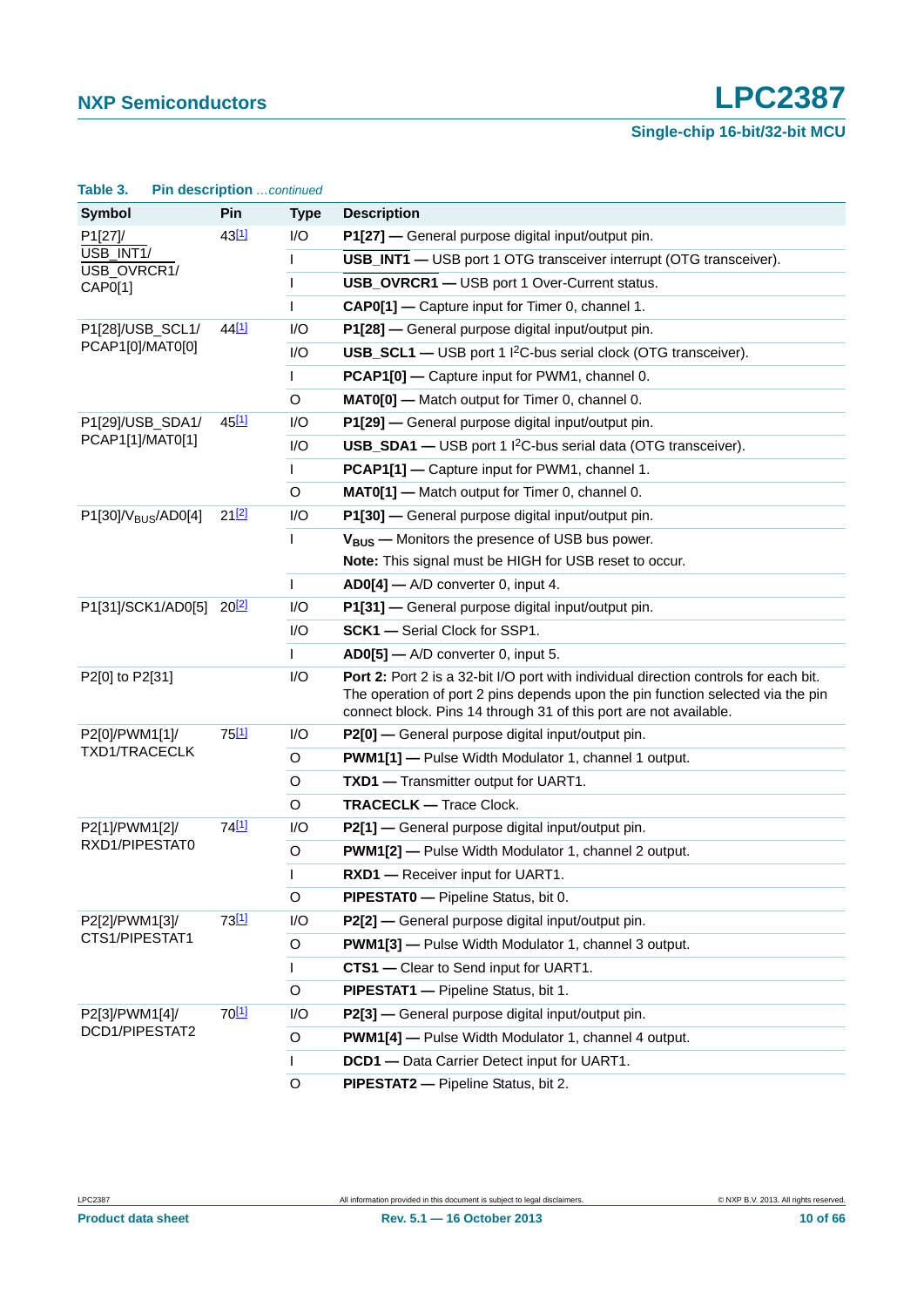| Table 3.                    | Pin description continued |              |                                                                                                                                                                 |
|-----------------------------|---------------------------|--------------|-----------------------------------------------------------------------------------------------------------------------------------------------------------------|
| <b>Symbol</b>               | Pin                       | <b>Type</b>  | <b>Description</b>                                                                                                                                              |
| P2[4]/PWM1[5]/              | $69$ <sup>[1]</sup>       | I/O          | P2[4] — General purpose digital input/output pin.                                                                                                               |
| DSR1/TRACESYNC              |                           | $\mathsf O$  | <b>PWM1[5]</b> - Pulse Width Modulator 1, channel 5 output.                                                                                                     |
|                             |                           | $\mathbf{I}$ | <b>DSR1</b> — Data Set Ready input for UART1.                                                                                                                   |
|                             |                           | $\circ$      | <b>TRACESYNC</b> - Trace Synchronization.                                                                                                                       |
| P2[5]/PWM1[6]/              | 68[1]                     | I/O          | P2[5] - General purpose digital input/output pin.                                                                                                               |
| DTR1/TRACEPKT0              |                           | $\mathsf O$  | <b>PWM1[6]</b> - Pulse Width Modulator 1, channel 6 output.                                                                                                     |
|                             |                           | O            | DTR1 - Data Terminal Ready output for UART1.                                                                                                                    |
|                             |                           | $\circ$      | TRACEPKT0 - Trace Packet, bit 0.                                                                                                                                |
| P2[6]/PCAP1[0]/RI1/ 67[1]   |                           | I/O          | P2[6] - General purpose digital input/output pin.                                                                                                               |
| TRACEPKT1                   |                           | T            | PCAP1[0] - Capture input for PWM1, channel 0.                                                                                                                   |
|                             |                           | L            | RI1 - Ring Indicator input for UART1.                                                                                                                           |
|                             |                           | $\circ$      | TRACEPKT1 - Trace Packet, bit 1.                                                                                                                                |
| P2[7]/RD2/                  | 66[1]                     | I/O          | P2[7] - General purpose digital input/output pin.                                                                                                               |
| RTS1/TRACEPKT2              |                           | L            | RD2 - CAN2 receiver input.                                                                                                                                      |
|                             |                           | O            | RTS1 - Request to Send output for UART1.                                                                                                                        |
|                             |                           | $\circ$      | TRACEPKT2 - Trace Packet, bit 2.                                                                                                                                |
| P2[8]/TD2/                  | 65[1]                     | I/O          | P2[8] - General purpose digital input/output pin.                                                                                                               |
| TXD2/TRACEPKT3              |                           | $\mathsf O$  | TD2 - CAN2 transmitter output.                                                                                                                                  |
|                             |                           | O            | <b>TXD2</b> — Transmitter output for UART2.                                                                                                                     |
|                             |                           | $\circ$      | TRACEPKT3 - Trace Packet, bit 3.                                                                                                                                |
| P2[9]/                      | 64[1]                     | I/O          | P2[9] - General purpose digital input/output pin.                                                                                                               |
| USB_CONNECT/<br>RXD2/EXTIN0 |                           | O            | <b>USB_CONNECT</b> — Signal used to switch an external 1.5 $k\Omega$ resistor under<br>software control. Used with the SoftConnect USB feature.                 |
|                             |                           | T            | RXD2 - Receiver input for UART2.                                                                                                                                |
|                             |                           | $\mathsf{L}$ | <b>EXTINO</b> - External Trigger Input.                                                                                                                         |
| P2[10]/EINT0                | 53[6]                     | I/O          | P2[10] - General purpose digital input/output pin.                                                                                                              |
|                             |                           |              | Note: LOW on this pin while RESET is LOW forces on-chip bootloader to take<br>over control of the part after a reset.                                           |
|                             |                           | T            | <b>EINTO</b> - External interrupt 0 input.                                                                                                                      |
| P2[11]/EINT1/               | 52[6]                     | I/O          | P2[11] - General purpose digital input/output pin.                                                                                                              |
| MCIDAT1/<br>I2STX_CLK       |                           | $\mathsf{L}$ | <b>EINT1</b> - External interrupt 1 input.                                                                                                                      |
|                             |                           | $\circ$      | <b>MCIDAT1</b> - Data line for SD/MMC interface.                                                                                                                |
|                             |                           | I/O          | <b>I2STX_CLK</b> — Transmit Clock. It is driven by the master and received by the<br>slave. Corresponds to the signal SCK in the $l2S-bus$ specification.       |
| P2[12]/EINT2/               | $51^{6}$                  | I/O          | P2[12] - General purpose digital input/output pin.                                                                                                              |
| MCIDAT2/<br>I2STX_WS        |                           | $\mathsf{I}$ | <b>EINT2</b> - External interrupt 2 input.                                                                                                                      |
|                             |                           | $\circ$      | <b>MCIDAT2</b> - Data line for SD/MMC interface.                                                                                                                |
|                             |                           | I/O          | <b>I2STX_WS</b> — Transmit Word Select. It is driven by the master and received by<br>the slave. Corresponds to the signal WS in the $l^2S$ -bus specification. |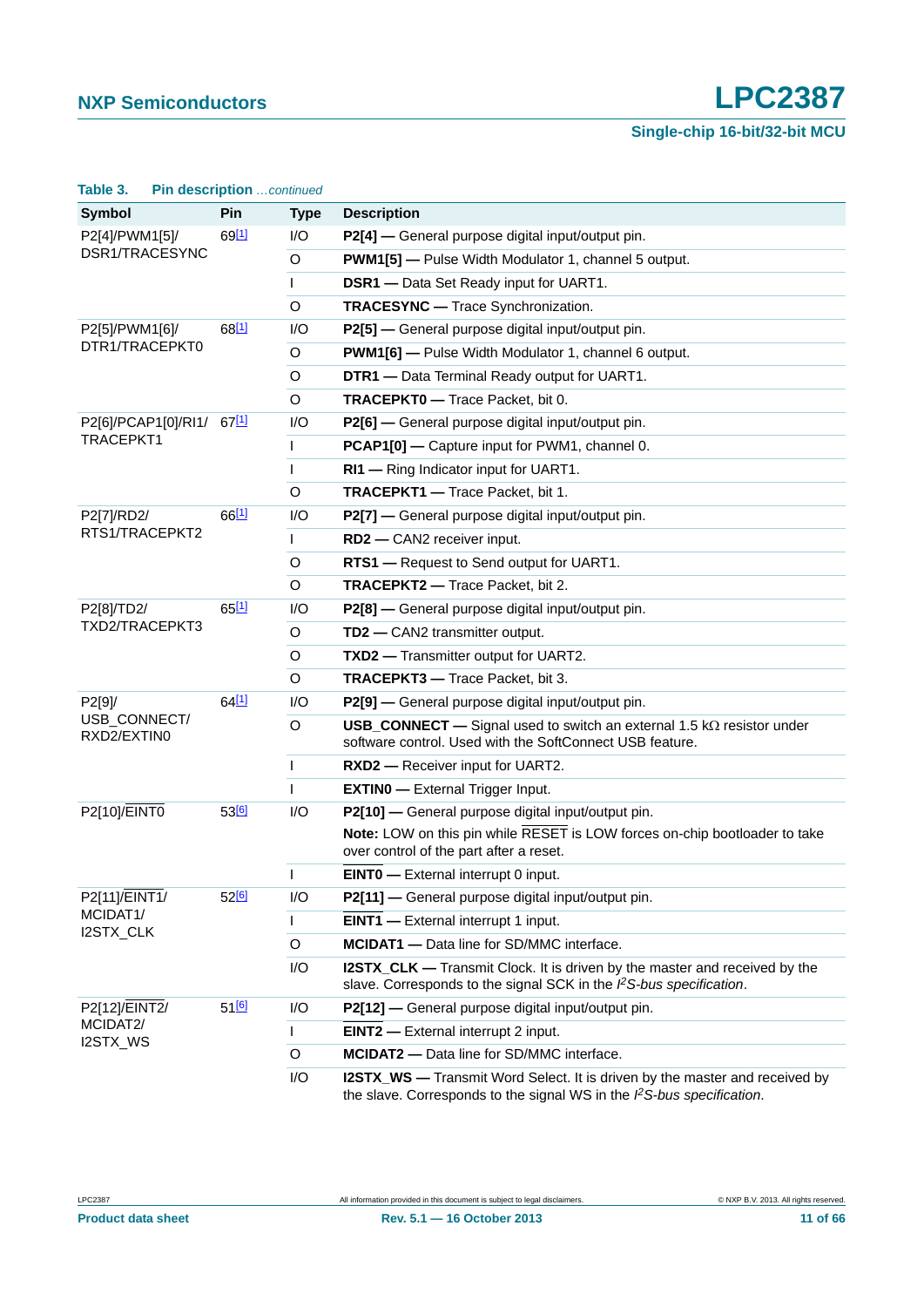| Table 3.              | Pin description continued |             |                                                                                                                                                                                                                                                                   |
|-----------------------|---------------------------|-------------|-------------------------------------------------------------------------------------------------------------------------------------------------------------------------------------------------------------------------------------------------------------------|
| <b>Symbol</b>         | Pin                       | <b>Type</b> | <b>Description</b>                                                                                                                                                                                                                                                |
| P2[13]/EINT3/         | $50^{[6]}$                | I/O         | P2[13] - General purpose digital input/output pin.                                                                                                                                                                                                                |
| MCIDAT3/<br>I2STX_SDA |                           | L           | <b>EINT3</b> - External interrupt 3 input.                                                                                                                                                                                                                        |
|                       |                           | $\circ$     | <b>MCIDAT3</b> - Data line for SD/MMC interface.                                                                                                                                                                                                                  |
|                       |                           | I/O         | <b>I2STX_SDA</b> — Transmit data. It is driven by the transmitter and read by the<br>receiver. Corresponds to the signal SD in the PS-bus specification.                                                                                                          |
| P3[0] to P3[31]       |                           | I/O         | Port 3: Port 3 is a 32-bit I/O port with individual direction controls for each bit.<br>The operation of port 3 pins depends upon the pin function selected via the pin<br>connect block. Pins 0 through 24, and 27 through 31 of this port are not<br>available. |
| P3[25]/MAT0[0]/       | $27^{[1]}$                | I/O         | P3[25] - General purpose digital input/output pin.                                                                                                                                                                                                                |
| PWM1[2]               |                           | O           | MAT0[0] - Match output for Timer 0, channel 0.                                                                                                                                                                                                                    |
|                       |                           | $\circ$     | PWM1[2] - Pulse Width Modulator 1, output 2.                                                                                                                                                                                                                      |
| P3[26]/MAT0[1]/       | 26[1]                     | I/O         | P3[26] - General purpose digital input/output pin.                                                                                                                                                                                                                |
| PWM1[3]               |                           | O           | MAT0[1] - Match output for Timer 0, channel 1.                                                                                                                                                                                                                    |
|                       |                           | O           | <b>PWM1[3]</b> - Pulse Width Modulator 1, output 3.                                                                                                                                                                                                               |
| P4[0] to P4[31]       |                           | I/O         | Port 4: Port 4 is a 32-bit I/O port with individual direction controls for each bit.<br>The operation of port 4 pins depends upon the pin function selected via the pin<br>connect block. Pins 0 through 27, 30, and 31 of this port are not available.           |
| P4[28]/MAT2[0]/       | 82[1]                     | I/O         | P4[28] - General purpose digital input/output pin.                                                                                                                                                                                                                |
| TXD3                  |                           | $\circ$     | MAT2[0] - Match output for Timer 2, channel 0.                                                                                                                                                                                                                    |
|                       |                           | O           | TXD3 - Transmitter output for UART3.                                                                                                                                                                                                                              |
| P4[29]/MAT2[1]/       | 85[1]                     | I/O         | P4[29] - General purpose digital input/output pin.                                                                                                                                                                                                                |
| RXD <sub>3</sub>      |                           | O           | MAT2[1] - Match output for Timer 2, channel 1.                                                                                                                                                                                                                    |
|                       |                           | L           | RXD3 - Receiver input for UART3.                                                                                                                                                                                                                                  |
| <b>TDO</b>            | $1^{[1][7]}$              | $\circ$     | <b>TDO</b> - Test Data Out for JTAG interface.                                                                                                                                                                                                                    |
| TDI                   | $2^{[1][8]}$              | L           | <b>TDI</b> - Test Data In for JTAG interface.                                                                                                                                                                                                                     |
| <b>TMS</b>            | 3[1][8]                   | L           | <b>TMS</b> - Test Mode Select for JTAG interface.                                                                                                                                                                                                                 |
| <b>TRST</b>           | 4 <sup>[1][8]</sup>       | T           | <b>TRST</b> - Test Reset for JTAG interface.                                                                                                                                                                                                                      |
| <b>TCK</b>            | 5[1][7]                   | ı           | TCK — Test Clock for JTAG interface. This clock must be slower than $\frac{1}{6}$ of the<br>CPU clock (CCLK) for the JTAG interface to operate.                                                                                                                   |
| <b>RTCK</b>           | 100 <sup>[1][8]</sup>     | I/O         | <b>RTCK</b> - JTAG interface control signal.                                                                                                                                                                                                                      |
|                       |                           |             | Note: LOW on this pin while RESET is LOW enables ETM pins (P2[9:0]) to<br>operate as trace port after reset.                                                                                                                                                      |
| <b>RSTOUT</b>         | 14                        | O           | RSTOUT - This is a 3.3 V pin. LOW on this pin indicates LPC2387 being in<br>Reset state.                                                                                                                                                                          |
|                       |                           |             | Note: This pin is available in LPC2387FBD100 devices only (LQFP100<br>package).                                                                                                                                                                                   |
| <b>RESET</b>          | 17[9]                     | T           | <b>External reset input:</b> A LOW on this pin resets the device, causing I/O ports and<br>peripherals to take on their default states, and processor execution to begin at<br>address 0. TTL with hysteresis, 5 V tolerant.                                      |
| XTAL1                 | 22[10][11]                | L           | Input to the oscillator circuit and internal clock generator circuits.                                                                                                                                                                                            |
| XTAL <sub>2</sub>     | 23[10][11]                | O           | Output from the oscillator amplifier.                                                                                                                                                                                                                             |
| RTCX1                 | 16[10][12]                | L           | Input to the RTC oscillator circuit.                                                                                                                                                                                                                              |
| RTCX2                 | 18 <sup>[10][12]</sup>    | O           | Output from the RTC oscillator circuit.                                                                                                                                                                                                                           |
| LPC2387               |                           |             | C NXP B.V. 2013. All rights reserved.<br>All information provided in this document is subject to legal disclaimers.                                                                                                                                               |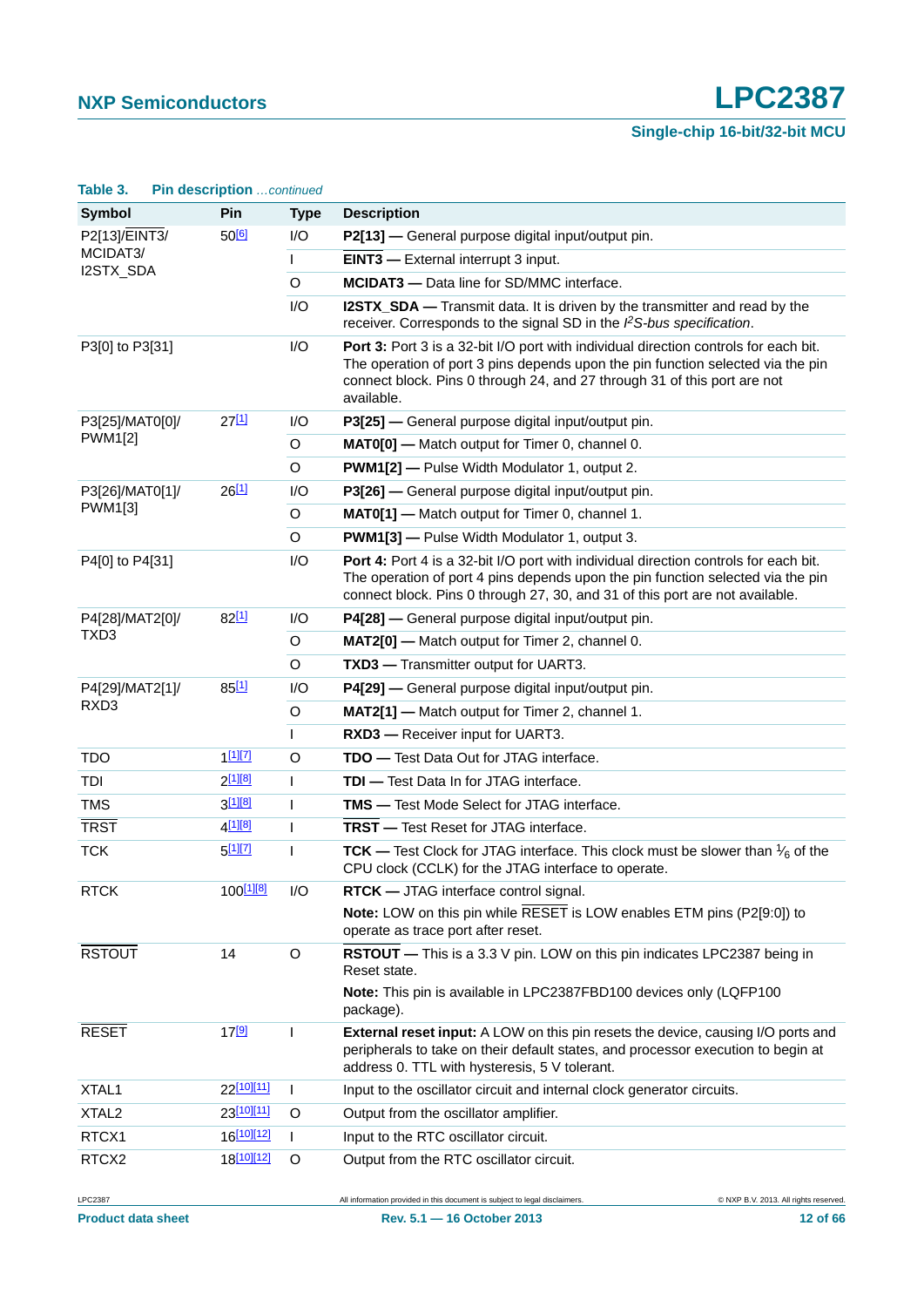| Symbol                  | <b>Pin</b>                              | <b>Type</b>  | <b>Description</b>                                                                                                                                                                                   |
|-------------------------|-----------------------------------------|--------------|------------------------------------------------------------------------------------------------------------------------------------------------------------------------------------------------------|
| $V_{SS}$                | 15, 31,<br>41, 55,<br>72, 97,<br>83[13] | $\mathbf{I}$ | ground: 0 V reference.                                                                                                                                                                               |
| V <sub>SSA</sub>        | 11 <sup>[14]</sup>                      |              | analog ground: $0 \vee$ reference. This should nominally be the same voltage as<br>$V_{SS}$ , but should be isolated to minimize noise and error.                                                    |
| $V_{DD(3V3)}$           | 28, 54,<br>71, 96 <sup>[15]</sup>       |              | 3.3 V supply voltage: This is the power supply voltage for the I/O ports.                                                                                                                            |
| $V_{DD(DCDC)(3V3)}$     | 13, 42,<br>84 <sup>[16]</sup>           | $\mathbf{I}$ | 3.3 V DC-to-DC converter supply voltage: This is the supply voltage for the<br>on-chip DC-to-DC converter only.                                                                                      |
| <b>V</b> <sub>DDA</sub> | $10^{[17]}$                             |              | analog 3.3 V pad supply voltage: This should be nominally the same voltage<br>as $V_{DD(3V3)}$ but should be isolated to minimize noise and error. This voltage is<br>used to power the ADC and DAC. |
| <b>VREF</b>             | $12^{[17]}$                             |              | <b>ADC reference:</b> This should be nominally the same voltage as $V_{DD(3V3)}$ but<br>should be isolated to minimize noise and error. Level on this pin is used as a<br>reference for ADC and DAC. |
| <b>VBAT</b>             | <u>19[17]</u>                           |              | <b>RTC pin power supply:</b> 3.3 $\vee$ on this pin supplies the power to the RTC<br>peripheral.                                                                                                     |

**Table 3. Pin description** continued

<span id="page-12-0"></span>[1] 5 V tolerant pad providing digital I/O functions with TTL levels and hysteresis.

<span id="page-12-1"></span>[2] 5 V tolerant pad providing digital I/O functions (with TTL levels and hysteresis) and analog input. When configured as a DAC input, digital section of the pad is disabled.

<span id="page-12-2"></span>[3] 5 V tolerant pad providing digital I/O with TTL levels and hysteresis and analog output function. When configured as the DAC output, digital section of the pad is disabled.

<span id="page-12-3"></span>[4] Open-drain 5 V tolerant digital I/O pad, compatible with I2C-bus 400 kHz specification. This pad requires an external pull-up to provide output functionality. When power is switched off, this pin connected to the I<sup>2</sup>C-bus is floating and does not disturb the I<sup>2</sup>C lines. Open-drain configuration applies to all functions on this pin.

- <span id="page-12-4"></span>[5] Pad provides digital I/O and USB functions. It is designed in accordance with the *USB specification, revision 2.0* (Full-speed and Low-speed mode only).
- <span id="page-12-5"></span>[6] 5 V tolerant pad with 10 ns glitch filter providing digital I/O functions with TTL levels and hysteresis.
- <span id="page-12-6"></span>[7] This pin has no built-in pull-up and no built-in pull-down resistor.
- <span id="page-12-7"></span>[8] This pin has a built-in pull-up resistor.
- <span id="page-12-8"></span>[9] 5 V tolerant pad with 20 ns glitch filter providing digital I/O function with TTL levels and hysteresis.
- <span id="page-12-9"></span>[10] Pad provides special analog functionality.
- <span id="page-12-10"></span>[11] When the main oscillator is not used, connect XTAL1 and XTAL2 as follows: XTAL1 can be left floating or can be grounded (grounding is preferred to reduce susceptibility to noise). XTAL2 should be left floating.
- <span id="page-12-11"></span>[12] If the RTC is not used, these pins can be left floating.
- <span id="page-12-12"></span>[13] Pad provides special analog functionality.
- <span id="page-12-13"></span>[14] Pad provides special analog functionality.
- <span id="page-12-14"></span>[15] Pad provides special analog functionality.
- <span id="page-12-15"></span>[16] Pad provides special analog functionality.
- <span id="page-12-16"></span>[17] Pad provides special analog functionality.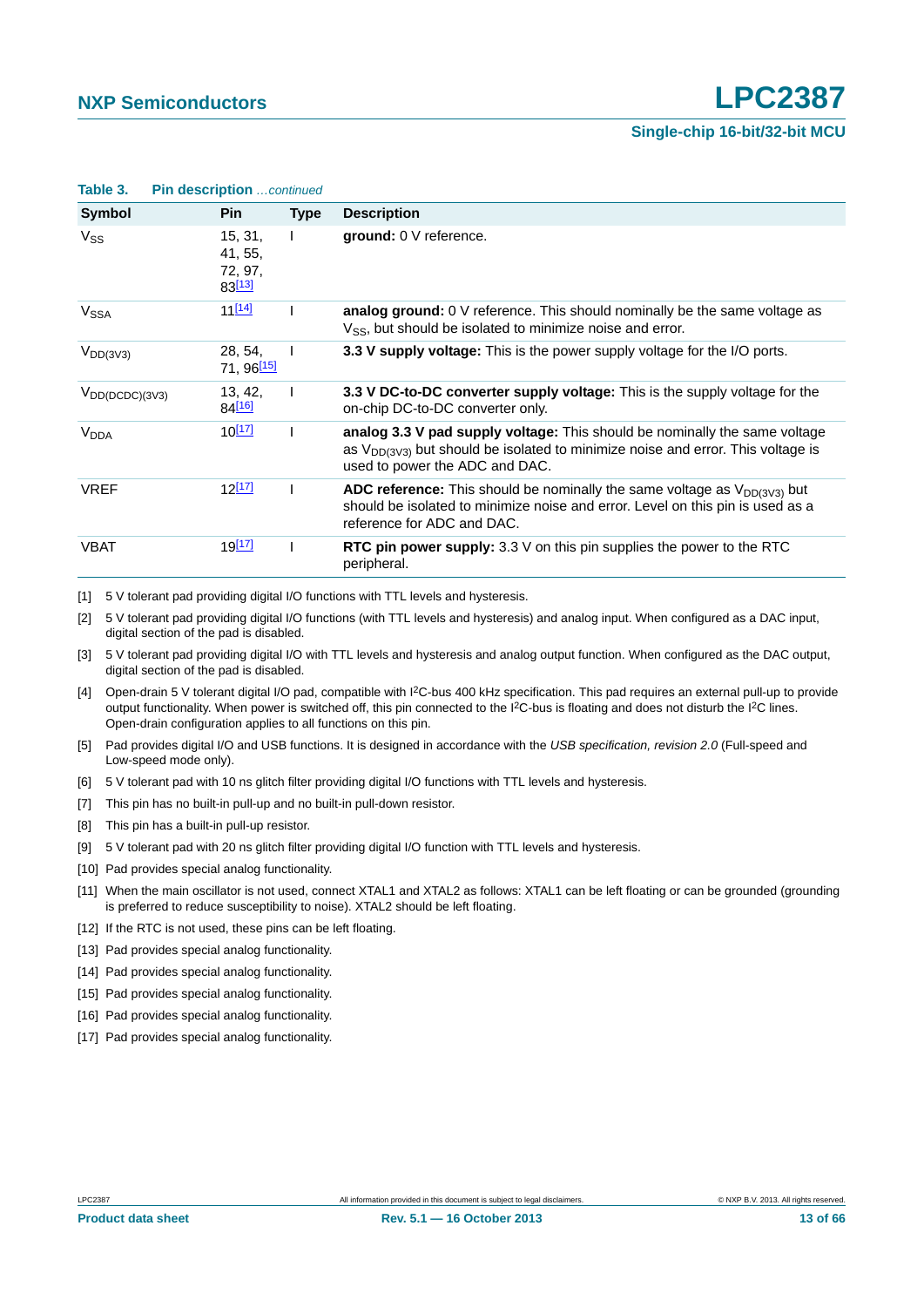# <span id="page-13-1"></span><span id="page-13-0"></span>**7. Functional description**

#### **7.1 Architectural overview**

The LPC2387 microcontroller consists of an ARM7TDMI-S CPU with emulation support, the ARM7 local bus for closely coupled, high-speed access to the majority of on-chip memory, the AMBA AHB interfacing to high-speed on-chip peripherals, and the AMBA APB for connection to other on-chip peripheral functions. The microcontroller permanently configures the ARM7TDMI-S processor for little-endian byte order.

The LPC2387 implements two AHB in order to allow the Ethernet block to operate without interference caused by other system activity. The primary AHB, referred to as AHB1, includes the VIC and GPDMA controller.

The second AHB, referred to as AHB2, includes only the Ethernet block and an associated 16 kB SRAM. In addition, a bus bridge is provided that allows the secondary AHB to be a bus master on AHB1, allowing expansion of Ethernet buffer space into off-chip memory or unused space in memory residing on AHB1.

In summary, bus masters with access to AHB1 are the ARM7 itself, the GPDMA function, and the Ethernet block (via the bus bridge from AHB2). Bus masters with access to AHB2 are the ARM7 and the Ethernet block.

AHB peripherals are allocated a 2 MB range of addresses at the very top of the 4 GB ARM memory space. Each AHB peripheral is allocated a 16 kB address space within the AHB address space. Lower speed peripheral functions are connected to the APB. The AHB to APB bridge interfaces the APB to the AHB. APB peripherals are also allocated a 2 MB range of addresses, beginning at the 3.5 GB address point. Each APB peripheral is allocated a 16 kB address space within the APB address space.

The ARM7TDMI-S processor is a general purpose 32-bit microprocessor, which offers high performance and very low power consumption. The ARM architecture is based on Reduced Instruction Set Computer (RISC) principles, and the instruction set and related decode mechanism are much simpler than those of microprogrammed complex instruction set computers. This simplicity results in a high instruction throughput and impressive real-time interrupt response from a small and cost-effective processor core.

Pipeline techniques are employed so that all parts of the processing and memory systems can operate continuously. Typically, while one instruction is being executed, its successor is being decoded, and a third instruction is being fetched from memory.

The ARM7TDMI-S processor also employs a unique architectural strategy known as Thumb, which makes it ideally suited to high-volume applications with memory restrictions, or applications where code density is an issue.

The key idea behind Thumb is that of a super-reduced instruction set. Essentially, the ARM7TDMI-S processor has two instruction sets:

- **•** The standard 32-bit ARM set
- **•** A 16-bit Thumb set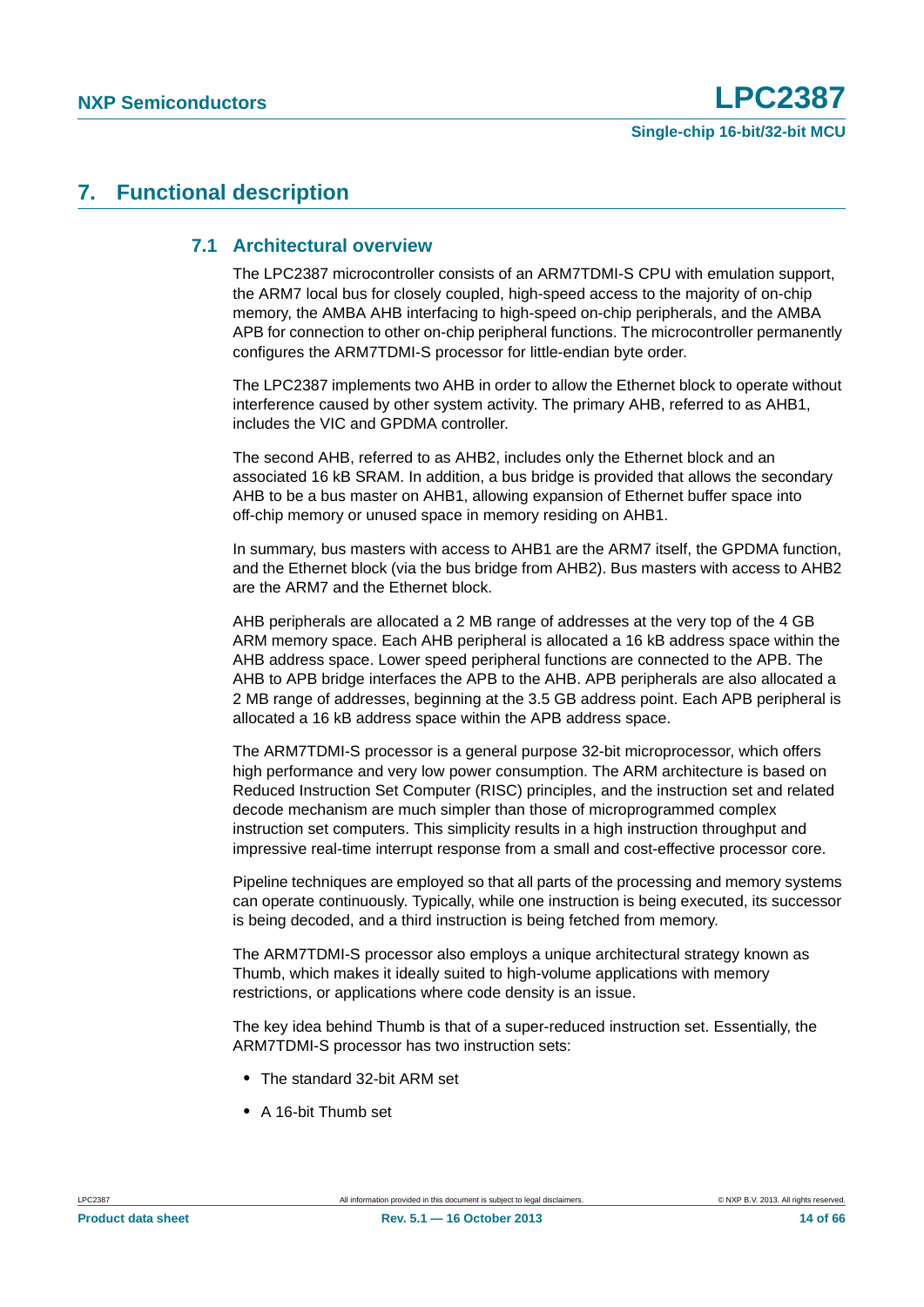The Thumb set's 16-bit instruction length allows it to approach twice the density of standard ARM code while retaining most of the ARM's performance advantage over a traditional 16-bit processor using 16-bit registers. This is possible because Thumb code operates on the same 32-bit register set as ARM code.

Thumb code is able to provide up to 65 % of the code size of ARM, and 160 % of the performance of an equivalent ARM processor connected to a 16-bit memory system.

### <span id="page-14-0"></span>**7.2 On-chip flash programming memory**

The LPC2387 incorporates a 512 kB flash memory system respectively. This memory may be used for both code and data storage. Programming of the flash memory may be accomplished in several ways. It may be programmed In System via the serial port (UART0). The application program may also erase and/or program the flash while the application is running, allowing a great degree of flexibility for data storage field and firmware upgrades.

The flash memory is 128 bits wide and includes pre-fetching and buffering techniques to allow it to operate at SRAM speeds of 72 MHz.

### <span id="page-14-1"></span>**7.3 On-chip SRAM**

The LPC2387 includes a SRAM memory of 64 kB reserved for the ARM processor exclusive use. This RAM may be used for code and/or data storage and may be accessed as 8 bits, 16 bits, and 32 bits.

A 16 kB SRAM block serving as a buffer for the Ethernet controller and an 16 kB SRAM associated with the USB device can be used both for data and code storage, too. The 2 kB RTC SRAM can be used for data storage only. The RTC SRAM is battery powered and retains the content in the absence of the main power supply.

### <span id="page-14-2"></span>**7.4 Memory map**

The LPC2387 memory map incorporates several distinct regions as shown in [Figure 3](#page-15-0).

In addition, the CPU interrupt vectors may be remapped to allow them to reside in either flash memory (default), boot ROM, or SRAM (see [Section 7.25.6\)](#page-32-0).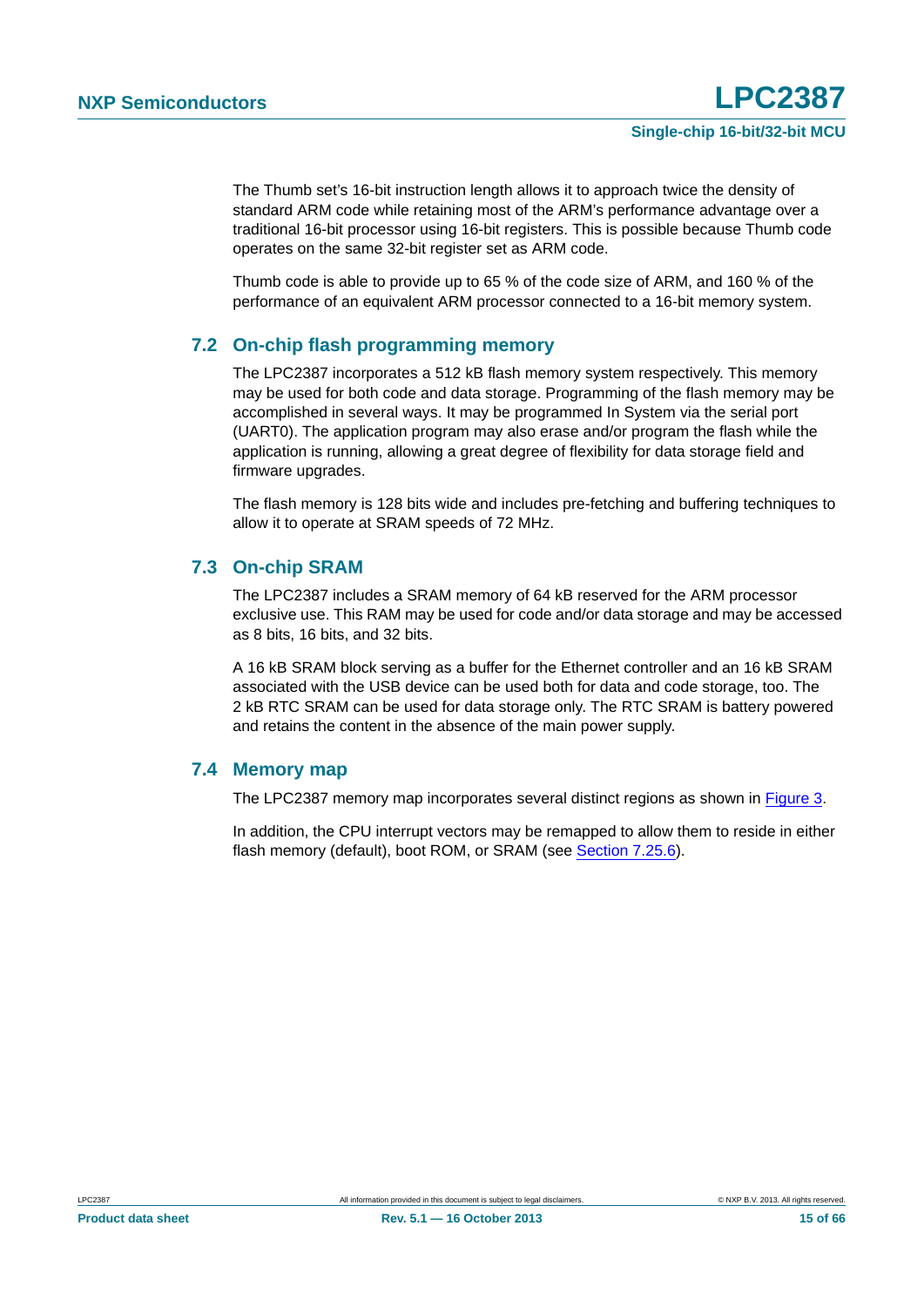

## <span id="page-15-1"></span><span id="page-15-0"></span>**7.5 Interrupt controller**

The ARM processor core has two interrupt inputs called Interrupt ReQuest (IRQ) and Fast Interrupt ReQuest (FIQ). The VIC takes 32 interrupt request inputs which can be programmed as FIQ or vectored IRQ types. The programmable assignment scheme means that priorities of interrupts from the various peripherals can be dynamically assigned and adjusted.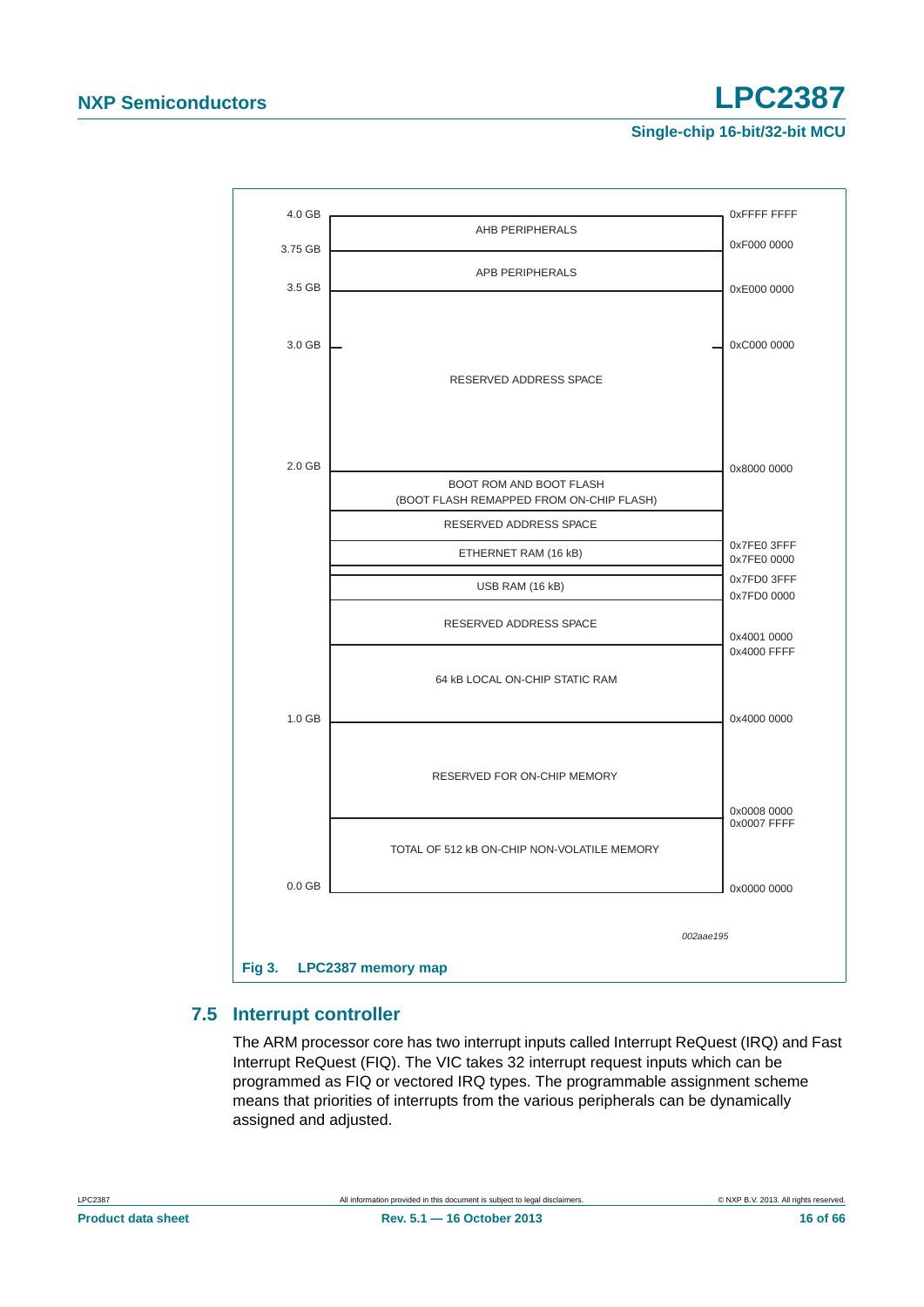FIQs have the highest priority. If more than one request is assigned to FIQ, the VIC ORs the requests to produce the FIQ signal to the ARM processor. The fastest possible FIQ latency is achieved when only one request is classified as FIQ, because then the FIQ service routine can simply start dealing with that device. But if more than one request is assigned to the FIQ class, the FIQ service routine can read a word from the VIC that identifies which FIQ source(s) is (are) requesting an interrupt.

Vectored IRQs, which include all interrupt requests that are not classified as FIQs, have a programmable interrupt priority. When more than one interrupt is assigned the same priority and occur simultaneously, the one connected to the lowest numbered VIC channel will be serviced first.

The VIC ORs the requests from all of the vectored IRQs to produce the IRQ signal to the ARM processor. The IRQ service routine can start by reading a register from the VIC and jumping to the address supplied by that register.

#### <span id="page-16-0"></span>**7.5.1 Interrupt sources**

Each peripheral device has one interrupt line connected to the VIC but may have several interrupt flags. Individual interrupt flags may also represent more than one interrupt source.

Any pin on port 0 and port 2 (total of 42 pins) regardless of the selected function, can be programmed to generate an interrupt on a rising edge, a falling edge, or both. Such interrupt request coming from port 0 and/or port 2 will be combined with the EINT3 interrupt requests.

#### <span id="page-16-1"></span>**7.6 Pin connect block**

The pin connect block allows selected pins of the microcontroller to have more than one function. Configuration registers control the multiplexers to allow connection between the pin and the on-chip peripherals.

Peripherals should be connected to the appropriate pins prior to being activated and prior to any related interrupt(s) being enabled. Activity of any enabled peripheral function that is not mapped to a related pin should be considered undefined.

### <span id="page-16-2"></span>**7.7 General purpose DMA controller**

The GPDMA is an AMBA AHB compliant peripheral allowing selected LPC2387 peripherals to have DMA support.

The GPDMA enables peripheral-to-memory, memory-to-peripheral, peripheral-to-peripheral, and memory-to-memory transactions. Each DMA stream provides unidirectional serial DMA transfers for a single source and destination. For example, a bidirectional port requires one stream for transmit and one for receive. The source and destination areas can each be either a memory region or a peripheral, and can be accessed through the AHB master.

#### <span id="page-16-3"></span>**7.7.1 Features**

- **•** Two DMA channels. Each channel can support a unidirectional transfer.
- **•** The GPDMA can transfer data between the 16 kB SRAM and peripherals such as the SD/MMC, two SSP, and I2S interfaces.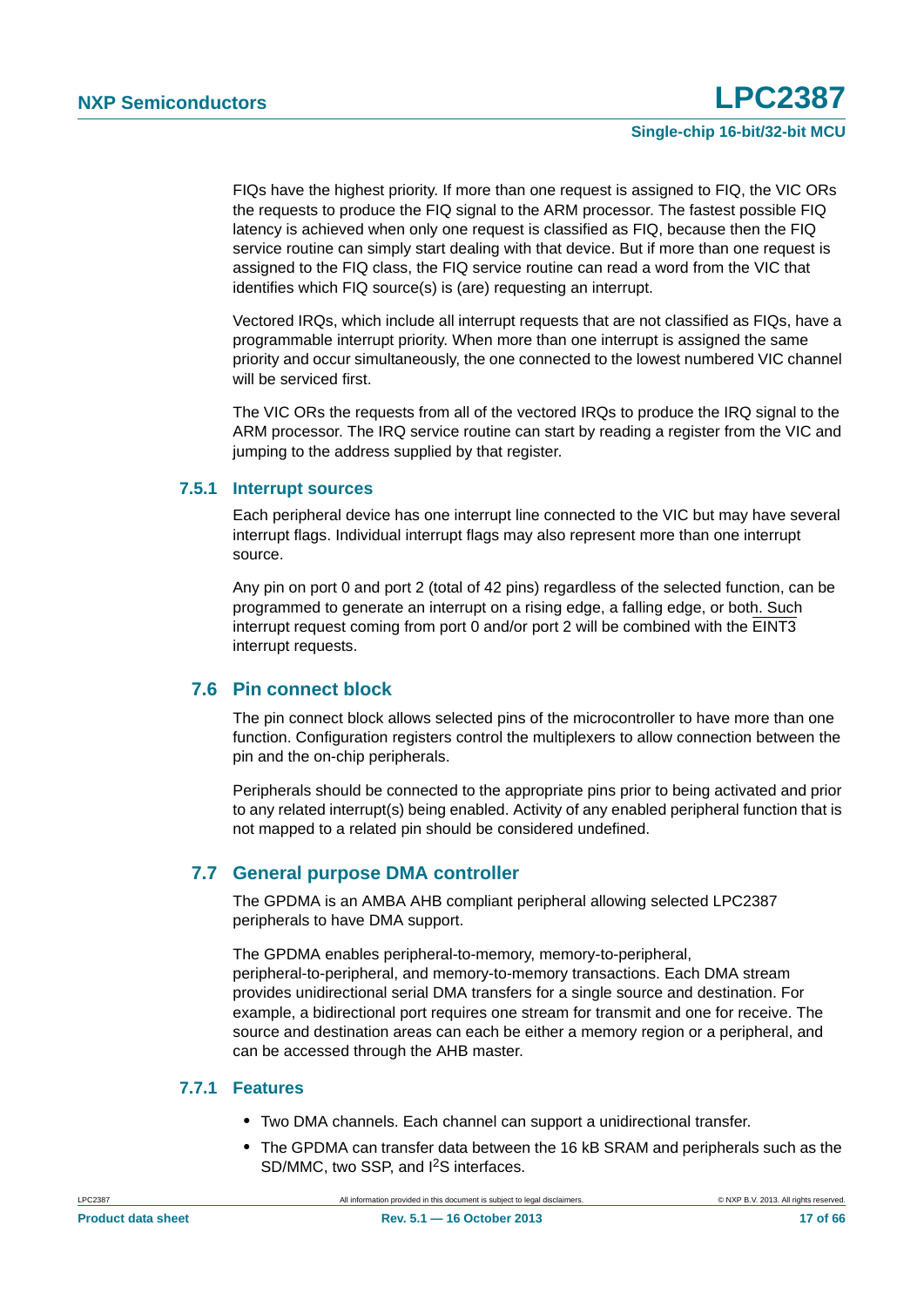- **•** Single DMA and burst DMA request signals. Each peripheral connected to the GPDMA can assert either a burst DMA request or a single DMA request. The DMA burst size is set by programming the GPDMA.
- **•** Memory-to-memory, memory-to-peripheral, peripheral-to-memory, and peripheral-to-peripheral transfers.
- **•** Scatter or gather DMA is supported through the use of linked lists. This means that the source and destination areas do not have to occupy contiguous areas of memory.
- **•** Hardware DMA channel priority. Each DMA channel has a specific hardware priority. DMA channel 0 has the highest priority and channel 1 has the lowest priority. If requests from two channels become active at the same time the channel with the highest priority is serviced first.
- **•** AHB slave DMA programming interface. The GPDMA is programmed by writing to the DMA control registers over the AHB slave interface.
- **•** One AHB master for transferring data. This interface transfers data when a DMA request goes active.
- **•** 32-bit AHB master bus width.
- **•** Incrementing or non-incrementing addressing for source and destination.
- **•** Programmable DMA burst size. The DMA burst size can be programmed to more efficiently transfer data. Usually the burst size is set to half the size of the FIFO in the peripheral.
- **•** Internal four-word FIFO per channel.
- **•** Supports 8-bit, 16-bit, and 32-bit wide transactions.
- **•** An interrupt to the processor can be generated on a DMA completion or when a DMA error has occurred.
- **•** Interrupt masking. The DMA error and DMA terminal count interrupt requests can be masked.
- **•** Raw interrupt status. The DMA error and DMA count raw interrupt status can be read prior to masking.

### <span id="page-17-0"></span>**7.8 Fast general purpose parallel I/O**

Device pins that are not connected to a specific peripheral function are controlled by the GPIO registers. Pins may be dynamically configured as inputs or outputs. Separate registers allow setting or clearing any number of outputs simultaneously. The value of the output register may be read back as well as the current state of the port pins.

LPC2387 uses accelerated GPIO functions:

- **•** GPIO registers are relocated to the ARM local bus so that the fastest possible I/O timing can be achieved.
- **•** Mask registers allow treating sets of port bits as a group, leaving other bits unchanged.
- **•** All GPIO registers are byte and half-word addressable.
- **•** Entire port value can be written in one instruction.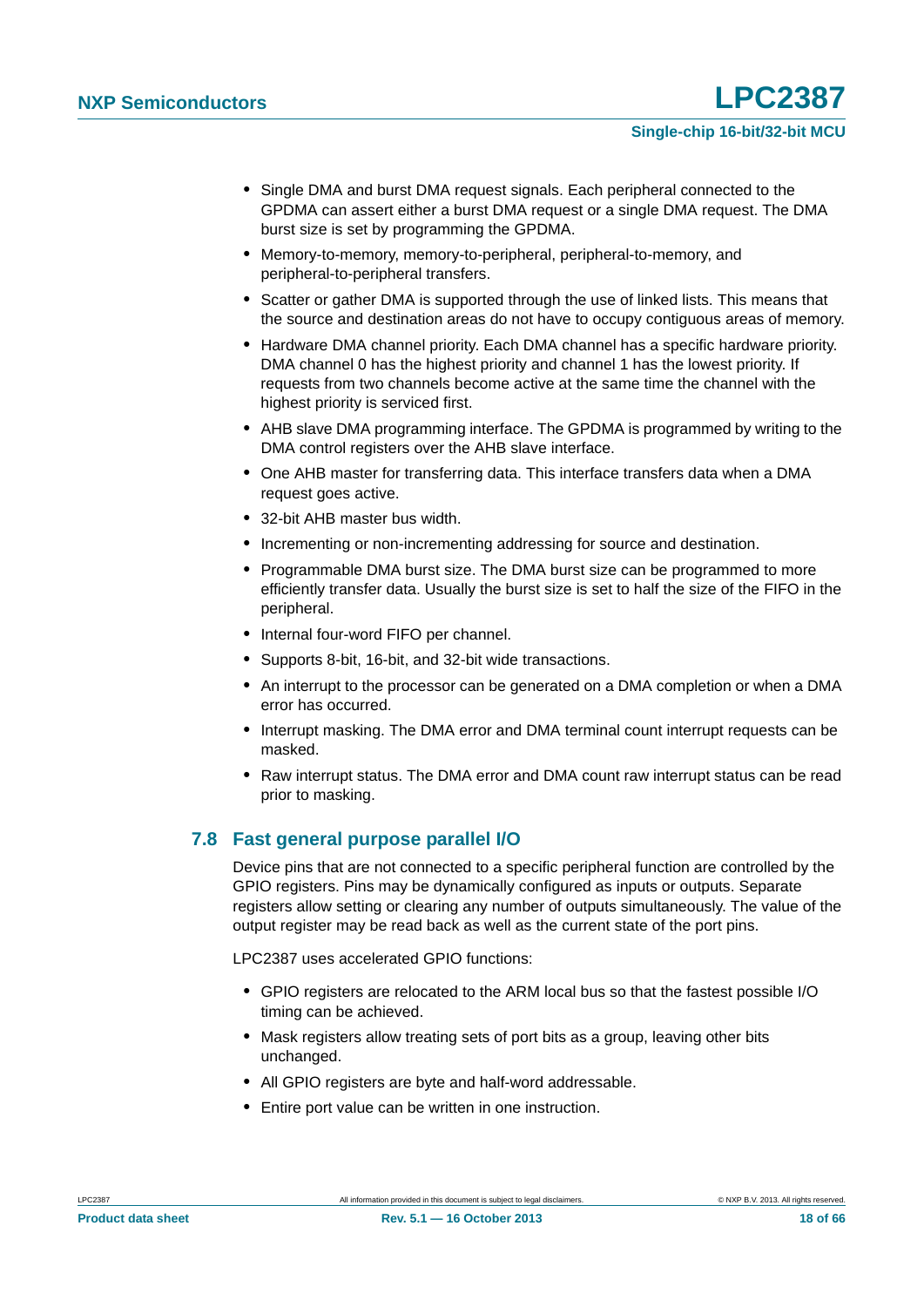Additionally, any pin on port 0 and port 2 (total of 42 pins) providing a digital function can be programmed to generate an interrupt on a rising edge, a falling edge, or both. The edge detection is asynchronous, so it may operate when clocks are not present such as during Power-down mode. Each enabled interrupt can be used to wake up the chip from Power-down mode.

#### <span id="page-18-0"></span>**7.8.1 Features**

- **•** Bit level set and clear registers allow a single instruction to set or clear any number of bits in one port.
- **•** Direction control of individual bits.
- **•** All I/O default to inputs after reset.
- **•** Backward compatibility with other earlier devices is maintained with legacy port 0 and port 1 registers appearing at the original addresses on the APB.

#### <span id="page-18-1"></span>**7.9 Ethernet**

The Ethernet block contains a full featured 10 Mbit/s or 100 Mbit/s Ethernet MAC designed to provide optimized performance through the use of DMA hardware acceleration. Features include a generous suite of control registers, half or full duplex operation, flow control, control frames, hardware acceleration for transmit retry, receive packet filtering and wake-up on LAN activity. Automatic frame transmission and reception with scatter-gather DMA off-loads many operations from the CPU.

The Ethernet block and the CPU share a dedicated AHB subsystem that is used to access the Ethernet SRAM for Ethernet data, control, and status information. All other AHB traffic in the LPC2387 takes place on a different AHB subsystem, effectively separating Ethernet activity from the rest of the system. The Ethernet DMA can also access the USB SRAM if it is not being used by the USB block.

The Ethernet block interfaces between an off-chip Ethernet PHY using the Reduced MII (RMII) protocol and the on-chip Media Independent Interface Management (MIIM) serial bus.

#### <span id="page-18-2"></span>**7.9.1 Features**

- **•** Ethernet standards support:
	- **–** Supports 10 Mbit/s or 100 Mbit/s PHY devices including 10 Base-T, 100 Base-TX, 100 Base-FX, and 100 Base-T4.
	- **–** Fully compliant with IEEE standard 802.3.
	- **–** Fully compliant with 802.3x full duplex flow control and half duplex back pressure.
	- **–** Flexible transmit and receive frame options.
	- **–** Virtual Local Area Network (VLAN) frame support.
- **•** Memory management:
	- **–** Independent transmit and receive buffers memory mapped to shared SRAM.
	- **–** DMA managers with scatter/gather DMA and arrays of frame descriptors.
	- **–** Memory traffic optimized by buffering and pre-fetching.
- **•** Enhanced Ethernet features: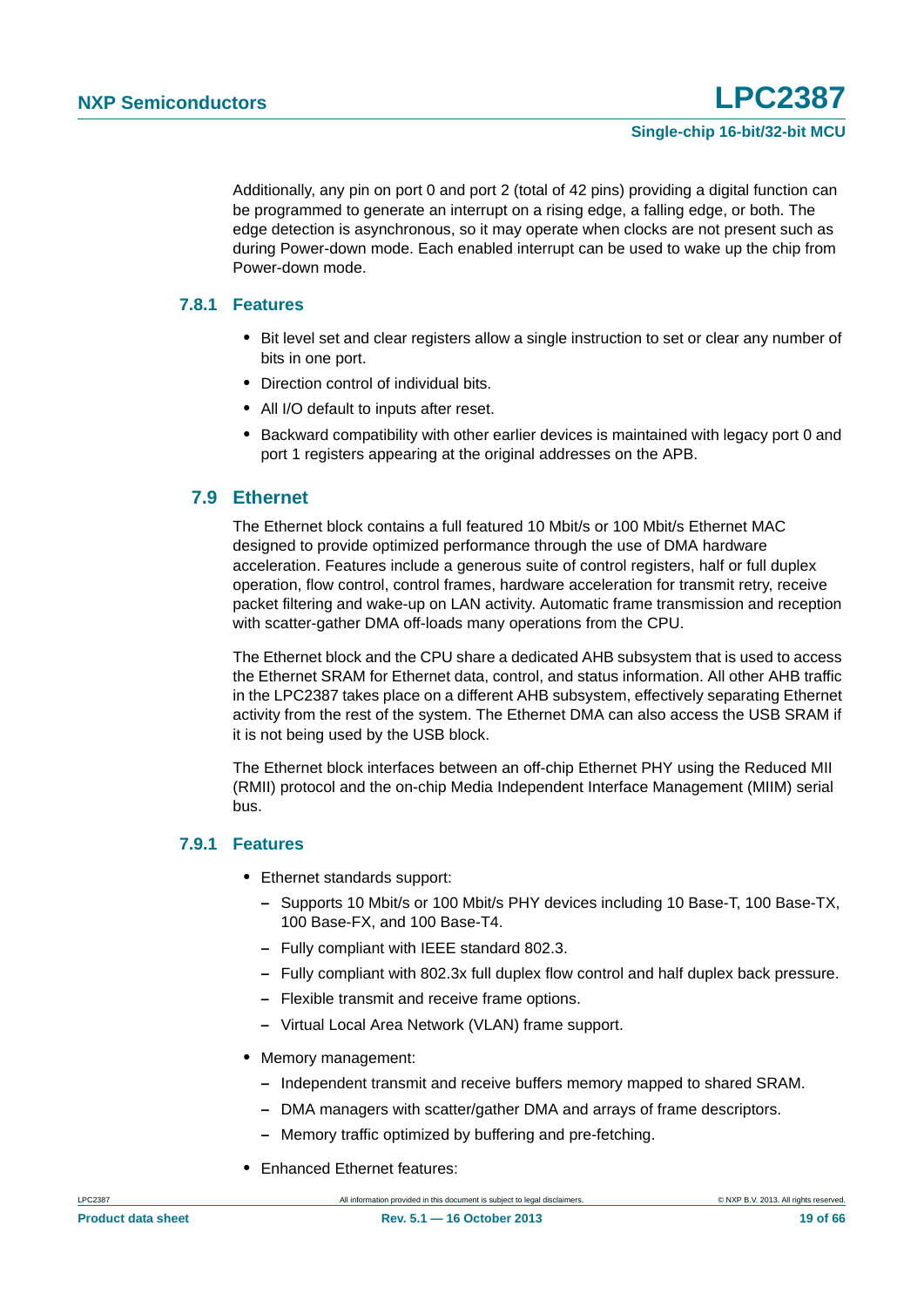- **–** Receive filtering.
- **–** Multicast and broadcast frame support for both transmit and receive.
- **–** Optional automatic Frame Check Sequence (FCS) insertion with Circular Redundancy Check (CRC) for transmit.
- **–** Selectable automatic transmit frame padding.
- **–** Over-length frame support for both transmit and receive allows any length frames.
- **–** Promiscuous receive mode.
- **–** Automatic collision back-off and frame retransmission.
- **–** Includes power management by clock switching.
- **–** Wake-on-LAN power management support allows system wake-up: using the receive filters or a magic frame detection filter.
- **•** Physical interface:
	- **–** Attachment of external PHY chip through standard RMII interface.
	- **–** PHY register access is available via the MIIM interface.

#### <span id="page-19-0"></span>**7.10 USB interface**

The Universal Serial Bus (USB) is a 4-wire bus that supports communication between a host and one or more (up to 127) peripherals. The Host Controller allocates the USB bandwidth to attached devices through a token-based protocol. The bus supports hot plugging and dynamic configuration of the devices. All transactions are initiated by the Host Controller.

The LPC2387 USB interface includes a device, Host, and OTG Controller. Details on typical USB interfacing solutions can be found in [Section 14.1](#page-51-0).

#### <span id="page-19-1"></span>**7.10.1 USB device controller**

The device controller enables 12 Mbit/s data exchange with a USB Host Controller. It consists of a register interface, serial interface engine, endpoint buffer memory, and a DMA controller. The serial interface engine decodes the USB data stream and writes data to the appropriate endpoint buffer. The status of a completed USB transfer or error condition is indicated via status registers. An interrupt is also generated if enabled. When enabled, the DMA controller transfers data between the endpoint buffer and the USB RAM.

#### <span id="page-19-2"></span>**7.10.1.1 Features**

- **•** Fully compliant with *USB 2.0 specification* (full speed).
- **•** Supports 32 physical (16 logical) endpoints with a 4 kB endpoint buffer RAM.
- **•** Supports Control, Bulk, Interrupt and Isochronous endpoints.
- **•** Scalable realization of endpoints at run time.
- **•** Endpoint Maximum packet size selection (up to USB maximum specification) by software at run time.
- **•** Supports SoftConnect and GoodLink features.
- **•** While the USB is in the Suspend mode, the LPC2387 can enter one of the reduced power modes and wake up on USB activity.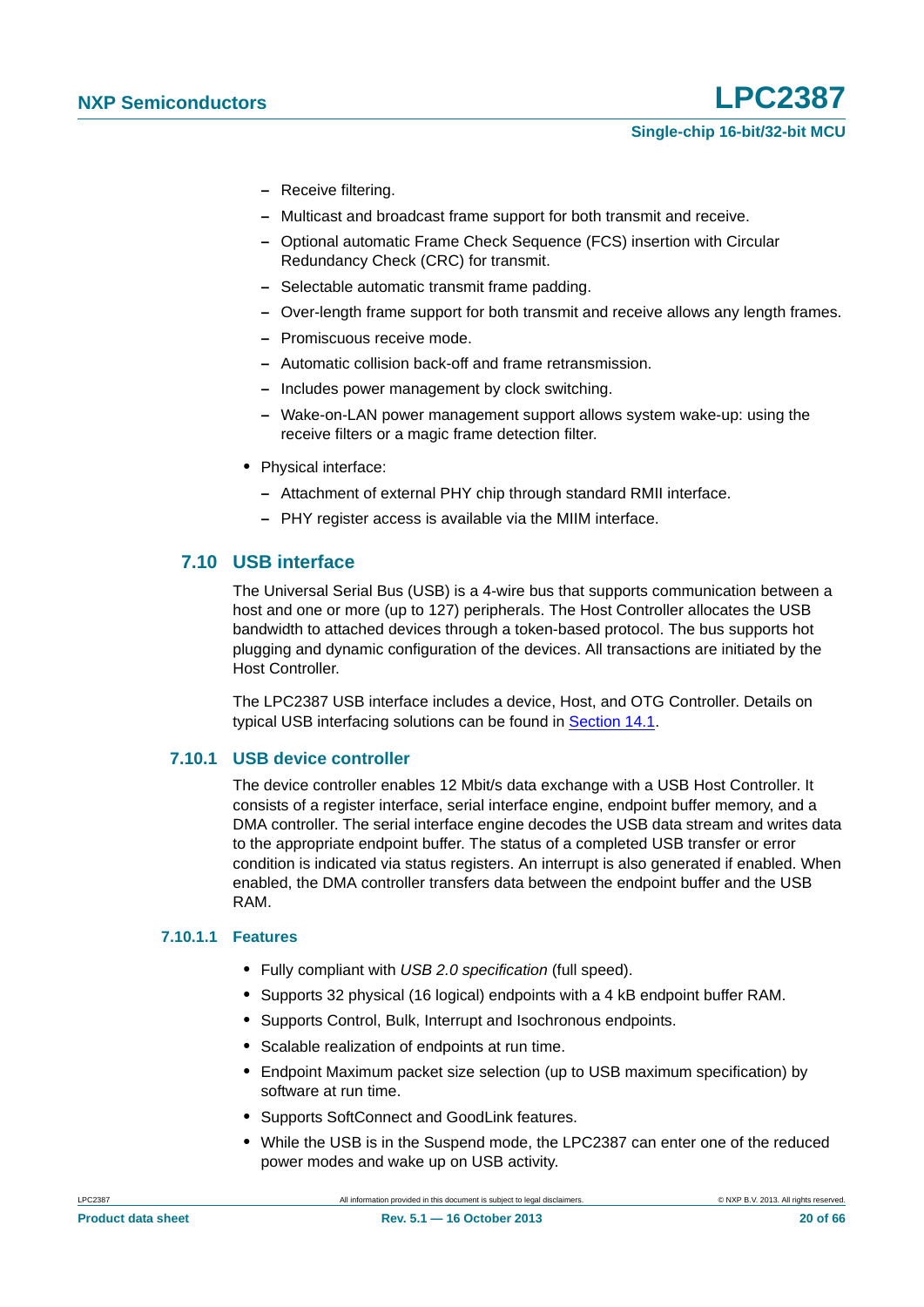- **•** Supports DMA transfers with the DMA RAM of 8 kB on all non-control endpoints.
- **•** Allows dynamic switching between CPU-controlled and DMA modes.
- **•** Double buffer implementation for Bulk and Isochronous endpoints.

#### <span id="page-20-0"></span>**7.10.2 USB host controller**

The host controller enables full- and low-speed data exchange with USB devices attached to the bus. It consists of register interface, serial interface engine, and DMA controller. The register interface complies with the *OHCI specification*.

#### <span id="page-20-1"></span>**7.10.2.1 Features**

- **•** OHCI compliant.
- **•** Two downstream ports.
- **•** Supports per-port power switching.

#### <span id="page-20-2"></span>**7.10.3 USB OTG controller**

USB OTG (On-The-Go) is a supplement to the USB 2.0 specification that augments the capability of existing mobile devices and USB peripherals by adding host functionality for connection to USB peripherals.

The OTG Controller integrates the Host Controller, device controller, and a master-only <sup>12</sup>C interface to implement OTG dual-role device functionality. The dedicated <sup>12</sup>C interface controls an external OTG transceiver.

#### <span id="page-20-3"></span>**7.10.3.1 Features**

- **•** Fully compliant with *On-The-Go supplement to the USB 2.0 Specification, Revision 1.0a*.
- **•** Hardware support for Host Negotiation Protocol (HNP).
- Includes a programmable timer required for HNP and Session Request Protocol (SRP).
- **•** Supports any OTG transceiver compliant with the *OTG Transceiver Specification (CEA-2011), Rev. 1.0*.

#### <span id="page-20-4"></span>**7.11 CAN controller and acceptance filters**

The Controller Area Network (CAN) is a serial communications protocol which efficiently supports distributed real-time control with a very high level of security. Its domain of application ranges from high-speed networks to low cost multiplex wiring.

The CAN block is intended to support multiple CAN buses simultaneously, allowing the device to be used as a gateway, switch, or router among a number of CAN buses in industrial or automotive applications.

Each CAN controller has a register structure similar to the NXP SJA1000 and the PeliCAN Library block, but the 8-bit registers of those devices have been combined in 32-bit words to allow simultaneous access in the ARM environment. The main operational difference is that the recognition of received Identifiers, known in CAN terminology as Acceptance Filtering, has been removed from the CAN controllers and centralized in a global Acceptance Filter.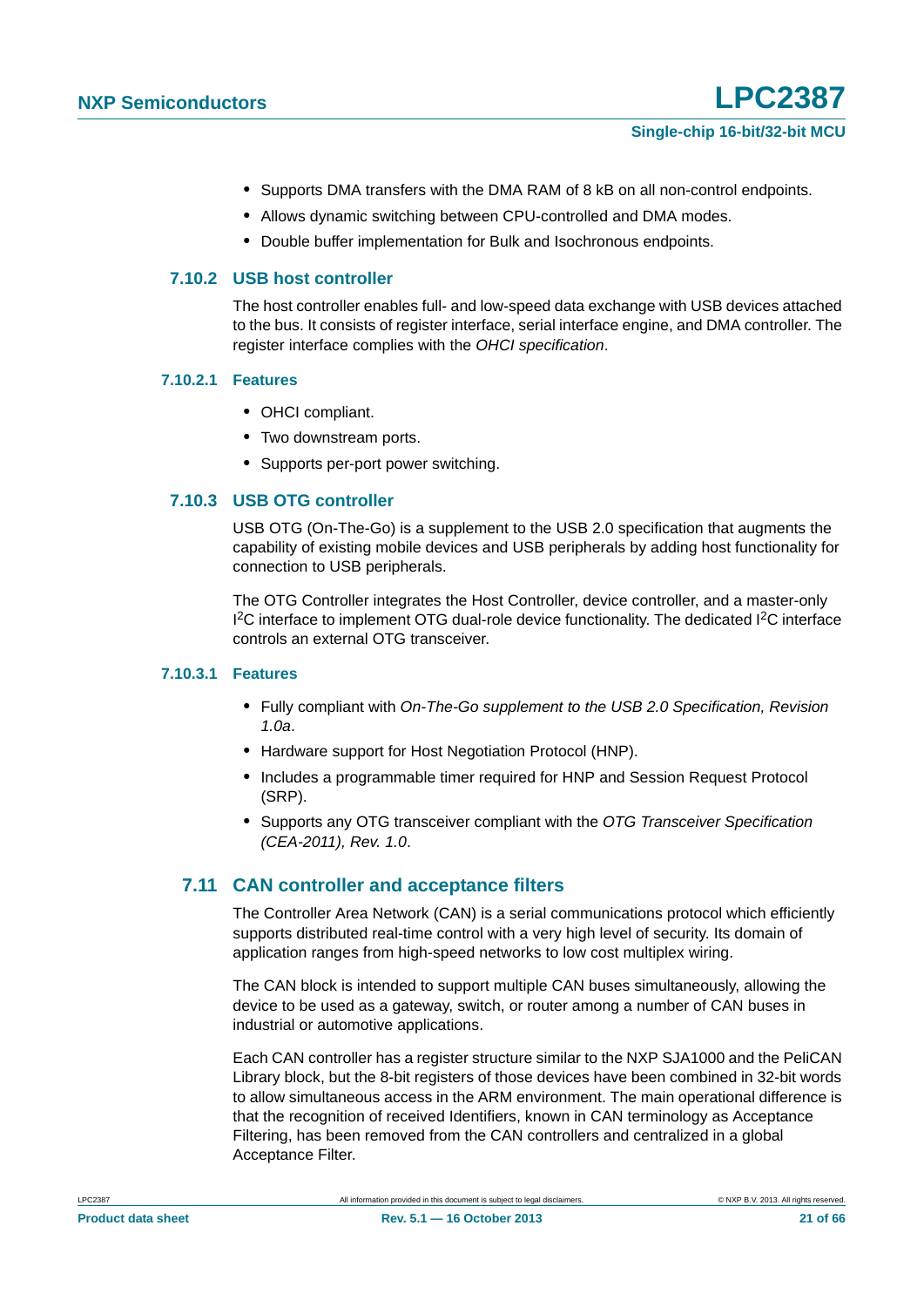#### <span id="page-21-0"></span>**7.11.1 Features**

- **•** Two CAN controllers and buses.
- **•** Data rates to 1 Mbit/s on each bus.
- **•** 32-bit register and RAM access.
- **•** Compatible with *CAN specification 2.0B, ISO 11898-1*.
- **•** Global Acceptance Filter recognizes 11-bit and 29-bit receive identifiers for all CAN buses.
- **•** Acceptance Filter can provide FullCAN-style automatic reception for selected Standard Identifiers.
- **•** FullCAN messages can generate interrupts.

#### <span id="page-21-1"></span>**7.12 10-bit ADC**

The LPC2387 contains one ADC. It is a single 10-bit successive approximation ADC with six channels.

#### <span id="page-21-2"></span>**7.12.1 Features**

- **•** 10-bit successive approximation ADC.
- **•** Input multiplexing among 6 pins.
- **•** Power-down mode.
- Measurement range 0 V to V<sub>i(VRFF)</sub>.
- 10-bit conversion time  $\geq 2.44$   $\mu$ s.
- **•** Burst conversion mode for single or multiple inputs.
- **•** Optional conversion on transition of input pin or Timer Match signal.
- **•** Individual result registers for each ADC channel to reduce interrupt overhead.

#### <span id="page-21-3"></span>**7.13 10-bit DAC**

The DAC allows the LPC2387 to generate a variable analog output. The maximum output value of the DAC is  $V_{i(VRFF)}$ .

#### <span id="page-21-4"></span>**7.13.1 Features**

- **•** 10-bit DAC
- **•** Resistor string architecture
- **•** Buffered output
- **•** Power-down mode
- **•** Selectable output drive

#### <span id="page-21-5"></span>**7.14 UARTs**

The LPC2387 contains four UARTs. In addition to standard transmit and receive data lines, UART1 also provides a full modem control handshake interface.

The UARTs include a fractional baud rate generator. Standard baud rates such as 115200 Bd can be achieved with any crystal frequency above 2 MHz.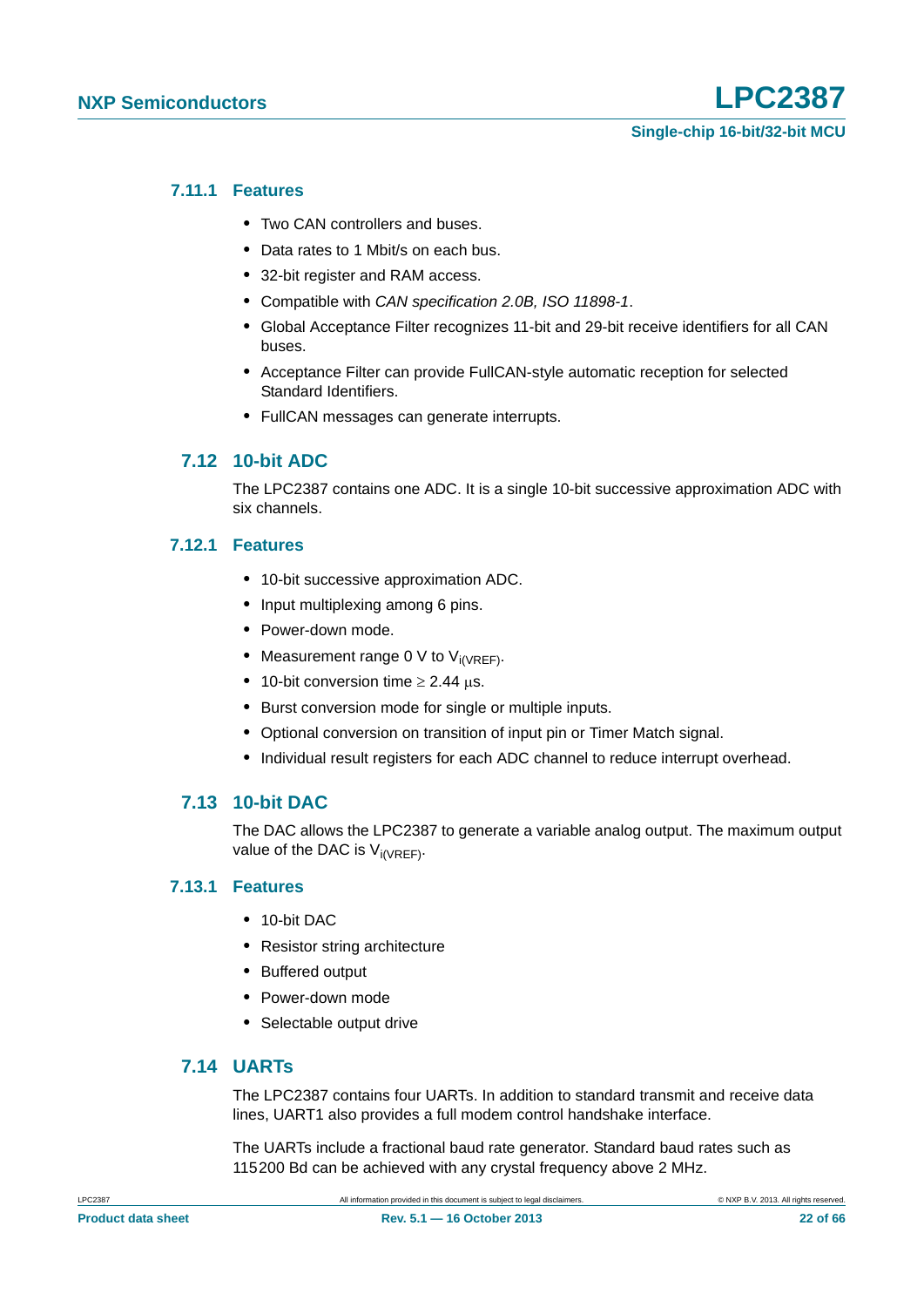#### <span id="page-22-0"></span>**7.14.1 Features**

- **•** 16 B Receive and Transmit FIFOs.
- **•** Register locations conform to 16C550 industry standard.
- **•** Receiver FIFO trigger points at 1 B, 4 B, 8 B, and 14 B.
- **•** Built-in fractional baud rate generator covering wide range of baud rates without a need for external crystals of particular values.
- **•** Fractional divider for baud rate control, auto baud capabilities and FIFO control mechanism that enables software flow control implementation.
- **•** UART1 equipped with standard modem interface signals. This module also provides full support for hardware flow control (auto-CTS/RTS).
- **•** UART3 includes an IrDA mode to support infrared communication.

### <span id="page-22-1"></span>**7.15 SPI serial I/O controller**

The LPC2387 contains one SPI controller. SPI is a full duplex serial interface designed to handle multiple masters and slaves connected to a given bus. Only a single master and a single slave can communicate on the interface during a given data transfer. During a data transfer the master always sends 8 bits to 16 bits of data to the slave, and the slave always sends 8 bits to 16 bits of data to the master.

#### <span id="page-22-2"></span>**7.15.1 Features**

- **•** Compliant with SPI specification
- **•** Synchronous, serial, full duplex communication
- **•** Combined SPI master and slave
- **•** Maximum data bit rate of one eighth of the input clock rate
- **•** 8 bits to 16 bits per transfer

#### <span id="page-22-3"></span>**7.16 SSP serial I/O controller**

The LPC2387 contains two SSP controllers. The SSP controller is capable of operation on a SPI, 4-wire SSI, or Microwire bus. It can interact with multiple masters and slaves on the bus. Only a single master and a single slave can communicate on the bus during a given data transfer. The SSP supports full duplex transfers, with frames of 4 bits to 16 bits of data flowing from the master to the slave and from the slave to the master. In practice, often only one of these data flows carries meaningful data.

#### <span id="page-22-4"></span>**7.16.1 Features**

- **•** Compatible with Motorola SPI, 4-wire Texas Instruments SSI, and National Semiconductor Microwire buses
- **•** Synchronous serial communication
- **•** Master or slave operation
- **•** 8-frame FIFOs for both transmit and receive
- **•** 4-bit to 16-bit frame
- **•** DMA transfers supported by GPDMA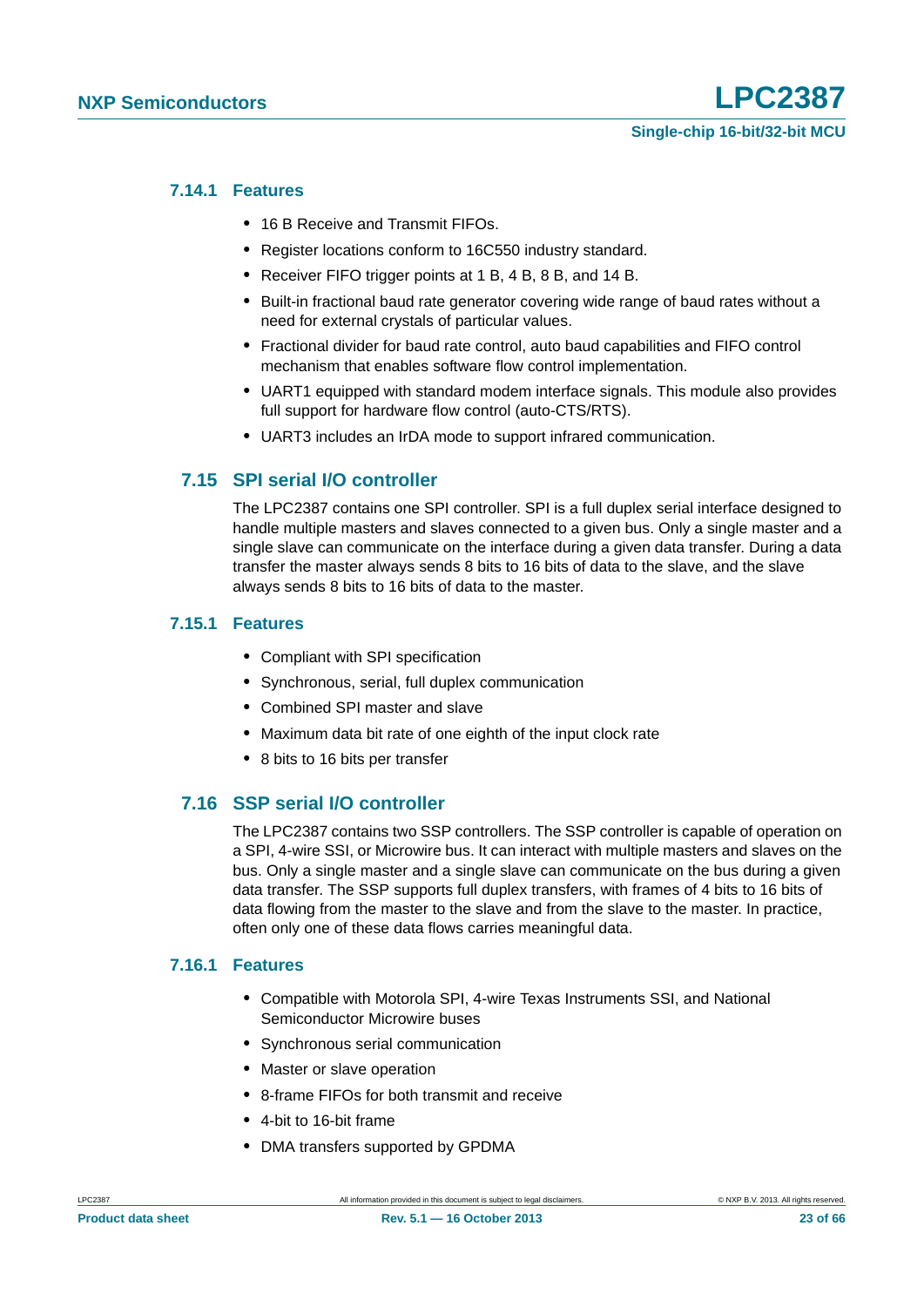#### <span id="page-23-0"></span>**7.17 SD/MMC card interface**

The Secure Digital and Multimedia Card Interface (MCI) allows access to external SD memory cards. The SD card interface conforms to the *SD Multimedia Card Specification Version 2.11*.

#### <span id="page-23-1"></span>**7.17.1 Features**

- **•** The MCI provides all functions specific to the SD/MMC memory card. These include the clock generation unit, power management control, and command and data transfer.
- **•** Conforms to *Multimedia Card Specification v2.11*.
- **•** Conforms to *Secure Digital Memory Card Physical Layer Specification, v0.96.*
- **•** Can be used as a multimedia card bus or a secure digital memory card bus host. The SD/MMC can be connected to several multimedia cards or a single secure digital memory card.
- **•** DMA supported through the GPDMA controller.

### <span id="page-23-2"></span>**7.18 I2C-bus serial I/O controllers**

The LPC2387 contains three I<sup>2</sup>C-bus controllers.

The I<sup>2</sup>C-bus is bidirectional, for inter-IC control using only two wires: a Serial CLock line (SCL), and a Serial DAta line (SDA). Each device is recognized by a unique address and can operate as either a receiver-only device (e.g., an LCD driver) or a transmitter with the capability to both receive and send information (such as memory). Transmitters and/or receivers can operate in either master or slave mode, depending on whether the chip has to initiate a data transfer or is only addressed. The I2C is a multi-master bus, it can be controlled by more than one bus master connected to it.

The I<sup>2</sup>C-bus implemented in LPC2387 supports bit rates up to 400 kbit/s (Fast I<sup>2</sup>C-bus).

#### <span id="page-23-3"></span>**7.18.1 Features**

- **•** I 2C0 is a standard I2C compliant bus interface with open-drain pins.
- I<sup>2</sup>C1 and I<sup>2</sup>C2 use standard I/O pins and do not support powering off of individual devices connected to the same bus lines.
- **•** Easy to configure as master, slave, or master/slave.
- **•** Programmable clocks allow versatile rate control.
- **•** Bidirectional data transfer between masters and slaves.
- **•** Multi-master bus (no central master).
- **•** Arbitration between simultaneously transmitting masters without corruption of serial data on the bus.
- **•** Serial clock synchronization allows devices with different bit rates to communicate via one serial bus.
- **•** Serial clock synchronization can be used as a handshake mechanism to suspend and resume serial transfer.
- **•** The I2C-bus can be used for test and diagnostic purposes.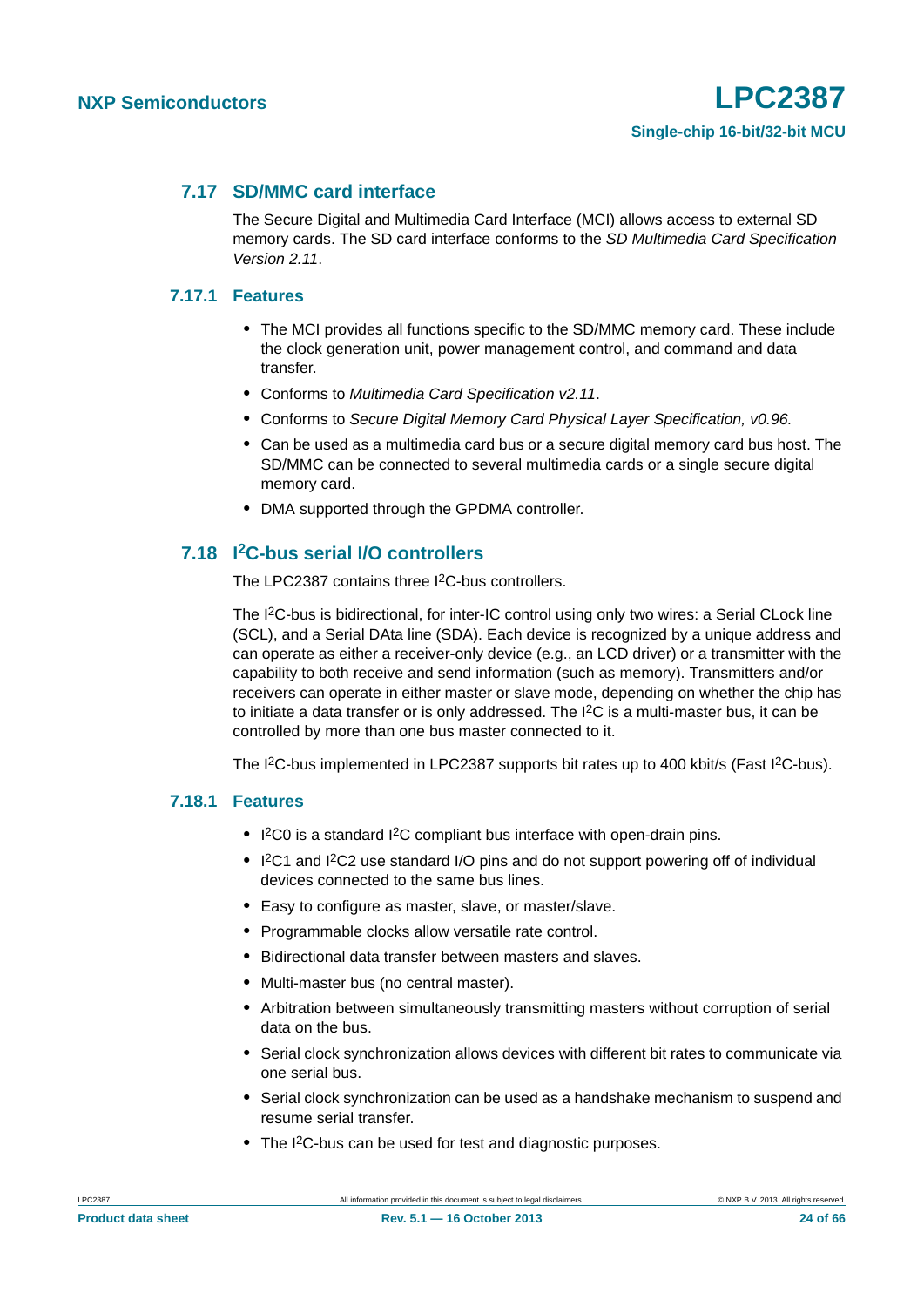### <span id="page-24-0"></span>**7.19 I2S-bus serial I/O controllers**

The I<sup>2</sup>S-bus provides a standard communication interface for digital audio applications.

The *I 2S-bus specification* defines a 3-wire serial bus using one data line, one clock line, and one word select signal. The basic I2S connection has one master, which is always the master, and one slave. The I2S interface on the LPC2387 provides a separate transmit and receive channel, each of which can operate as either a master or a slave.

#### <span id="page-24-1"></span>**7.19.1 Features**

- **•** The interface has separate input/output channels each of which can operate in master or slave mode.
- **•** Capable of handling 8-bit, 16-bit, and 32-bit word sizes.
- **•** Mono and stereo audio data supported.
- **•** The sampling frequency can range from 16 kHz to 48 kHz (16 kHz, 22.05 kHz, 32 kHz, 44.1 kHz, 48 kHz).
- Configurable word select period in master mode (separately for  $l^2S$  input and output).
- **•** Two 8-word FIFO data buffers are provided, one for transmit and one for receive.
- **•** Generates interrupt requests when buffer levels cross a programmable boundary.
- **•** Two DMA requests, controlled by programmable buffer levels. These are connected to the GPDMA block.
- Controls include reset, stop and mute options separately for I<sup>2</sup>S input and I<sup>2</sup>S output.

#### <span id="page-24-2"></span>**7.20 General purpose 32-bit timers/external event counters**

The LPC2387 includes four 32-bit Timer/Counters. The Timer/Counter is designed to count cycles of the system derived clock or an externally-supplied clock. It can optionally generate interrupts or perform other actions at specified timer values, based on four match registers. The Timer/Counter also includes two capture inputs to trap the timer value when an input signal transitions, optionally generating an interrupt.

#### <span id="page-24-3"></span>**7.20.1 Features**

- **•** A 32-bit Timer/Counter with a programmable 32-bit prescaler.
- **•** Counter or Timer operation.
- **•** Two 32-bit capture channels per timer, that can take a snapshot of the timer value when an input signal transitions. A capture event may also generate an interrupt.
- **•** Four 32-bit match registers that allow:
	- **–** Continuous operation with optional interrupt generation on match.
	- **–** Stop timer on match with optional interrupt generation.
	- **–** Reset timer on match with optional interrupt generation.
- **•** Up to four external outputs corresponding to match registers, with the following capabilities:
	- **–** Set LOW on match.
	- **–** Set HIGH on match.
	- **–** Toggle on match.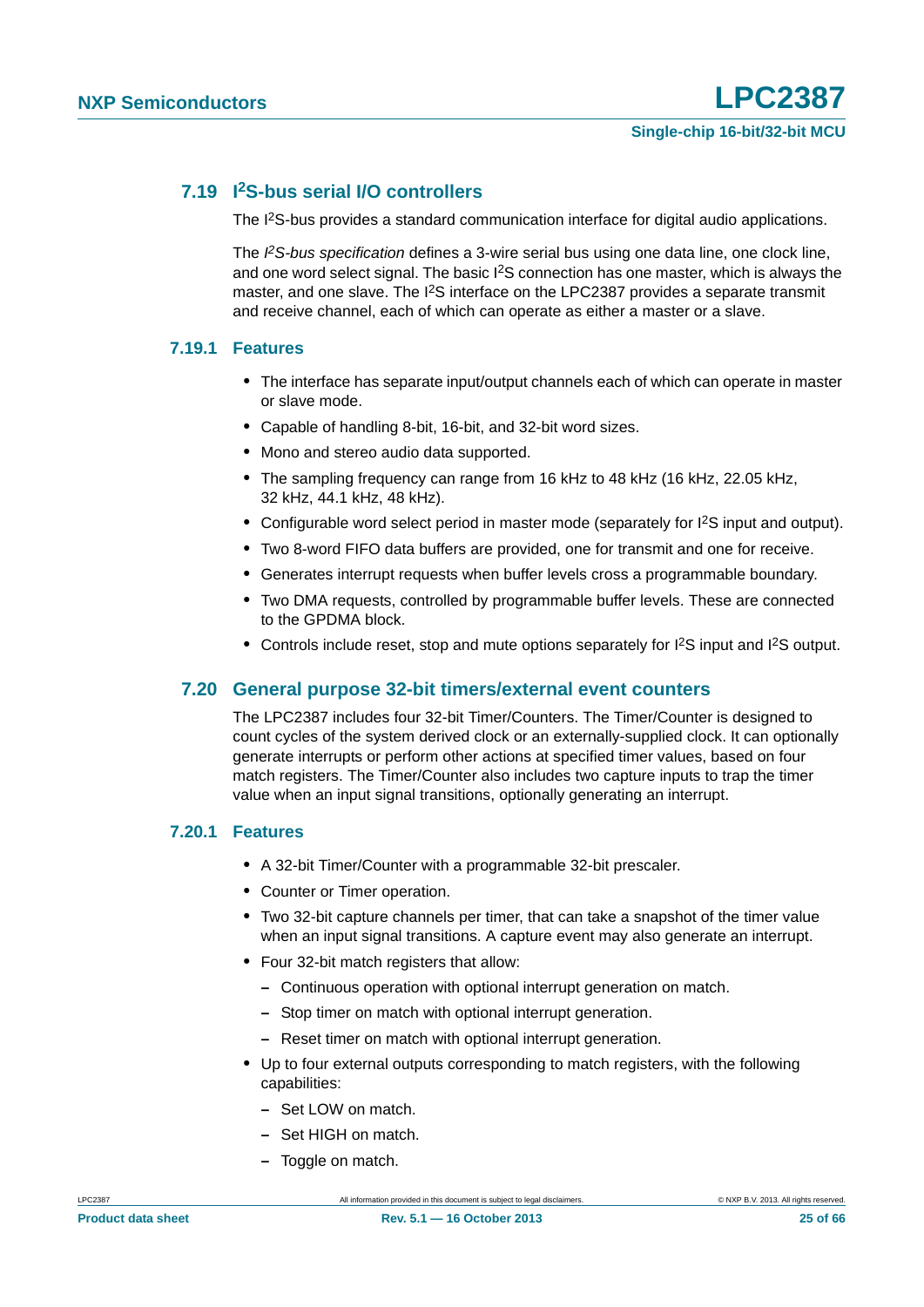**–** Do nothing on match.

#### <span id="page-25-0"></span>**7.21 Pulse width modulator**

The PWM is based on the standard Timer block and inherits all of its features, although only the PWM function is pinned out on the LPC2387. The Timer is designed to count cycles of the system derived clock and optionally switch pins, generate interrupts or perform other actions when specified timer values occur, based on seven match registers. The PWM function is in addition to these features, and is based on match register events.

The ability to separately control rising and falling edge locations allows the PWM to be used for more applications. For instance, multi-phase motor control typically requires three non-overlapping PWM outputs with individual control of all three pulse widths and positions.

Two match registers can be used to provide a single edge controlled PWM output. One match register (PWMMR0) controls the PWM cycle rate, by resetting the count upon match. The other match register controls the PWM edge position. Additional single edge controlled PWM outputs require only one match register each, since the repetition rate is the same for all PWM outputs. Multiple single edge controlled PWM outputs will all have a rising edge at the beginning of each PWM cycle, when a PWMMR0 match occurs.

Three match registers can be used to provide a PWM output with both edges controlled. Again, the PWMMR0 match register controls the PWM cycle rate. The other match registers control the two PWM edge positions. Additional double edge controlled PWM outputs require only two match registers each, since the repetition rate is the same for all PWM outputs.

With double edge controlled PWM outputs, specific match registers control the rising and falling edge of the output. This allows both positive going PWM pulses (when the rising edge occurs prior to the falling edge), and negative going PWM pulses (when the falling edge occurs prior to the rising edge).

#### <span id="page-25-1"></span>**7.21.1 Features**

- **•** LPC2387 has one PWM block with Counter or Timer operation (may use the peripheral clock or one of the capture inputs as the clock source).
- **•** Seven match registers allow up to 6 single edge controlled or 3 double edge controlled PWM outputs, or a mix of both types. The match registers also allow:
	- **–** Continuous operation with optional interrupt generation on match.
	- **–** Stop timer on match with optional interrupt generation.
	- **–** Reset timer on match with optional interrupt generation.
- **•** Supports single edge controlled and/or double edge controlled PWM outputs. Single edge controlled PWM outputs all go high at the beginning of each cycle unless the output is a constant low. Double edge controlled PWM outputs can have either edge occur at any position within a cycle. This allows for both positive going and negative going pulses.
- **•** Pulse period and width can be any number of timer counts. This allows complete flexibility in the trade-off between resolution and repetition rate. All PWM outputs will occur at the same repetition rate.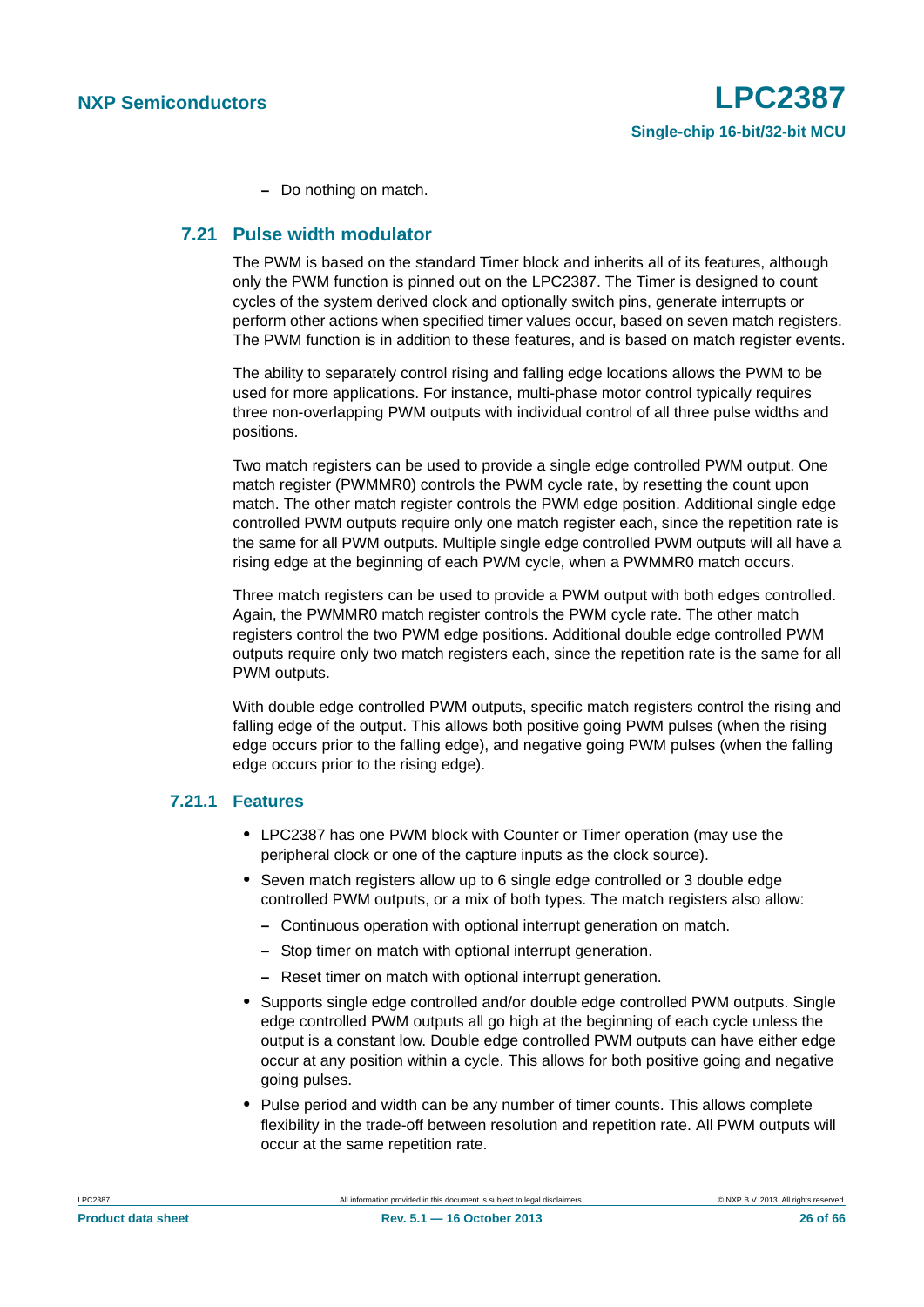- **•** Double edge controlled PWM outputs can be programmed to be either positive going or negative going pulses.
- **•** Match register updates are synchronized with pulse outputs to prevent generation of erroneous pulses. Software must 'release' new match values before they can become effective.
- **•** May be used as a standard timer if the PWM mode is not enabled.
- **•** A 32-bit Timer/Counter with a programmable 32-bit Prescaler.

#### <span id="page-26-0"></span>**7.22 Watchdog timer**

The purpose of the watchdog is to reset the microcontroller within a reasonable amount of time if it enters an erroneous state. When enabled, the watchdog will generate a system reset if the user program fails to 'feed' (or reload) the watchdog within a predetermined amount of time.

#### <span id="page-26-1"></span>**7.22.1 Features**

- **•** Internally resets chip if not periodically reloaded.
- **•** Debug mode.
- **•** Enabled by software but requires a hardware reset or a watchdog reset/interrupt to be disabled.
- **•** Incorrect/Incomplete feed sequence causes reset/interrupt if enabled.
- **•** Flag to indicate watchdog reset.
- **•** Programmable 32-bit timer with internal prescaler.
- Selectable time period from  $(T_{cv(WDCLK)} \times 256 \times 4)$  to  $(T_{cv(WDCLK)} \times 2^{32} \times 4)$  in multiples of  $T_{cy(WDCLK)} \times 4$ .
- **•** The Watchdog Clock (WDCLK) source can be selected from the RTC clock, the Internal RC oscillator (IRC), or the APB peripheral clock. This gives a wide range of potential timing choices of watchdog operation under different power reduction conditions. It also provides the ability to run the WDT from an entirely internal source that is not dependent on an external crystal and its associated components and wiring, for increased reliability.

#### <span id="page-26-2"></span>**7.23 RTC and battery RAM**

The RTC is a set of counters for measuring time when system power is on, and optionally when power is off. It uses little power in Power-down and Deep power-down modes. On the LPC2387, the RTC can be clocked by a separate 32.768 kHz oscillator, or by a programmable prescale divider based on the APB clock. Also, the RTC is powered by its own power supply pin, VBAT, which can be connected to a battery or to the same 3.3 V supply used by the rest of the device.

The VBAT pin supplies power only to the RTC and the battery RAM. These two functions require a minimum of power to operate, which can be supplied by an external battery.

#### <span id="page-26-3"></span>**7.23.1 Features**

- **•** Measures the passage of time to maintain a calendar and clock.
- **•** Ultra low power design to support battery powered systems.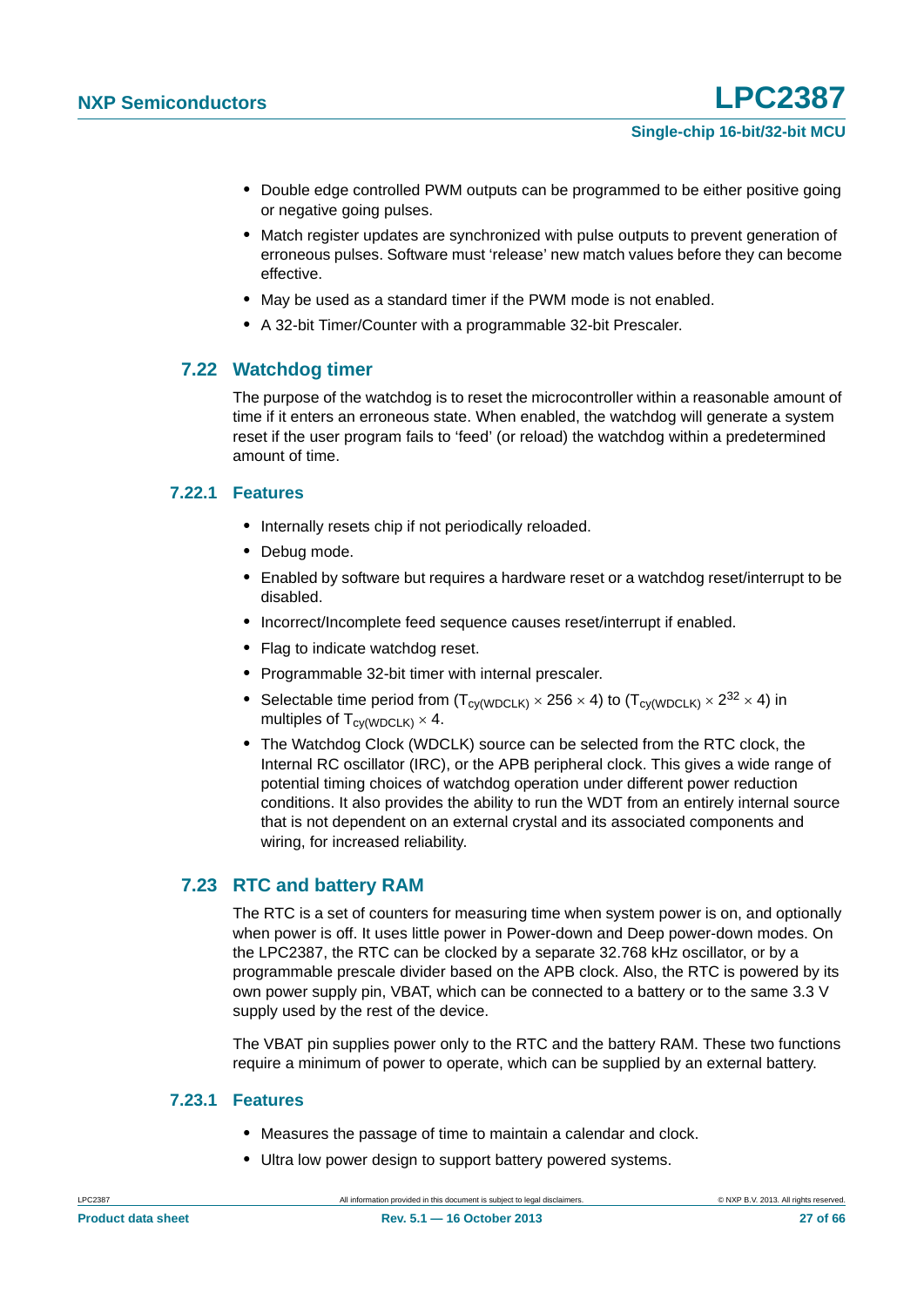- **•** Provides Seconds, Minutes, Hours, Day of Month, Month, Year, Day of Week, and Day of Year.
- **•** Dedicated 32 kHz oscillator or programmable prescaler from APB clock.
- **•** Dedicated power supply pin can be connected to a battery or to the main 3.3 V.
- **•** Periodic interrupts can be generated from increments of any field of the time registers, and selected fractional second values.
- **•** 2 kB data SRAM powered by VBAT.
- **•** RTC and battery RAM power supply is isolated from the rest of the chip.

### **7.24 Clocking and power control**

#### <span id="page-27-2"></span><span id="page-27-1"></span>**7.24.1 Crystal oscillators**

The LPC2387 includes three independent oscillators. These are the Main Oscillator, the Internal RC oscillator, and the RTC oscillator. Each oscillator can be used for more than one purpose as required in a particular application. Any of the three clock sources can be chosen by software to drive the PLL and ultimately the CPU.

Following reset, the LPC2387 will operate from the Internal RC oscillator until switched by software. This allows systems to operate without any external crystal and the bootloader code to operate at a known frequency.

#### <span id="page-27-3"></span>**7.24.1.1 Internal RC oscillator**

The IRC may be used as the clock source for the WDT, and/or as the clock that drives the PLL and subsequently the CPU. The nominal IRC frequency is 4 MHz. The IRC is trimmed to 1 % accuracy.

Upon power-up or any chip reset, the LPC2387 uses the IRC as the clock source. Software may later switch to one of the other available clock sources.

#### <span id="page-27-4"></span>**7.24.1.2 Main oscillator**

The main oscillator can be used as the clock source for the CPU, with or without using the PLL. The main oscillator operates at frequencies of 1 MHz to 25 MHz. This frequency can be boosted to a higher frequency, up to the maximum CPU operating frequency, by the PLL. The clock selected as the PLL input is PLLCLKIN. The ARM processor clock frequency is referred to as CCLK elsewhere in this document. The frequencies of PLLCLKIN and CCLK are the same value unless the PLL is active and connected. The clock frequency for each peripheral can be selected individually and is referred to as PCLK. Refer to [Section 7.24.2](#page-27-0) for additional information.

#### <span id="page-27-5"></span>**7.24.1.3 RTC oscillator**

The RTC oscillator can be used as the clock source for the RTC and/or the WDT. Also, the RTC oscillator can be used to drive the PLL and the CPU.

#### <span id="page-27-0"></span>**7.24.2 PLL**

The PLL accepts an input clock frequency in the range of 32 kHz to 25 MHz. The input frequency is multiplied up to a high frequency, then divided down to provide the actual clock used by the CPU and the USB block.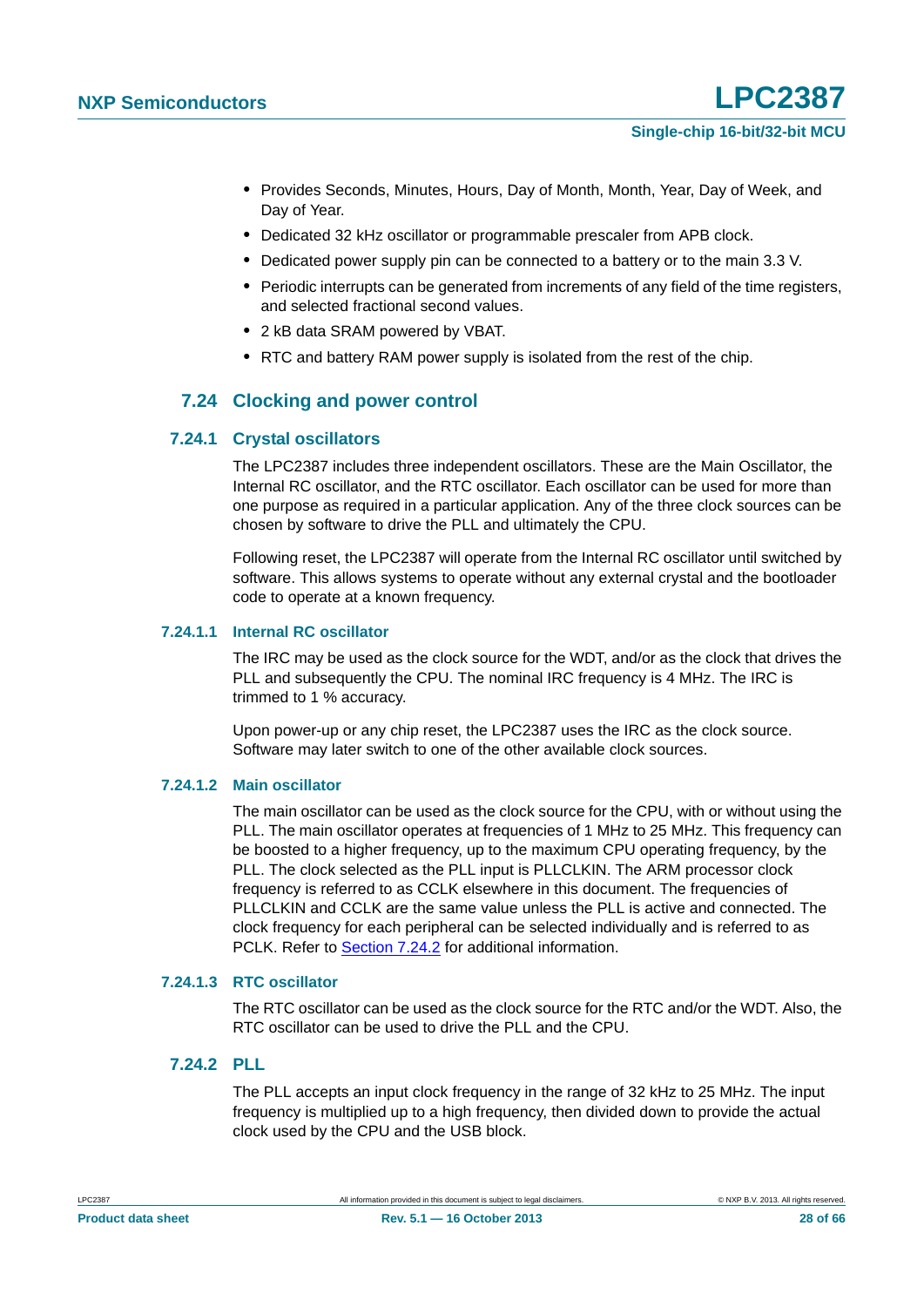The PLL input, in the range of 32 kHz to 25 MHz, may initially be divided down by a value 'N', which may be in the range of 1 to 256. This input division provides a wide range of output frequencies from the same input frequency.

Following the PLL input divider is the PLL multiplier. This can multiply the input divider output through the use of a Current Controlled Oscillator (CCO) by a value 'M', in the range of 1 through 32768. The resulting frequency must be in the range of 275 MHz to 550 MHz. The multiplier works by dividing the CCO output by the value of M, then using a phase-frequency detector to compare the divided CCO output to the multiplier input. The error value is used to adjust the CCO frequency.

The PLL is turned off and bypassed following a chip Reset and by entering Power-down mode. PLL is enabled by software only. The program must configure and activate the PLL, wait for the PLL to Lock, then connect to the PLL as a clock source.

#### <span id="page-28-0"></span>**7.24.3 Wake-up timer**

The LPC2387 begins operation at power-up and when awakened from Power-down and Deep power-down modes by using the 4 MHz IRC oscillator as the clock source. This allows chip operation to resume quickly. If the main oscillator or the PLL is needed by the application, software will need to enable these features and wait for them to stabilize before they are used as a clock source.

When the main oscillator is initially activated, the wake-up timer allows software to ensure that the main oscillator is fully functional before the processor uses it as a clock source and starts to execute instructions. This is important at power-on, all types of Reset, and whenever any of the aforementioned functions are turned off for any reason. Since the oscillator and other functions are turned off during Power-down and Deep power-down modes, any wake-up of the processor from Power-down mode makes use of the wake-up timer.

The wake-up timer monitors the crystal oscillator to check whether it is safe to begin code execution. When power is applied to the chip, or when some event caused the chip to exit Power-down mode, some time is required for the oscillator to produce a signal of sufficient amplitude to drive the clock logic. The amount of time depends on many factors, including the rate of  $V_{DD}(3V3)$  ramp (in the case of power-on), the type of crystal and its electrical characteristics (if a quartz crystal is used), as well as any other external circuitry (e.g., capacitors), and the characteristics of the oscillator itself under the existing ambient conditions.

#### <span id="page-28-1"></span>**7.24.4 Power control**

The LPC2387 supports a variety of power control features. There are four special modes of processor power reduction: Idle mode, Sleep mode, Power-down, and Deep power-down mode. The CPU clock rate may also be controlled as needed by changing clock sources, reconfiguring PLL values, and/or altering the CPU clock divider value. This allows a trade-off of power versus processing speed based on application requirements. In addition, Peripheral Power Control allows shutting down the clocks to individual on-chip peripherals, allowing fine tuning of power consumption by eliminating all dynamic power use in any peripherals that are not required for the application. Each of the peripherals has its own clock divider which provides even better power control.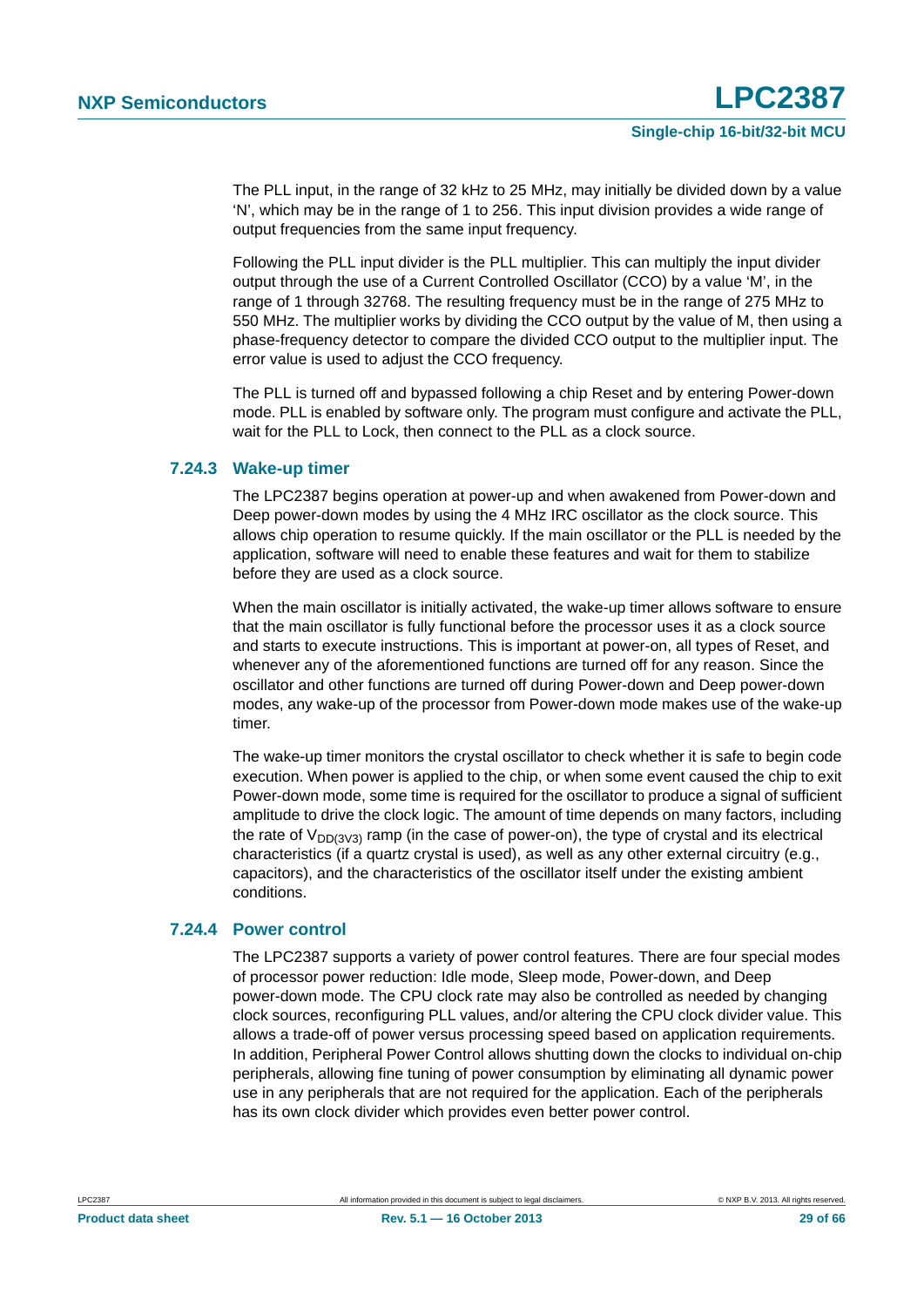The LPC2387 also implements a separate power domain in order to allow turning off power to the bulk of the device while maintaining operation of the RTC and a small SRAM, referred to as the battery RAM.

#### <span id="page-29-0"></span>**7.24.4.1 Idle mode**

In Idle mode, execution of instructions is suspended until either a Reset or interrupt occurs. Peripheral functions continue operation during Idle mode and may generate interrupts to cause the processor to resume execution. Idle mode eliminates dynamic power used by the processor itself, memory systems and related controllers, and internal buses.

#### <span id="page-29-1"></span>**7.24.4.2 Sleep mode**

In Sleep mode, the oscillator is shut down and the chip receives no internal clocks. The processor state and registers, peripheral registers, and internal SRAM values are preserved throughout Sleep mode and the logic levels of chip pins remain static. The output of the IRC is disabled but the IRC is not powered down for a fast wake-up later. The 32 kHz RTC oscillator is not stopped because the RTC interrupts may be used as the wake-up source. The PLL is automatically turned off and disconnected. The CCLK and USB clock dividers automatically get reset to zero.

The Sleep mode can be terminated and normal operation resumed by either a Reset or certain specific interrupts that are able to function without clocks. Since all dynamic operation of the chip is suspended, Sleep mode reduces chip power consumption to a very low value. The flash memory is left on in Sleep mode, allowing a very quick wake-up.

On the wake-up of Sleep mode, if the IRC was used before entering Sleep mode, the code execution and peripherals activities will resume after 4 cycles expire. If the main external oscillator was used, the code execution will resume when 4096 cycles expire.

The customers need to reconfigure the PLL and clock dividers accordingly.

#### <span id="page-29-2"></span>**7.24.4.3 Power-down mode**

Power-down mode does everything that Sleep mode does, but also turns off the IRC oscillator and the flash memory. This saves more power, but requires waiting for resumption of flash operation before execution of code or data access in the flash memory can be accomplished.

On the wake-up of Power-down mode, if the IRC was used before entering Power-down mode, it will take IRC 60  $\mu$ s to start-up. After this 4 IRC cycles will expire before the code execution can then be resumed if the code was running from SRAM. In the meantime, the flash wake-up timer then counts 4 MHz IRC clock cycles to make the 100  $\mu$ s flash start-up time. When it times out, access to the flash will be allowed. The customers need to reconfigure the PLL and clock dividers accordingly.

#### <span id="page-29-3"></span>**7.24.4.4 Deep power-down mode**

Deep power-down mode is similar to the Power-down mode, but now the on-chip regulator that supplies power to the internal logic is also shut off. This produces the lowest possible power consumption without removing power from the entire chip. Since the Deep power-down mode shuts down the on-chip logic power supply, there is no register or memory retention, and resumption of operation involves the same activities as a full chip reset.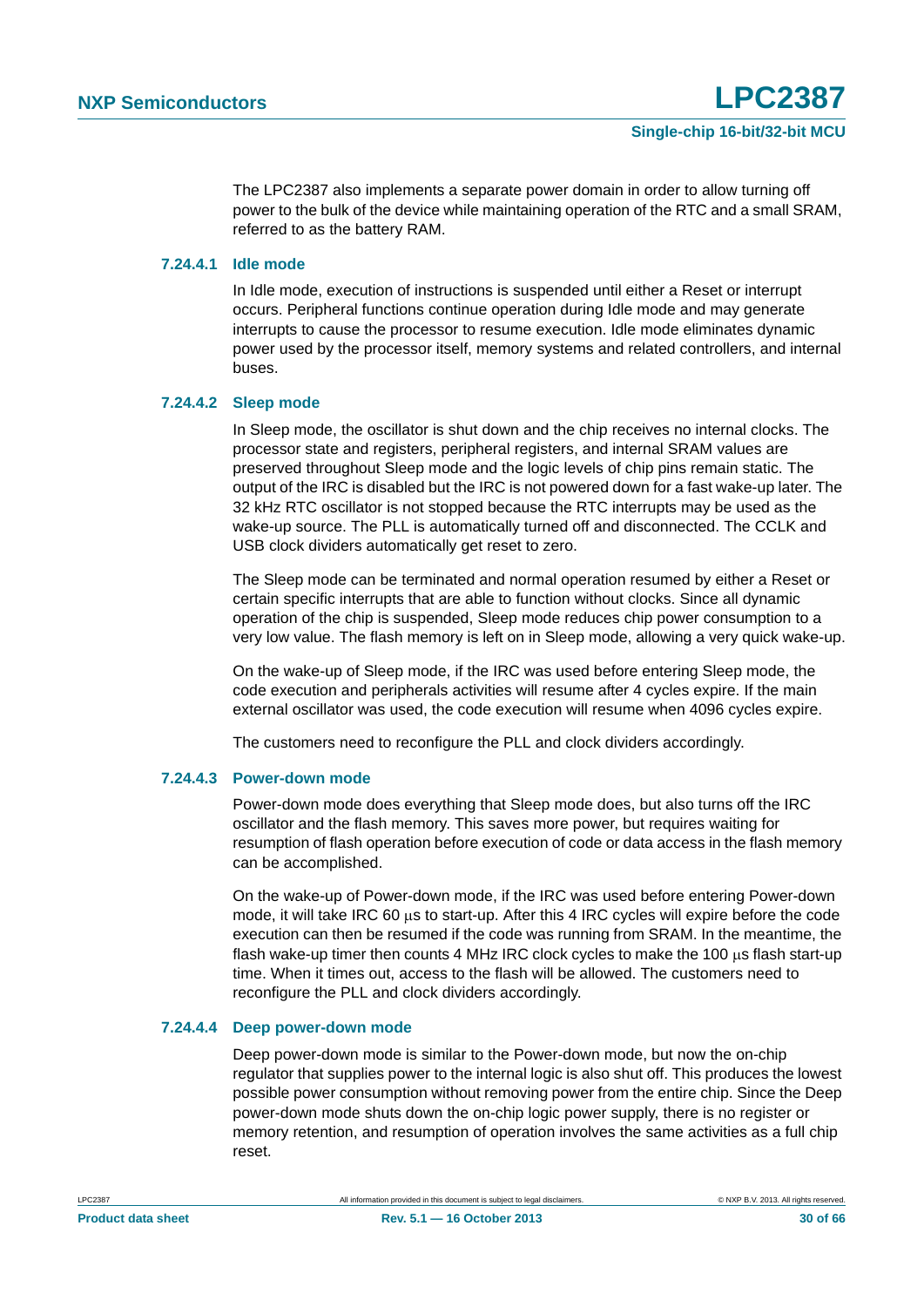If power is supplied to the LPC2387 during Deep power-down mode, wake-up can be caused by the RTC Alarm interrupt or by external Reset.

While in Deep power-down mode, external device power may be removed. In this case, the LPC2387 will start up when external power is restored.

Essential data may be retained through Deep power-down mode (or through complete powering off of the chip) by storing data in the Battery RAM, as long as the external power to the VBAT pin is maintained.

#### <span id="page-30-0"></span>**7.24.4.5 Power domains**

The LPC2387 provides two independent power domains that allow the bulk of the device to have power removed while maintaining operation of the RTC and the battery RAM.

On the LPC2387, I/O pads are powered by the 3.3 V ( $V_{DD(3V3)}$ ) pins, while the  $V_{DD(DCDC)/3V3}$  pin powers the on-chip DC-to-DC converter which in turn provides power to the CPU and most of the peripherals.

Depending on the LPC2387 application, a design can use two power options to manage power consumption.

The first option assumes that power consumption is not a concern and the design ties the  $V_{DD(3V3)}$  and  $V_{DD(DCDC)(3V3)}$  pins together. This approach requires only one 3.3 V power supply for both pads, the CPU, and peripherals. While this solution is simple, it does not support powering down the I/O pad ring "on the fly" while keeping the CPU and peripherals alive.

The second option uses two power supplies; a 3.3 V supply for the I/O pads ( $V_{DD(3V3)}$ ) and a dedicated 3.3 V supply for the CPU ( $V_{DD(DCDC)(3V3)}$ ). Having the on-chip DC-to-DC converter powered independently from the I/O pad ring enables shutting down of the I/O pad power supply "on the fly", while the CPU and peripherals stay active.

The VBAT pin supplies power only to the RTC and the battery RAM. These two functions require a minimum of power to operate, which can be supplied by an external battery. When the CPU and the rest of chip functions are stopped and power removed, the RTC can supply an alarm output that may be used by external hardware to restore chip power and resume operation.

#### <span id="page-30-1"></span>**7.25 System control**

#### <span id="page-30-2"></span>**7.25.1 Reset**

Reset has four sources on the LPC2387: the RESET pin, the watchdog reset, power-on reset, and the BrownOut Detection (BOD) circuit. The RESET pin is a Schmitt trigger input pin. Assertion of chip Reset by any source, once the operating voltage attains a usable level, starts the wake-up timer (see description in [Section 7.24.3 "Wake-up timer"](#page-28-0)), causing reset to remain asserted until the external Reset is de-asserted, the oscillator is running, a fixed number of clocks have passed, and the flash controller has completed its initialization.

When the internal Reset is removed, the processor begins executing at address 0, which is initially the Reset vector mapped from the Boot Block. At that point, all of the processor and peripheral registers have been initialized to predetermined values.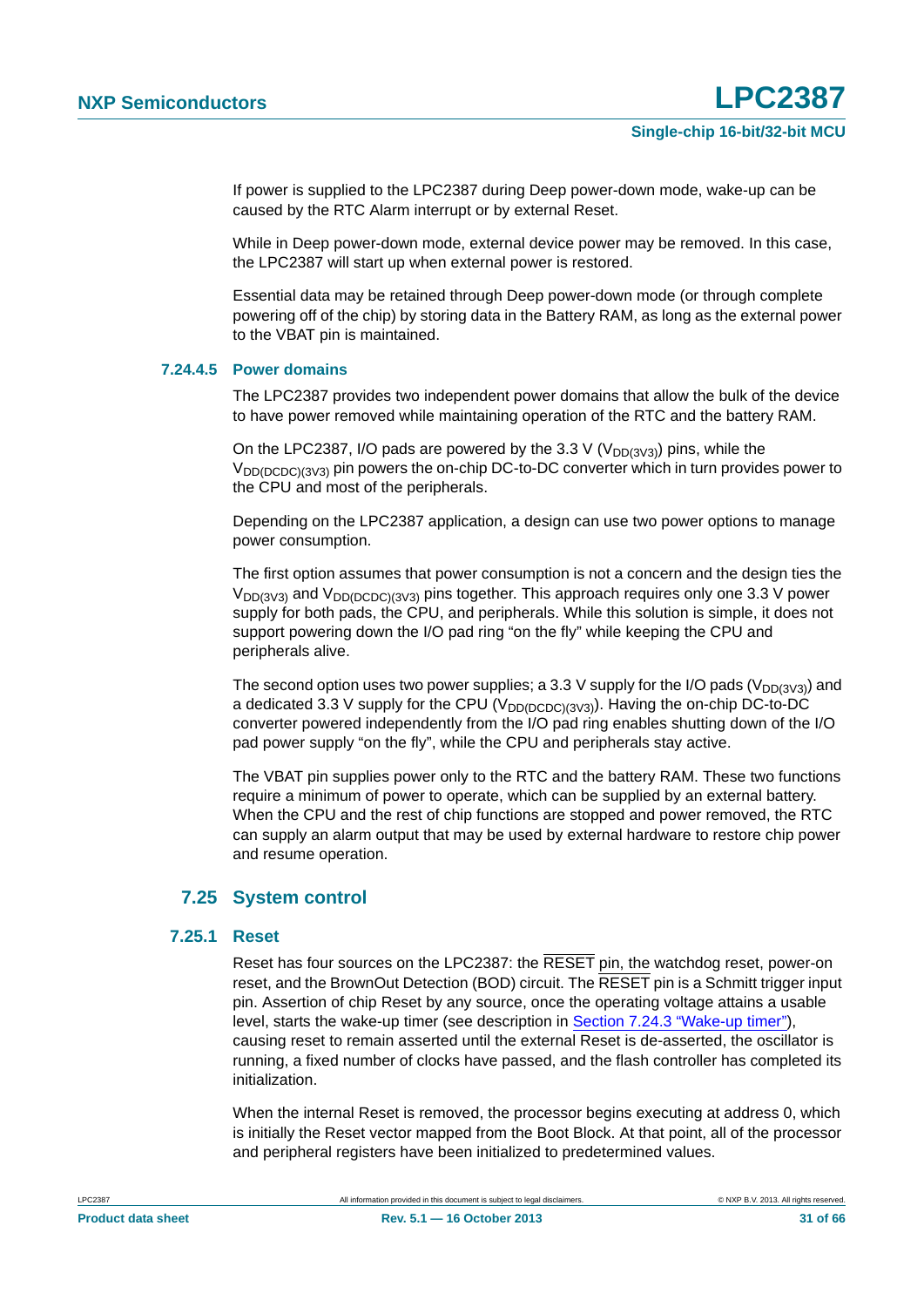#### <span id="page-31-0"></span>**7.25.2 Brownout detection**

The LPC2387 includes 2-stage monitoring of the voltage on the  $V_{DD(DCDC)(3V3)}$  pins. If this voltage falls below 2.95 V, the BOD asserts an interrupt signal to the Vectored Interrupt Controller. This signal can be enabled for interrupt in the Interrupt Enable Register in the VIC in order to cause a CPU interrupt; if not, software can monitor the signal by reading a dedicated status register.

The second stage of low-voltage detection asserts Reset to inactivate the LPC2387 when the voltage on the  $V_{DD(DCDC)(3V3)}$  pins falls below 2.65 V. This Reset prevents alteration of the flash as operation of the various elements of the chip would otherwise become unreliable due to low voltage. The BOD circuit maintains this reset down below 1 V, at which point the power-on reset circuitry maintains the overall Reset.

Both the 2.95 V and 2.65 V thresholds include some hysteresis. In normal operation, this hysteresis allows the 2.95 V detection to reliably interrupt, or a regularly executed event loop to sense the condition.

#### <span id="page-31-1"></span>**7.25.3 Code security (Code Read Protection - CRP)**

This feature of the LPC2387 allows user to enable different levels of security in the system so that access to the on-chip flash and use of the JTAG and ISP can be restricted. When needed, CRP is invoked by programming a specific pattern into a dedicated flash location. IAP commands are not affected by the CRP.

There are three levels of the Code Read Protection.

CRP1 disables access to chip via the JTAG and allows partial flash update (excluding flash sector 0) using a limited set of the ISP commands. This mode is useful when CRP is required and flash field updates are needed but all sectors can not be erased.

CRP2 disables access to chip via the JTAG and only allows full flash erase and update using a reduced set of the ISP commands.

Running an application with level CRP3 selected fully disables any access to chip via the JTAG pins and the ISP. This mode effectively disables ISP override using P2[10] pin, too. It is up to the user's application to provide (if needed) flash update mechanism using IAP calls or call reinvoke ISP command to enable flash update via UART0.

#### **CAUTION**



If level three Code Read Protection (CRP3) is selected, no future factory testing can be performed on the device.

#### <span id="page-31-2"></span>**7.25.4 AHB**

The LPC2387 implements two AHBs in order to allow the Ethernet block to operate without interference caused by other system activity. The primary AHB, referred to as AHB1, includes the Vectored Interrupt Controller, GPDMA controller, USB interface, and 16 kB SRAM primarily intended for use by the USB.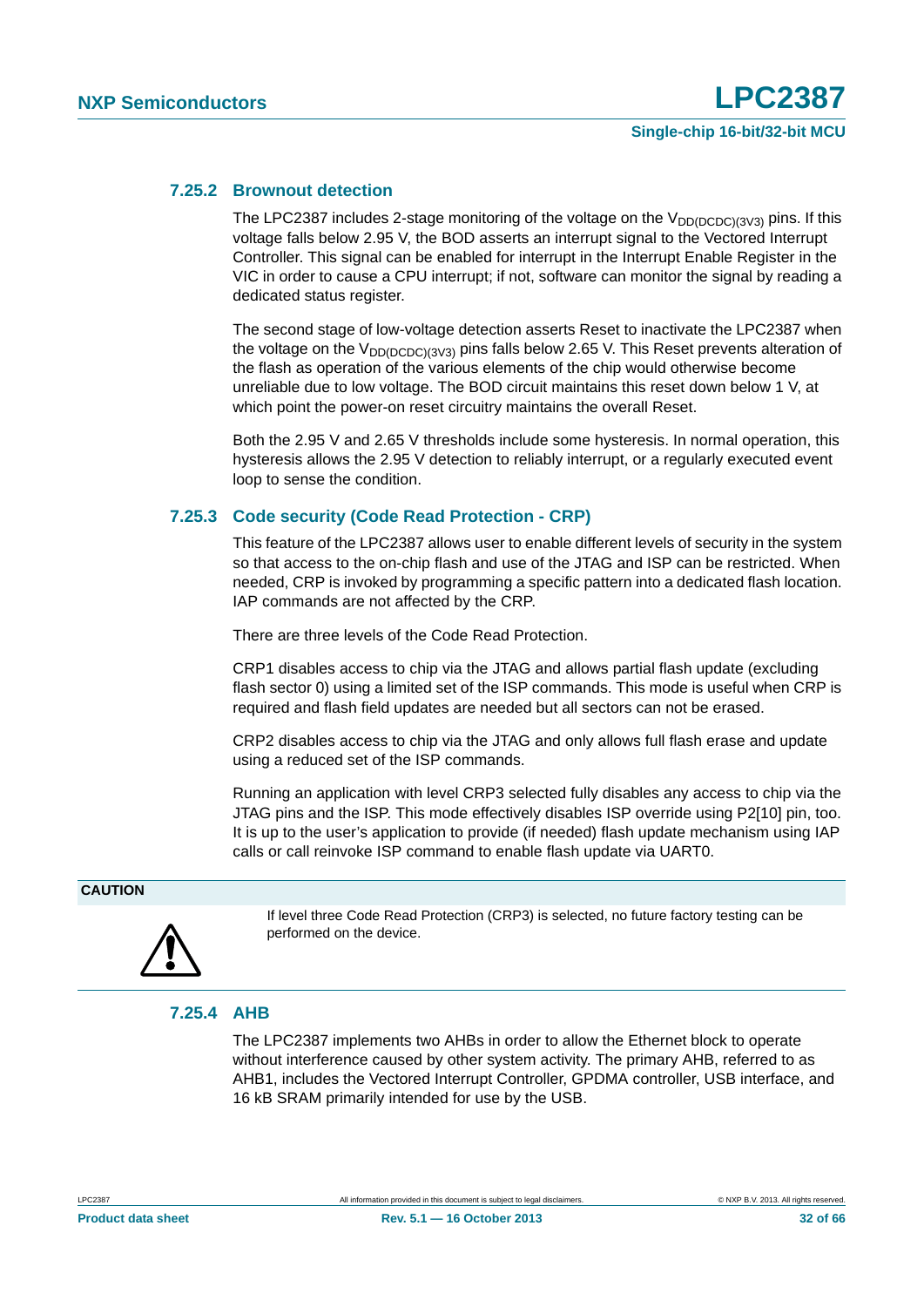The second AHB, referred to as AHB2, includes only the Ethernet block and an associated 16 kB SRAM. In addition, a bus bridge is provided that allows the secondary AHB to be a bus master on AHB1, allowing expansion of Ethernet buffer space into unused space in memory residing on AHB1.

In summary, bus masters with access to AHB1 are the ARM7 itself, the USB block, the GPDMA function, and the Ethernet block (via the bus bridge from AHB2). Bus masters with access to AHB2 are the ARM7 and the Ethernet block.

#### <span id="page-32-1"></span>**7.25.5 External interrupt inputs**

The LPC2387 include up to 46 edge sensitive interrupt inputs combined with up to four level sensitive external interrupt inputs as selectable pin functions. The external interrupt inputs can optionally be used to wake up the processor from Power-down mode.

#### <span id="page-32-0"></span>**7.25.6 Memory mapping control**

The memory mapping control alters the mapping of the interrupt vectors that appear at the beginning at address 0x0000 0000. Vectors may be mapped to the bottom of the Boot ROM or the SRAM. This allows code running in different memory spaces to have control of the interrupts.

### <span id="page-32-2"></span>**7.26 Emulation and debugging**

The LPC2387 supports emulation and debugging via a JTAG serial port. A trace port allows tracing program execution. Debugging and trace functions are multiplexed only with GPIOs on P2[0] to P2[9]. This means that all communication, timer, and interface peripherals residing on other pins are available during the development and debugging phase as they are when the application is run in the embedded system itself.

#### <span id="page-32-3"></span>**7.26.1 EmbeddedICE**

The EmbeddedICE logic provides on-chip debug support. The debugging of the target system requires a host computer running the debugger software and an EmbeddedICE protocol convertor. The EmbeddedICE protocol convertor converts the Remote Debug Protocol commands to the JTAG data needed to access the ARM7TDMI-S core present on the target system.

The ARM core has a Debug Communication Channel (DCC) function built-in. The DCC allows a program running on the target to communicate with the host debugger or another separate host without stopping the program flow or even entering the debug state. The DCC is accessed as a co-processor 14 by the program running on the ARM7TDMI-S core. The DCC allows the JTAG port to be used for sending and receiving data without affecting the normal program flow. The DCC data and control registers are mapped in to addresses in the EmbeddedICE logic.

The JTAG clock (TCK) must be slower than  $\frac{1}{6}$  of the CPU clock (CCLK) for the JTAG interface to operate.

#### <span id="page-32-4"></span>**7.26.2 Embedded trace**

Since the LPC2387 has significant amounts of on-chip memories, it is not possible to determine how the processor core is operating simply by observing the external pins. The ETM provides real-time trace capability for deeply embedded processor cores. It outputs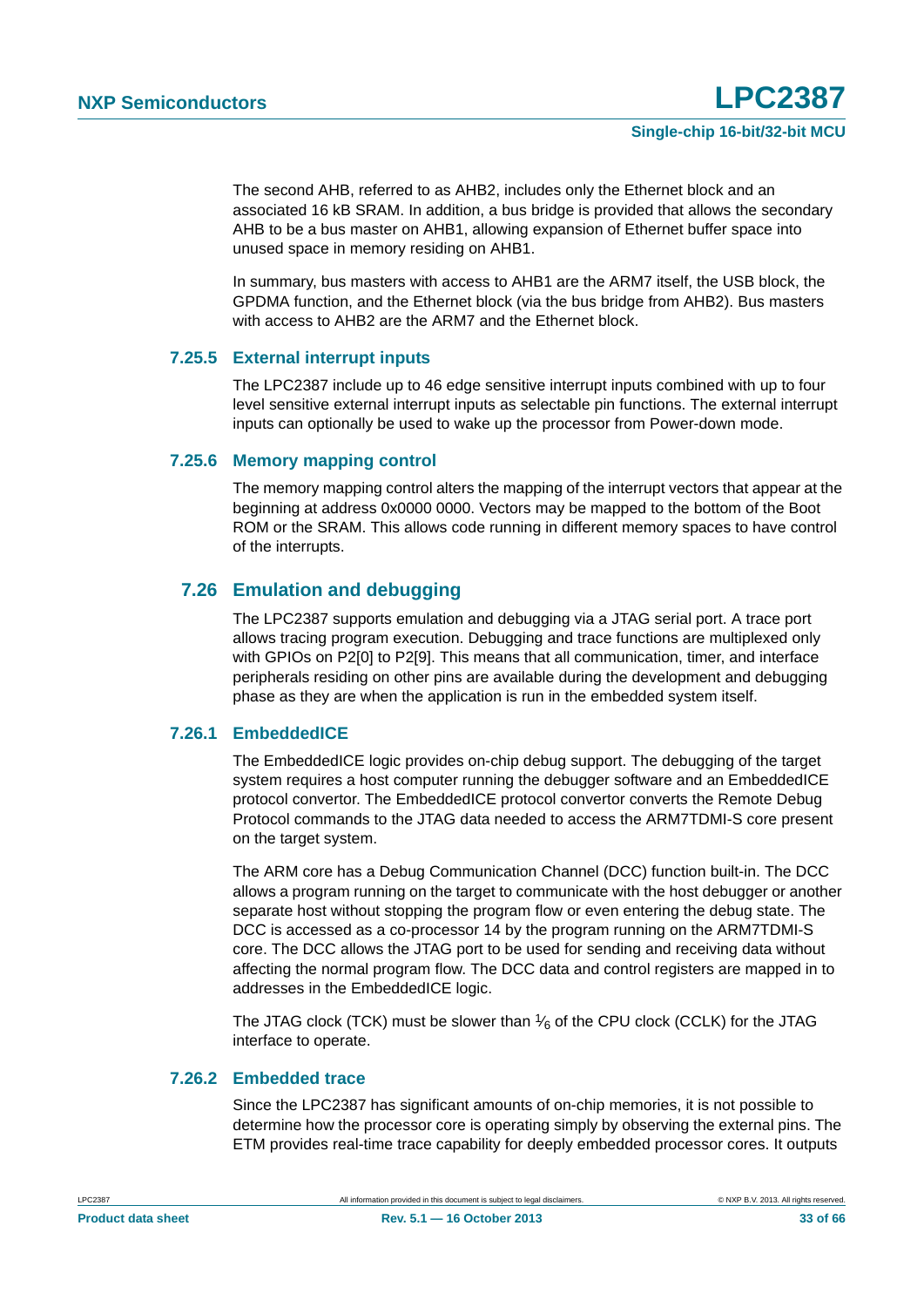information about processor execution to a trace port. A software debugger allows configuration of the ETM using a JTAG interface and displays the trace information that has been captured.

The ETM is connected directly to the ARM core and not to the main AMBA system bus. It compresses the trace information and exports it through a narrow trace port. An external Trace Port Analyzer captures the trace information under software debugger control. The trace port can broadcast the Instruction trace information. Instruction trace (or PC trace) shows the flow of execution of the processor and provides a list of all the instructions that were executed. Instruction trace is significantly compressed by only broadcasting branch addresses as well as a set of status signals that indicate the pipeline status on a cycle by cycle basis. Trace information generation can be controlled by selecting the trigger resource. Trigger resources include address comparators, counters and sequencers. Since trace information is compressed the software debugger requires a static image of the code being executed. Self-modifying code can not be traced because of this restriction.

#### <span id="page-33-0"></span>**7.26.3 RealMonitor**

RealMonitor is a configurable software module, developed by ARM Inc., which enables real-time debug. It is a lightweight debug monitor that runs in the background while users debug their foreground application. It communicates with the host using the DCC, which is present in the EmbeddedICE logic. The LPC2387 contains a specific configuration of RealMonitor software programmed into the on-chip ROM memory.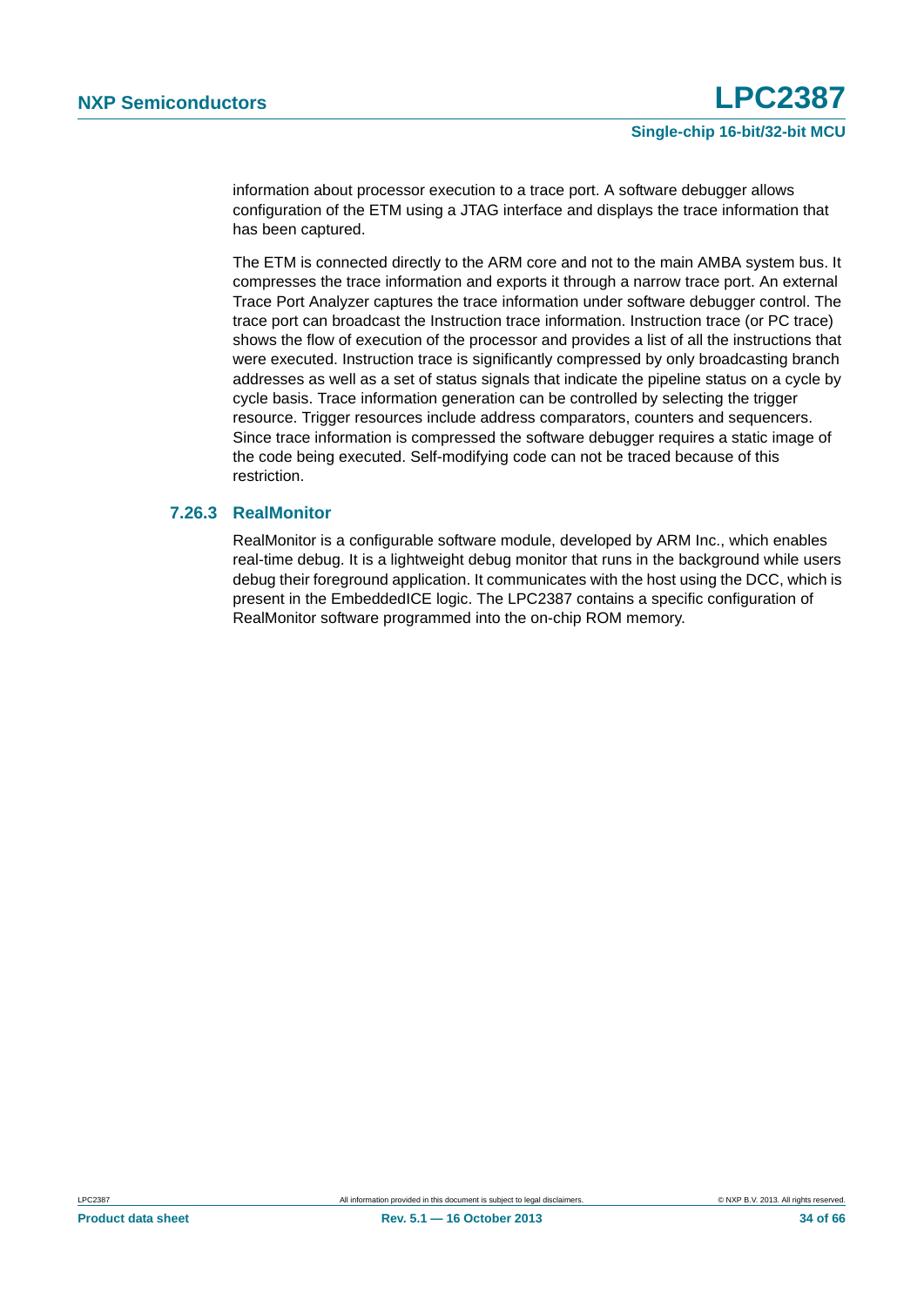# <span id="page-34-6"></span>**8. Limiting values**

#### **Table 4. Limiting values**

*In accordance with the Absolute Maximum Rating System (IEC 60134)[.\[1\]](#page-34-0)*

| Symbol              | <b>Parameter</b>                             | <b>Conditions</b>                                                                              | Min                     | <b>Max</b>            | <b>Unit</b> |
|---------------------|----------------------------------------------|------------------------------------------------------------------------------------------------|-------------------------|-----------------------|-------------|
| $V_{DD(3V3)}$       | supply voltage (3.3 V)                       | core and external<br>rail                                                                      | 3.0                     | 3.6                   | V           |
| $V_{DD(DCDC)(3V3)}$ | DC-to-DC converter supply voltage<br>(3.3 V) |                                                                                                | 3.0                     | 3.6                   | V           |
| V <sub>DDA</sub>    | analog 3.3 V pad supply voltage              |                                                                                                | $-0.5$                  | $+4.6$                | V           |
| $V_{i(VBAT)}$       | input voltage on pin VBAT                    | for the RTC                                                                                    | $-0.5$                  | $+4.6$                | V           |
| $V_{i(VREF)}$       | input voltage on pin VREF                    |                                                                                                | $-0.5$                  | $+4.6$                | V           |
| $V_{IA}$            | analog input voltage                         | on ADC related<br>pins                                                                         | $-0.5$                  | $+5.1$                | V           |
| $V_{I}$             | input voltage                                | 5 V tolerant I/O<br>pins; only valid<br>when the $V_{DD(3V3)}$<br>supply voltage is<br>present | $\boxed{2}$ -0.5        | $+6.0$                | V           |
|                     |                                              | other I/O pins                                                                                 | $\frac{[2][3]}{2}$ -0.5 | $V_{DD(3V3)} + 0.5$ V |             |
| $I_{DD}$            | supply current                               | per supply pin                                                                                 | $\boxed{4}$ -           | 100                   | mA          |
| $I_{SS}$            | ground current                               | per ground pin                                                                                 | $\boxed{4}$             | 100                   | mA          |
| ${\sf T}_{\sf stg}$ | storage temperature                          | non-operating                                                                                  | $\frac{[5]}{2}$ -65     | $+150$                | $^{\circ}C$ |
| $P_{tot(pack)}$     | total power dissipation (per package)        | based on package<br>heat transfer, not<br>device power<br>consumption                          |                         | 1.5                   | W           |
| V <sub>ESD</sub>    | electrostatic discharge voltage              | human body<br>model; all pins                                                                  | $\boxed{6}$ -2500       | $+2500$               | V           |

<span id="page-34-0"></span>[1] The following applies to the limiting values:

a) This product includes circuitry specifically designed for the protection of its internal devices from the damaging effects of excessive static charge. Nonetheless, it is suggested that conventional precautions be taken to avoid applying greater than the rated maximum.

b) Parameters are valid over operating temperature range unless otherwise specified. All voltages are with respect to  $V_{SS}$  unless otherwise noted.

<span id="page-34-1"></span>[2] Including voltage on outputs in 3-state mode.

<span id="page-34-2"></span>[3] Not to exceed 4.6 V.

<span id="page-34-3"></span>[4] The peak current is limited to 25 times the corresponding maximum current.

<span id="page-34-4"></span>[5] The maximum non-operating storage temperature is different than the temperature for required shelf life which should be determined based on required shelf lifetime. Please refer to the JEDEC specification (J-STD-033B.1) for further details.

<span id="page-34-5"></span>[6] Human body model: equivalent to discharging a 100 pF capacitor through a 1.5 k $\Omega$  series resistor.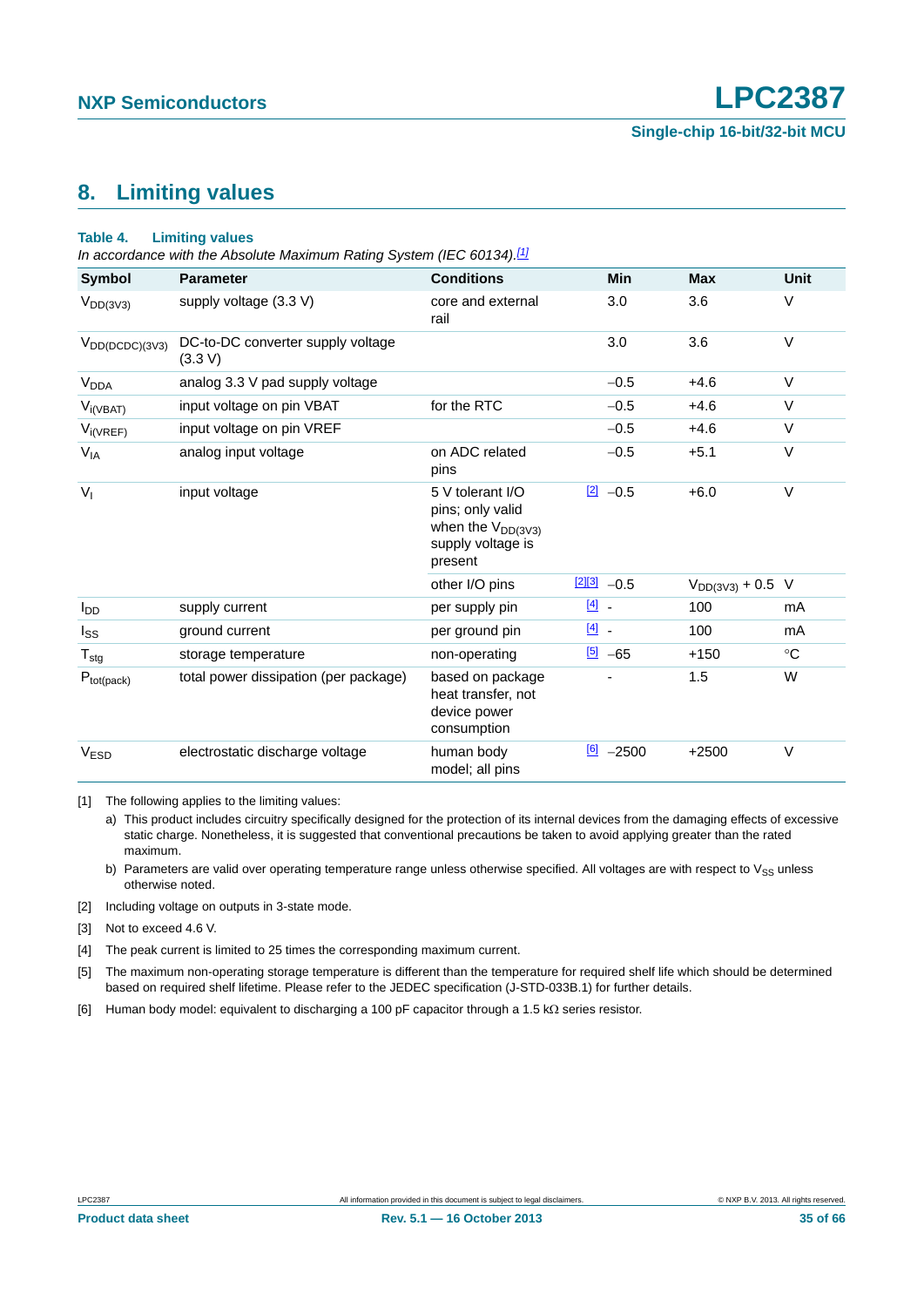# <span id="page-35-0"></span>**9. Thermal characteristics**

The average chip junction temperature,  $T_i$  (°C), can be calculated using the following equation:

$$
T_j = T_{amb} + (P_D \times R_{th(j-a)}) \tag{1}
$$

- $T_{amb}$  = ambient temperature ( $°C$ ),
- $R_{th(i-a)}$  = the package junction-to-ambient thermal resistance (°C/W)
- P<sub>D</sub> = sum of internal and I/O power dissipation

The internal power dissipation is the product of  $I_{DD}$  and  $V_{DD}$ . The I/O power dissipation of the I/O pins is often small and many times can be negligible. However it can be significant in some applications.

#### **Table 5. Thermal characteristics**

 $V_{DD}$  = 3.0 V to 3.6 V;  $T_{amb}$  = -40 °C to +85 °C unless otherwise specified

| <b>Symbol</b> | <b>Parameter</b> | <b>Conditions</b> | Min | <b>Typ</b>               | <b>Max</b> | Unit    |
|---------------|------------------|-------------------|-----|--------------------------|------------|---------|
| l j(max)      | maximum junction |                   | -   | $\overline{\phantom{0}}$ | 125        | $\circ$ |
|               | temperature      |                   |     |                          |            |         |

| Table 6.<br>Thermal resistance value (C/W): $±15\%$<br>$V_{DD}$ = 3.0 V to 3.6 V; $T_{amb}$ = -40 °C to +85 °C unless otherwise specified |      |
|-------------------------------------------------------------------------------------------------------------------------------------------|------|
| <b>LQFP100</b>                                                                                                                            |      |
| $\theta$ ja                                                                                                                               |      |
| JEDEC $(4.5 in \times 4 in)$                                                                                                              |      |
| $0 \text{ m/s}$                                                                                                                           | 37.3 |
| 1 m/s                                                                                                                                     | 32.2 |
| $2.5 \text{ m/s}$                                                                                                                         | 29.5 |
| Single-layer (4.5 in $\times$ 3 in)                                                                                                       |      |
| $0 \text{ m/s}$                                                                                                                           | 54.4 |
| 1 $m/s$                                                                                                                                   | 42.9 |
| $2.5 \text{ m/s}$                                                                                                                         | 38.8 |
| $\theta$ jc                                                                                                                               | 6.7  |
| $\theta$ jb                                                                                                                               | 12   |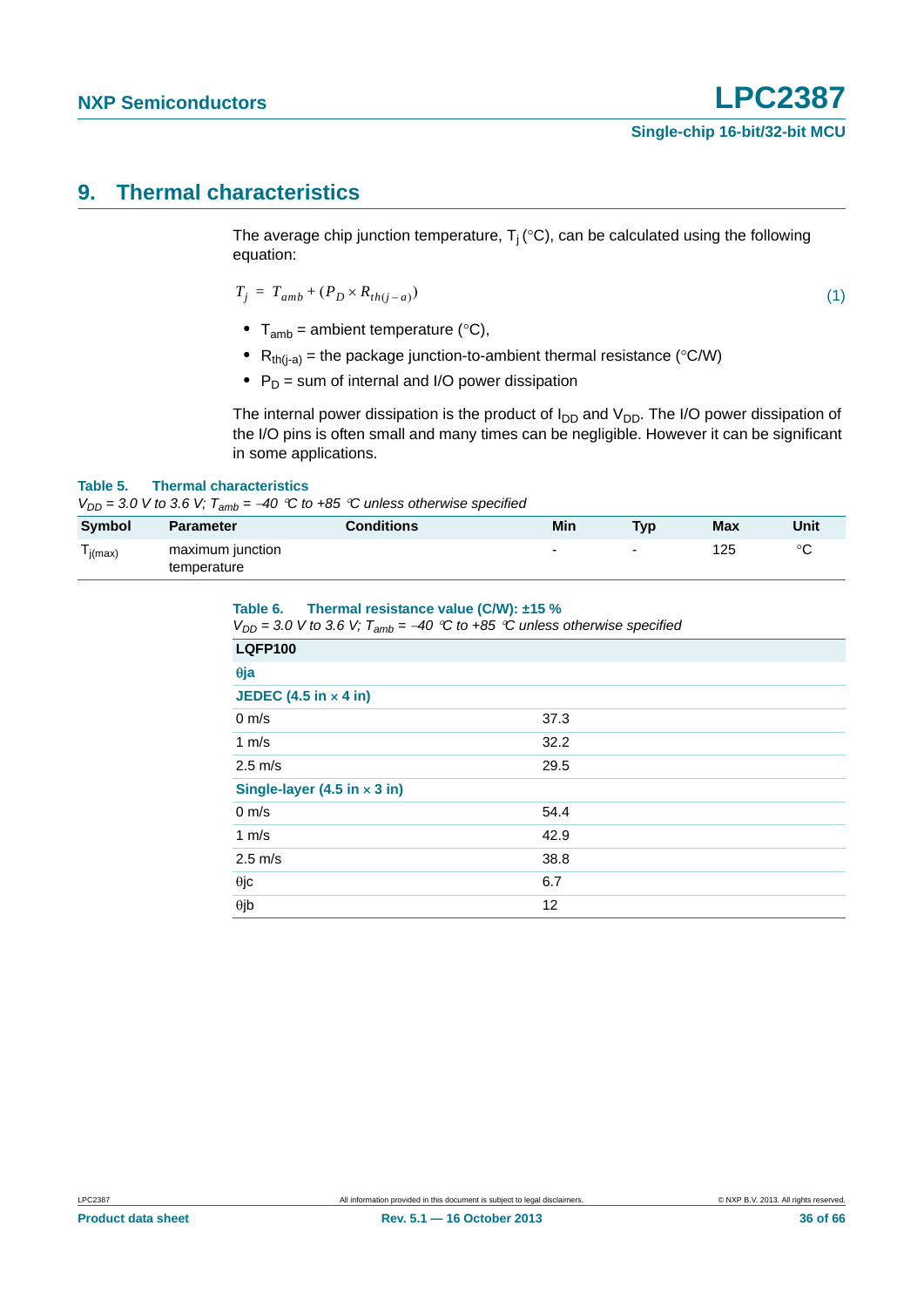# <span id="page-36-0"></span>**10. Static characteristics**

#### **Table 7. Static characteristics**

*Tamb = 40 C to +85 C for commercial applications, unless otherwise specified.*

| <b>Symbol</b>          | <b>Parameter</b>                                                | <b>Conditions</b>                                                | Min             | Typ <sup>[1]</sup> | Max                    | Unit    |
|------------------------|-----------------------------------------------------------------|------------------------------------------------------------------|-----------------|--------------------|------------------------|---------|
| $V_{DD(3V3)}$          | supply voltage (3.3 V)                                          | core and external rail                                           | 3.0             | 3.3                | 3.6                    | V       |
| $V_{DD(DCDC)(3V3)}$    | DC-to-DC converter<br>supply voltage (3.3 V)                    |                                                                  | 3.0             | 3.3                | 3.6                    | $\vee$  |
| <b>V<sub>DDA</sub></b> | analog 3.3 V pad supply<br>voltage                              |                                                                  | 3.0             | 3.3                | 3.6                    | V       |
| $V_{i(VBAT)}$          | input voltage on pin<br><b>VBAT</b>                             |                                                                  | $\boxed{2}$ 2.0 | 3.3                | 3.6                    | V       |
| $V_{i(VREF)}$          | input voltage on pin<br><b>VREF</b>                             |                                                                  | 2.5             | 3.3                | <b>V<sub>DDA</sub></b> | V       |
| IDD(DCDC)act(3V3)      | active mode DC-to-DC<br>converter supply                        | $V_{DD(DCDC)(3V3)} = 3.3 V;$<br>$T_{amb} = 25 °C$ ; code         |                 |                    |                        |         |
|                        | current $(3.3 V)$                                               | while(1) $\{\}$                                                  |                 |                    |                        |         |
|                        |                                                                 | executed from flash; no<br>peripherals enabled;<br>$PCLK = CCLK$ |                 |                    |                        |         |
|                        |                                                                 | $CCLK = 10 MHz$                                                  | $\frac{1}{2}$   | 15                 | $\blacksquare$         | mA      |
|                        |                                                                 | $CCLK = 72 MHz$                                                  |                 | 63                 |                        | mA      |
|                        |                                                                 | all peripherals enabled;<br>$PCLK = CCLK / 8$                    |                 |                    |                        |         |
|                        |                                                                 | $CCLK = 10 MHz$                                                  | ٠               | 21                 |                        | mA      |
|                        |                                                                 | $CCLK = 72 MHz$                                                  | -               | 92                 |                        | mA      |
|                        |                                                                 | all peripherals enabled;<br>$PCLK = CCLK$                        |                 |                    |                        |         |
|                        |                                                                 | $CCLK = 10 MHz$                                                  | ٠               | 27                 |                        | mA      |
|                        |                                                                 | $CCLK = 72 MHz$                                                  |                 | 125                |                        | mA      |
| $I_{DD(DCDC)pd(3V3)}$  | Power-down mode<br>DC-to-DC converter<br>supply current (3.3 V) | $V_{DD(DCDC)(3V3)} = 3.3 V;$<br>$T_{amb} = 25 °C$                | $\boxed{3}$ .   | 113                |                        | μA      |
| $I_{DD(DCDC)dpd(3V3)}$ | Deep power-down<br>mode DC-to-DC<br>converter supply            |                                                                  | $[3]$           |                    |                        |         |
|                        | current (3.3 V)                                                 |                                                                  |                 | 20                 |                        | μA      |
| $I_{\text{BATact}}$    | active mode battery<br>supply current                           |                                                                  | $[4]$           | 20                 |                        | μA      |
| <b>I</b> BAT           | battery supply current                                          | Deep power-down mode                                             | $\boxed{3}$ .   | 20                 |                        | μA      |
|                        | <b>Standard port pins, RESET, RTCK</b>                          |                                                                  |                 |                    |                        |         |
| Iщ.                    | LOW-level input current $V_1 = 0 V$ ; no pull-up                |                                                                  |                 |                    | 3                      | μA      |
| Iщ                     | HIGH-level input<br>current                                     | $V_1 = V_{DD(3V3)}$ ; no<br>pull-down                            |                 |                    | 3                      | μA      |
| $I_{OZ}$               | OFF-state output<br>current                                     | $V_O = 0 V$ ; $V_O = V_{DD(3V3)}$ ;<br>no pull-up/down           |                 |                    | 3                      | $\mu$ A |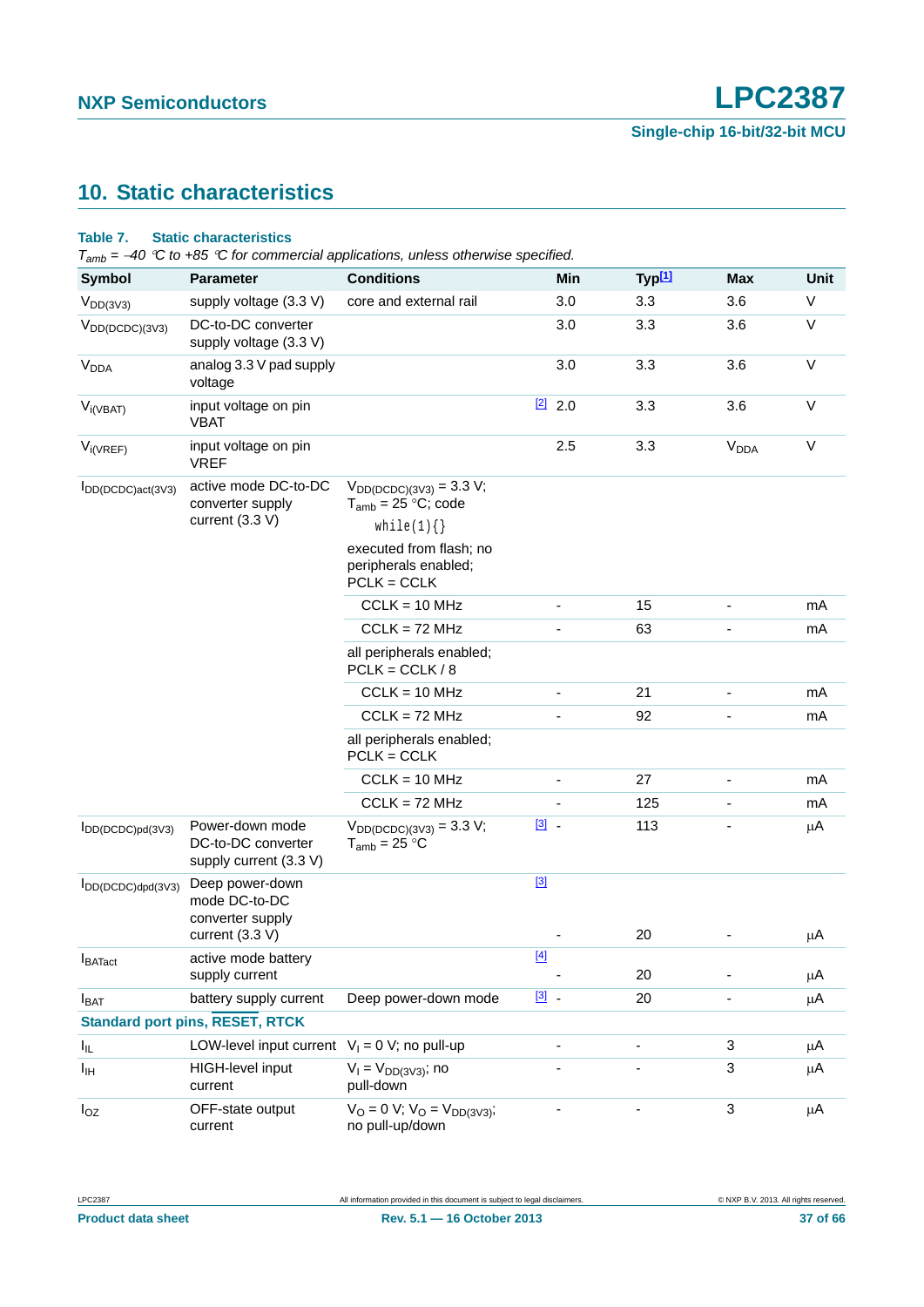#### **Table 7. Static characteristics** *…continued*

*Tamb = 40 C to +85 C for commercial applications, unless otherwise specified.*

| Symbol                 | <b>Parameter</b>                                          | <b>Conditions</b>                                                     |                      | Min                                           | Typ[1]                       | <b>Max</b>       | Unit         |
|------------------------|-----------------------------------------------------------|-----------------------------------------------------------------------|----------------------|-----------------------------------------------|------------------------------|------------------|--------------|
| latch                  | I/O latch-up current                                      | $-(0.5V_{DD(3V3)}) < V_1 <$<br>$(1.5V_{DD(3V3)})$ ;<br>$T_i$ < 125 °C |                      |                                               |                              | 100              | mA           |
| V <sub>1</sub>         | input voltage                                             | pin configured to provide<br>a digital function                       | $[5][6][7]$ 0<br>[8] |                                               | $\blacksquare$               | 5.5              | V            |
| $V_{\rm O}$            | output voltage                                            | output active                                                         |                      | 0                                             |                              | $V_{DD(3V3)}$    | V            |
| V <sub>IH</sub>        | HIGH-level input<br>voltage                               |                                                                       |                      | 2.0                                           |                              |                  | $\vee$       |
| $V_{IL}$               | LOW-level input voltage                                   |                                                                       |                      | ÷.                                            | $\overline{a}$               | 0.8              | $\vee$       |
| Vhys                   | hysteresis voltage                                        |                                                                       |                      | 0.4                                           | ÷                            |                  | V            |
| V <sub>OH</sub>        | HIGH-level output<br>voltage                              | $I_{OH} = -4$ mA                                                      |                      | $\frac{[9]}{9}$ V <sub>DD(3V3)</sub> –<br>0.4 |                              |                  | $\vee$       |
| $V_{OL}$               | LOW-level output<br>voltage                               | $I_{OL} = -4$ mA                                                      | $\boxed{9}$ -        |                                               |                              | 0.4              | $\vee$       |
| $I_{OH}$               | HIGH-level output<br>current                              | $V_{OH} = V_{DD(3V3)} - 0.4 V$                                        |                      | $[9] -4$                                      |                              |                  | mA           |
| $I_{OL}$               | LOW-level output<br>current                               | $V_{OL} = 0.4 V$                                                      | $\boxed{9}$ 4        |                                               | ÷,                           | $\blacksquare$   | mA           |
| I <sub>OHS</sub>       | HIGH-level short-circuit $V_{OH} = 0 V$<br>output current |                                                                       | $[10]$ $-$           |                                               | ÷                            | $-45$            | mA           |
| $I_{OLS}$              | LOW-level short-circuit<br>output current                 | $V_{OL} = V_{DDA}$                                                    | $[10]$ $-$           |                                               | $\qquad \qquad \blacksquare$ | 50               | mA           |
| $I_{\text{pd}}$        | pull-down current                                         | $V_1 = 5 V$                                                           |                      | $111$ 10                                      | 50                           | 150              | $\mu$ A      |
| $I_{\text{pu}}$        | pull-up current                                           | $V_1 = 0 V$                                                           |                      | $-15$                                         | $-50$                        | $-85$            | μA           |
|                        |                                                           | $V_{DD(3V3)} < V_I < 5 V$                                             | [11] 0               |                                               | 0                            | $\pmb{0}$        | $\mu$ A      |
|                        | I <sup>2</sup> C-bus pins (P0[27] and P0[28])             |                                                                       |                      |                                               |                              |                  |              |
| V <sub>IH</sub>        | HIGH-level input<br>voltage                               |                                                                       |                      | $0.7V_{DD(3V3)}$ -                            |                              |                  | $\vee$       |
| $V_{IL}$               | LOW-level input voltage                                   |                                                                       |                      |                                               |                              | $0.3V_{DD(3V3)}$ | V            |
| Vhys                   | hysteresis voltage                                        |                                                                       |                      |                                               | $0.05V_{DD(3V3)}$            |                  | V            |
| $V_{OL}$               | LOW-level output<br>voltage                               | $I_{OLS} = 3$ mA                                                      | $\boxed{9}$ -        |                                               |                              | 0.4              | $\sf V$      |
| $I_{LI}$               | input leakage current                                     | $V_1 = V_{DD(3V3)}$                                                   | $[12]$ .             |                                               | $\overline{2}$               | 4                | μA           |
|                        |                                                           | $V_1 = 5 V$                                                           |                      |                                               | 10                           | 22               | μA           |
| <b>Oscillator pins</b> |                                                           |                                                                       |                      |                                               |                              |                  |              |
| $V_{i(XTAL1)}$         | input voltage on pin<br>XTAL1                             |                                                                       |                      | $-0.5$                                        | 1.8                          | 1.95             | $\mathsf{V}$ |
| $V_{o(XTAL2)}$         | output voltage on pin<br>XTAL <sub>2</sub>                |                                                                       |                      | $-0.5$                                        | 1.8                          | 1.95             | V            |
| $V_{i(RTCX1)}$         | input voltage on pin<br>RTCX1                             |                                                                       |                      | $-0.5$                                        | 1.8                          | 1.95             | $\mathsf{V}$ |
| $V_{o(RTCX2)}$         | output voltage on pin<br>RTCX2                            |                                                                       |                      | $-0.5$                                        | 1.8                          | 1.95             | $\mathsf{V}$ |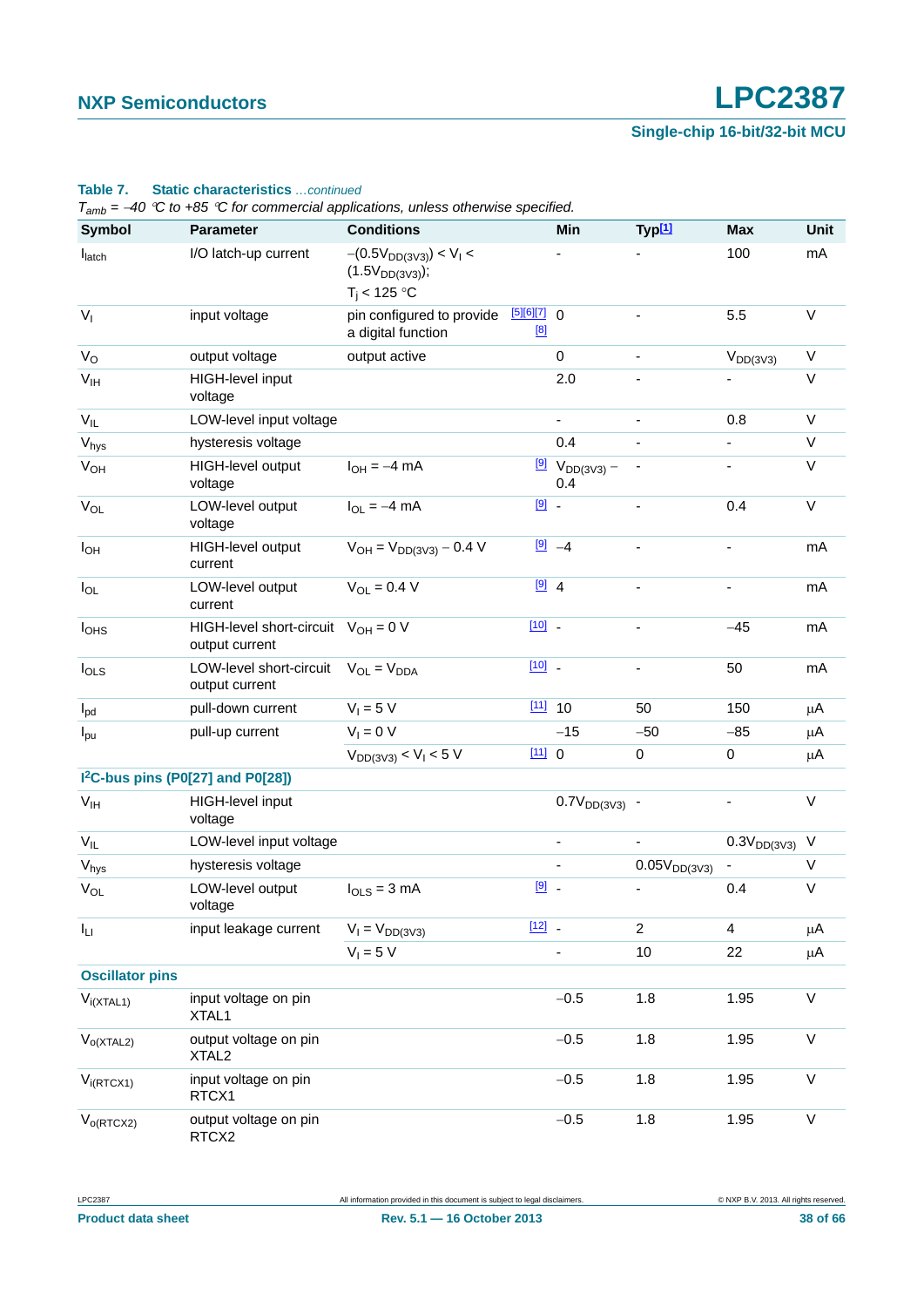| Symbol                | <b>Parameter</b>                                                            | <b>Conditions</b>                                       | Min                      | Typ <sup>[1]</sup> | <b>Max</b> | <b>Unit</b> |
|-----------------------|-----------------------------------------------------------------------------|---------------------------------------------------------|--------------------------|--------------------|------------|-------------|
| <b>USB pins</b>       |                                                                             |                                                         |                          |                    |            |             |
| $I_{OZ}$              | OFF-state output<br>current                                                 | 0 V < V <sub>1</sub> < 3.3 V                            |                          | ٠                  | ±10        | μA          |
| $V_{\text{BUS}}$      | bus supply voltage                                                          |                                                         |                          |                    | 5.25       | $\vee$      |
| $V_{DI}$              | differential input<br>sensitivity voltage                                   | $ (D+) - (D-) $                                         | 0.2                      |                    |            | $\vee$      |
| $V_{CM}$              | differential common<br>mode voltage range                                   | includes $V_{DI}$ range                                 | 0.8                      |                    | 2.5        | $\vee$      |
| $V_{th(rs)se}$        | single-ended receiver<br>switching threshold<br>voltage                     |                                                         | 0.8                      |                    | 2.0        | $\vee$      |
| $V_{OL}$              | LOW-level output<br>voltage for<br>low-/full-speed                          | $R_L$ of 1.5 k $\Omega$ to 3.6 V                        |                          |                    | 0.18       | $\vee$      |
| <b>V<sub>OH</sub></b> | HIGH-level output<br>voltage (driven) for<br>low-/full-speed                | $R_L$ of 15 k $\Omega$ to GND                           | 2.8                      |                    | 3.5        | $\vee$      |
| C <sub>trans</sub>    | transceiver capacitance                                                     | pin to GND                                              |                          |                    | 20         | pF          |
| $Z_{DRV}$             | driver output<br>impedance for driver<br>which is not high-speed<br>capable | with 33 $\Omega$ series resistor;<br>steady state drive | $\underline{[13]}$<br>36 |                    | 44.1       | $\Omega$    |

#### **Table 7. Static characteristics** *…continued*

*Tamb = 40 C to +85 C for commercial applications, unless otherwise specified.*

<span id="page-38-0"></span>[1] Typical ratings are not guaranteed. The values listed are at room temperature (25 °C), nominal supply voltages.

<span id="page-38-1"></span>[2] The RTC typically fails when  $V_{i(VBAT)}$  drops below 1.6 V.

<span id="page-38-2"></span>[3]  $V_{DD(DCDC)(3V3)} = 3.3 V; V_{DD(3V3)} = 3.3 V; V_{i(VBAT)} = 3.3 V; T_{amb} = 25 °C.$ 

<span id="page-38-3"></span>[4] On pin VBAT.

<span id="page-38-4"></span>[5] Including voltage on outputs in 3-state mode.

- <span id="page-38-5"></span>[6]  $V_{DD(3V3)}$  supply voltages must be present.
- <span id="page-38-6"></span>[7] 3-state outputs go into 3-state mode when  $V_{DD(3V3)}$  is grounded.
- <span id="page-38-7"></span>[8] Please also see the errata note in errata sheet.
- <span id="page-38-8"></span>[9] Accounts for 100 mV voltage drop in all supply lines.
- <span id="page-38-9"></span>[10] Allowed as long as the current limit does not exceed the maximum current allowed by the device.
- <span id="page-38-10"></span>[11] Minimum condition for  $V_1 = 4.5$  V, maximum condition for  $V_1 = 5.5$  V.

<span id="page-38-11"></span>[12] To  $V_{SS}$ .

<span id="page-38-12"></span>[13] Includes external resistors of 33  $\Omega \pm 1$  % on D+ and D-.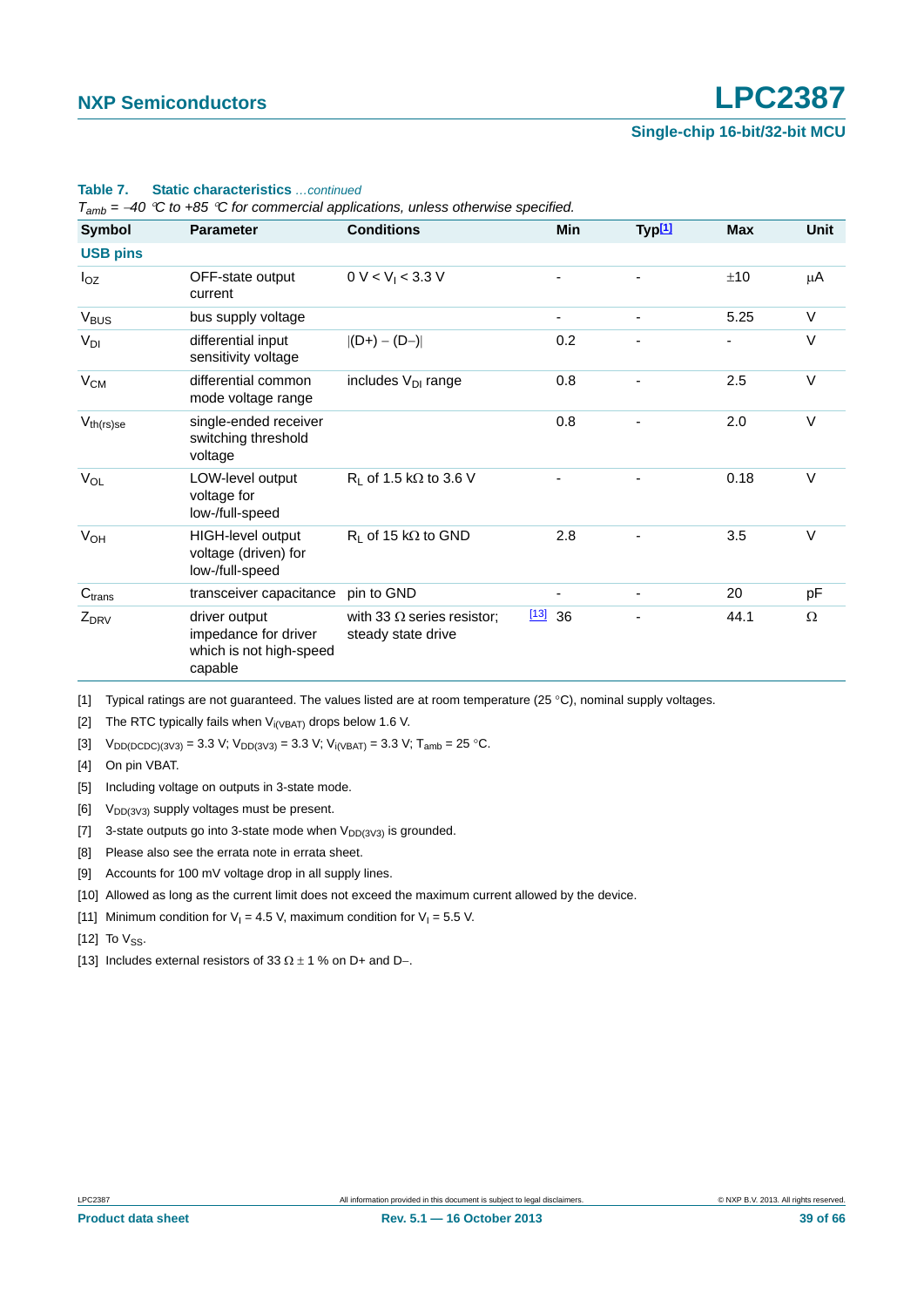

### <span id="page-39-0"></span>**10.1 Power-down mode**

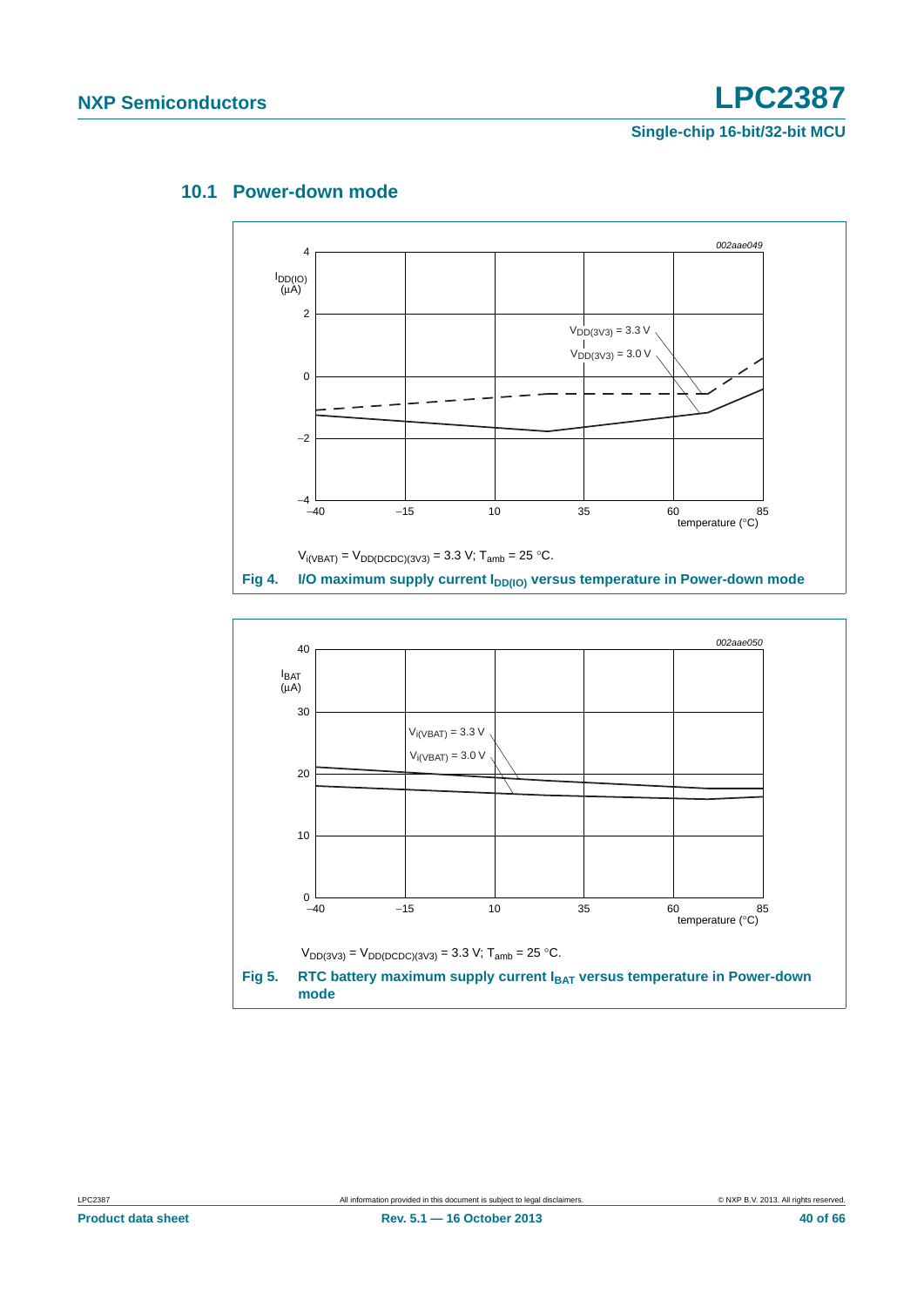

## <span id="page-40-0"></span>**10.2 Deep power-down mode**



**Product data sheet Rev. 5.1 — 16 October 2013** 41 of 66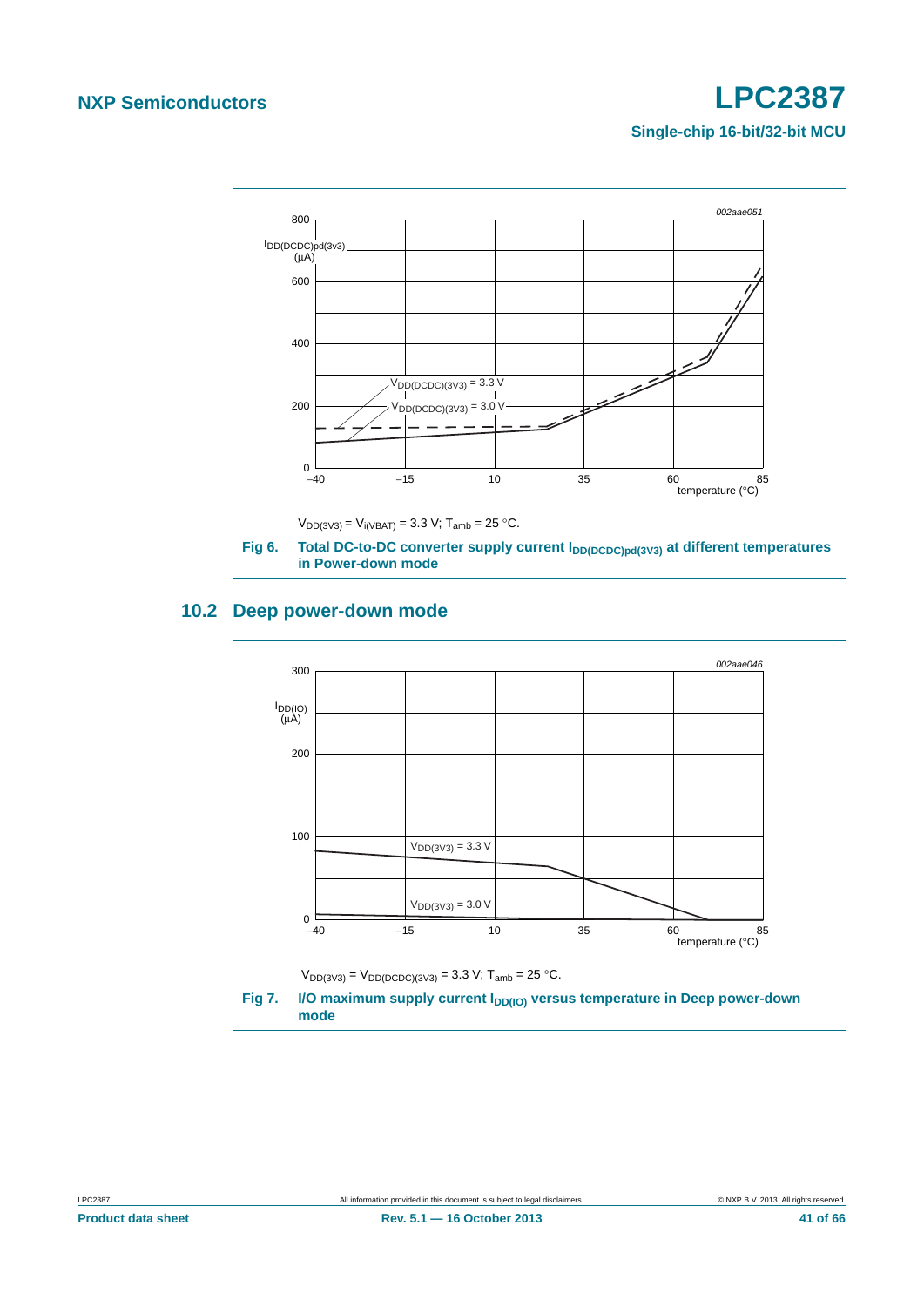

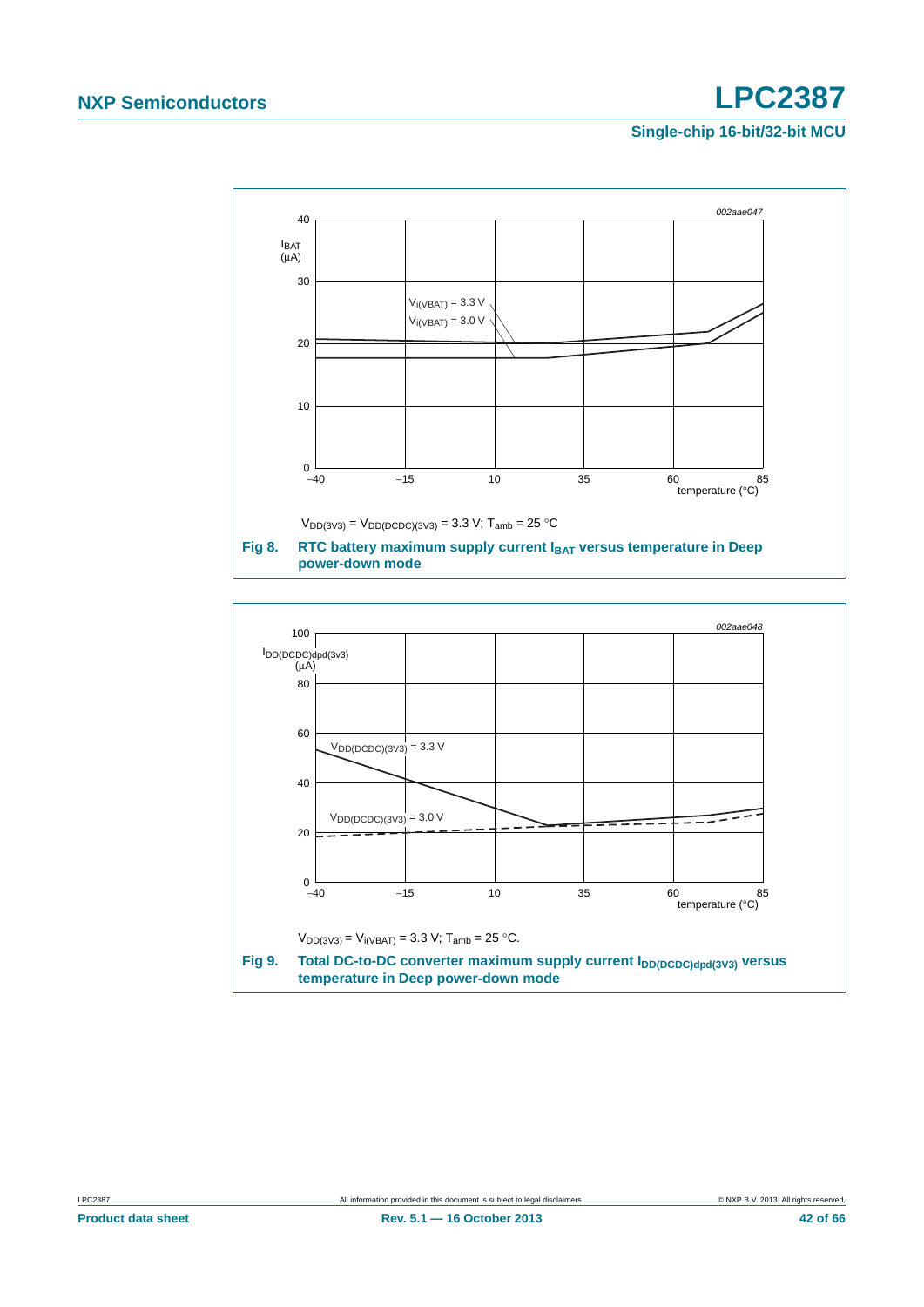

## <span id="page-42-0"></span>**10.3 Electrical pin characteristics**

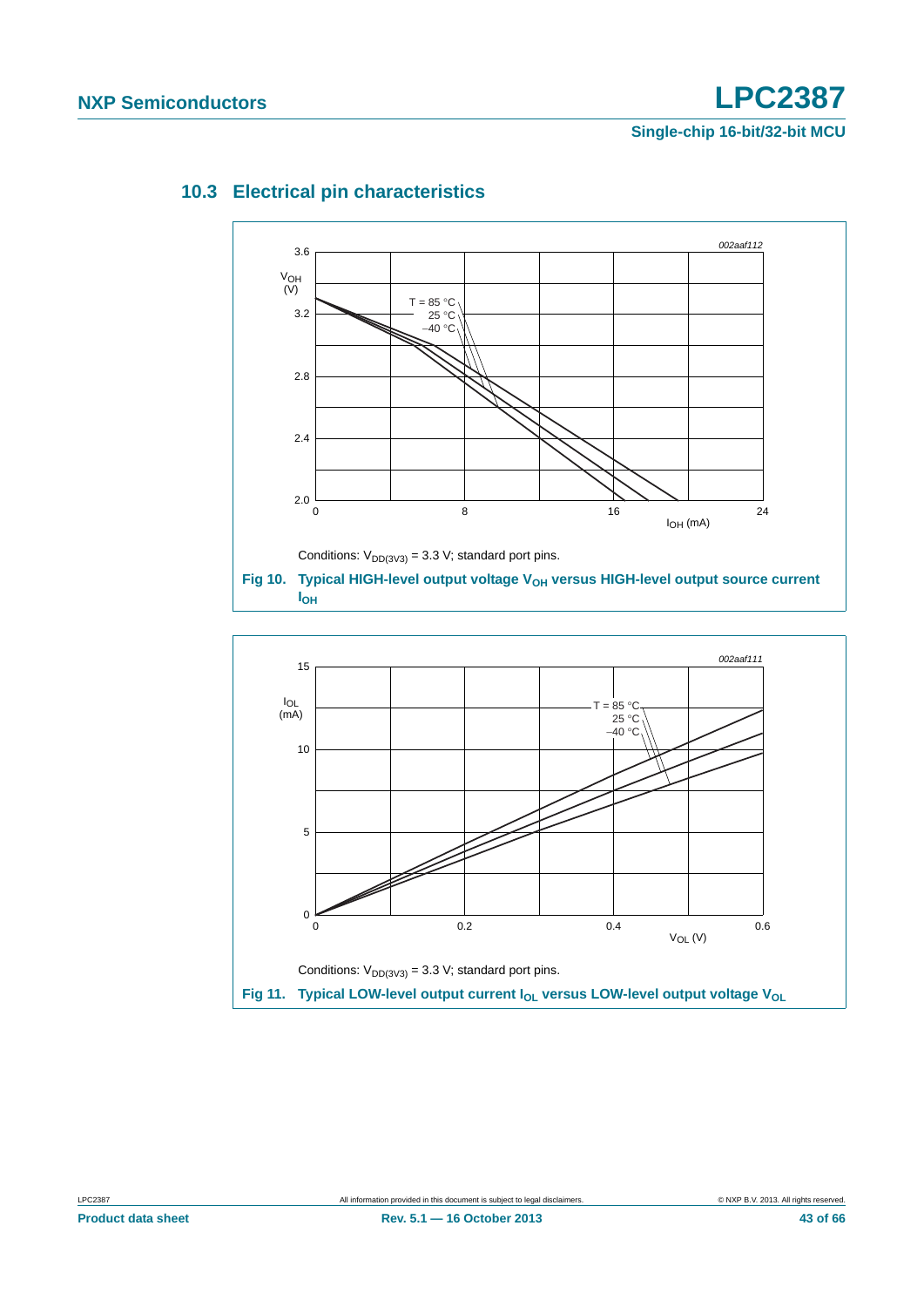# <span id="page-43-5"></span>**11. Dynamic characteristics**

#### <span id="page-43-4"></span>**Table 8. Dynamic characteristics**

 $T_{amb}$  = -40 °C to +85 °C for commercial applications;  $V_{DD(3V3)}$  over specified ranges.<sup>[\[1\]](#page-43-0)</sup>

| <b>Symbol</b>              | <b>Parameter</b>                      | <b>Conditions</b>                                                   | <b>Min</b>                             | Typ <sup>[2]</sup>       | <b>Max</b> | <b>Unit</b> |
|----------------------------|---------------------------------------|---------------------------------------------------------------------|----------------------------------------|--------------------------|------------|-------------|
|                            | <b>External clock (see Figure 12)</b> |                                                                     |                                        |                          |            |             |
| $f_{\rm osc}$              | oscillator frequency                  |                                                                     | 1                                      | $\overline{\phantom{0}}$ | 25         | <b>MHz</b>  |
| $T_{cy(c k)}$              | clock cycle time                      |                                                                     | 40                                     |                          | 1000       | ns          |
| $t_{CHCX}$                 | clock HIGH time                       |                                                                     | $T_{\text{cy}(\text{clk})} \times 0.4$ | $\overline{\phantom{0}}$ | Ξ.         | ns          |
| $t_{CLCX}$                 | clock LOW time                        |                                                                     | $T_{\text{cyclk}}$ $\times$ 0.4        | $\blacksquare$           | -          | ns          |
| t <sub>CLCH</sub>          | clock rise time                       |                                                                     | $\overline{\phantom{a}}$               | ٠                        | 5          | ns          |
| t <sub>CHCL</sub>          | clock fall time                       |                                                                     | $\overline{\phantom{0}}$               | $\overline{\phantom{0}}$ | 5          | ns          |
|                            | $12C-bus pins (P0[27] and P0[28])$    |                                                                     |                                        |                          |            |             |
| $t_{f(o)}$                 | output fall time                      | $V_{\text{IH}}$ to $V_{\text{IL}}$                                  | $20 + 0.1 \times C_{b}$ <sup>3</sup>   | $\overline{\phantom{a}}$ | ۰          | ns          |
| <b>SSP</b> interface       |                                       |                                                                     |                                        |                          |            |             |
| $t_{\text{su(SPI\_MISO)}}$ | SPI_MISO set-up time                  | $T_{amb}$ = 25 °C; measured<br>in SPI Master mode; see<br>Figure 14 | $\overline{\phantom{0}}$               | 11                       |            | ns          |

<span id="page-43-0"></span>[1] Parameters are valid over operating temperature range unless otherwise specified.

<span id="page-43-1"></span>[2] Typical ratings are not guaranteed. The values listed are at room temperature (25 °C), nominal supply voltages.

<span id="page-43-3"></span>[3] Bus capacitance  $C_b$  in pF, from 10 pF to 400 pF.

<span id="page-43-2"></span>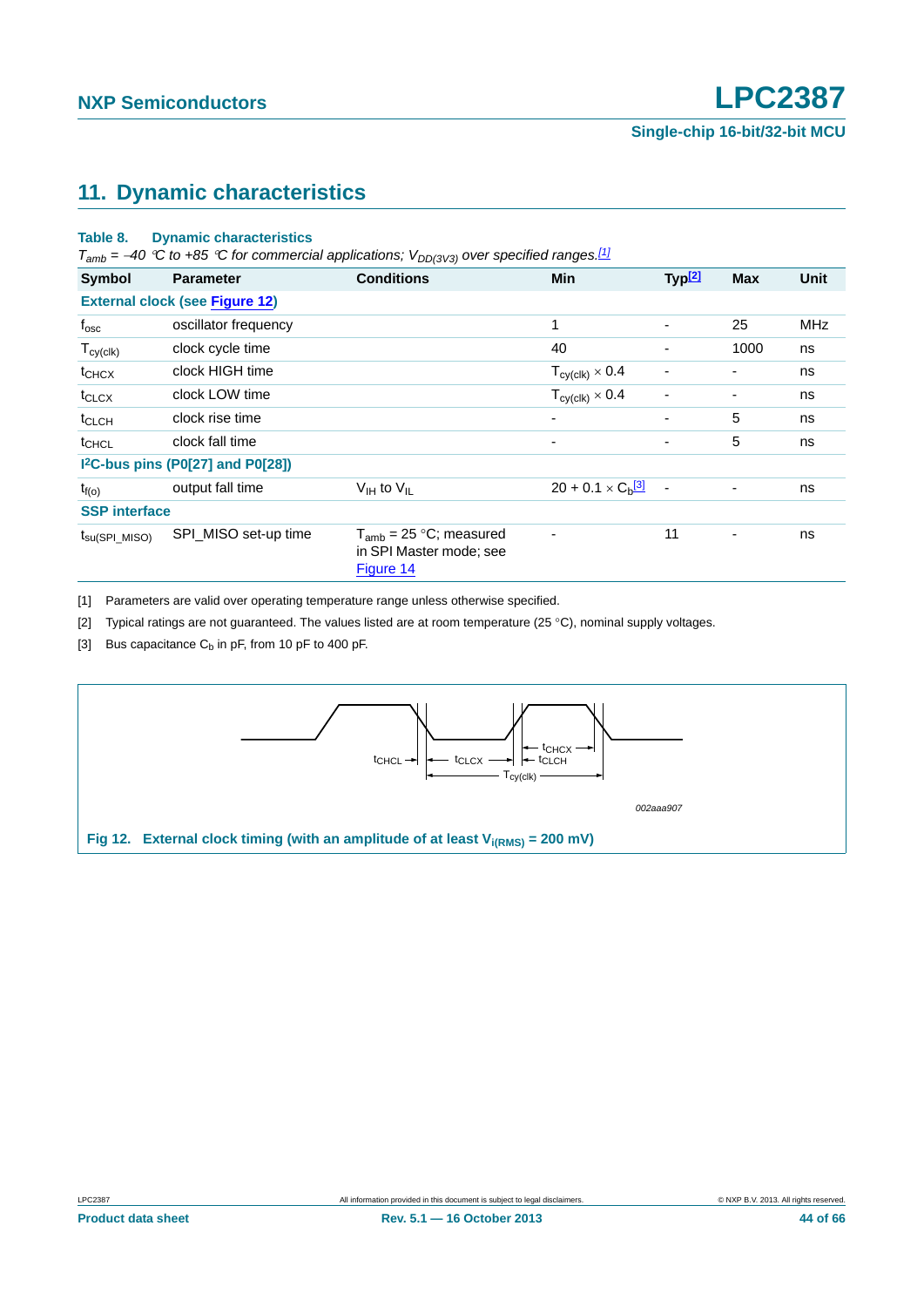### **11.1 Internal oscillators**

#### <span id="page-44-4"></span>**Table 9. Dynamic characteristic: internal oscillators**

 $T_{amb} = -40$  <sup>°</sup>C to +85 <sup>°</sup>C; 3.0  $V \leq V_{DD(3V3)} \leq 3.6$  V.<sup>[\[1\]](#page-44-0)</sup>

| <b>Symbol</b>        | <b>Parameter</b>                 | Conditions               | Min                      | Typ <u>[2]</u> | Max                      | Unit |
|----------------------|----------------------------------|--------------------------|--------------------------|----------------|--------------------------|------|
| $I_{\text{osc}(RC)}$ | internal RC oscillator frequency | ٠                        | 3.96                     | 4.02           | 4.04                     | MHz  |
| $I_{i(RTC)}$         | RTC input frequency              | $\overline{\phantom{0}}$ | $\overline{\phantom{0}}$ | 32.768         | $\overline{\phantom{0}}$ | kHz  |

t<sub>f</sub> fall time pin configured as output  $2.5$  - 5.0 ns

<span id="page-44-0"></span>[1] Parameters are valid over operating temperature range unless otherwise specified.

<span id="page-44-5"></span><span id="page-44-1"></span>[2] Typical ratings are not guaranteed. The values listed are at room temperature (25 °C), nominal supply voltages.

### **11.2 I/O pins**

#### **Table 10. Dynamic characteristic: I/O pins[\[1\]](#page-44-2)**

 $T_{amb} = -40$  *°C to +85 °C;*  $V_{DD(3V3)}$  over specified ranges. **Symbol Parameter Conditions Min Typ Max Unit** t<sub>r</sub> rise time pin configured as output 3.0 - 5.0 ns

<span id="page-44-6"></span><span id="page-44-2"></span>[1] Applies to standard I/O pins and RESET pin.

### **11.3 USB interface**

#### **Table 11. Dynamic characteristics of USB pins (full-speed)**

 $C_L$  = 50 pF;  $R_{pu}$  = 1.5 k $\Omega$  on D+ to  $V_{DD(3V3)}$ , unless otherwise specified.

| Symbol                 | <b>Parameter</b>                                               | <b>Conditions</b>                       |      | <b>Min</b> | <b>Typ</b>               | <b>Max</b> | Unit |
|------------------------|----------------------------------------------------------------|-----------------------------------------|------|------------|--------------------------|------------|------|
| $t_r$                  | rise time                                                      | 10 % to 90 %                            |      | 8.5        |                          | 13.8       | ns   |
| $t_{f}$                | fall time                                                      | 10 % to 90 %                            |      | 7.7        | $\overline{\phantom{0}}$ | 13.7       | ns   |
| t <sub>FRFM</sub>      | differential rise and fall time<br>matching                    | $t_r / t_f$                             |      |            |                          | 109        | %    |
| <b>V<sub>CRS</sub></b> | output signal crossover voltage                                |                                         |      | 1.3        |                          | 2.0        | V    |
| <sup>t</sup> FEOPT     | source SE0 interval of EOP                                     | see Figure 13                           |      | 160        | $\overline{\phantom{0}}$ | 175        | ns   |
| <sup>t</sup> FDEOP     | source jitter for differential transition<br>to SE0 transition | see Figure 13                           |      | $-2$       |                          | $+5$       | ns   |
| $t_{\rm JR1}$          | receiver jitter to next transition                             |                                         |      | $-18.5$    | $\blacksquare$           | $+18.5$    | ns   |
| $t_{JR2}$              | receiver jitter for paired transitions                         | 10 % to 90 %                            |      | $-9$       | $\overline{\phantom{a}}$ | +9         | ns   |
| t <sub>EOPR1</sub>     | EOP width at receiver                                          | must reject as<br>EOP; see<br>Figure 13 |      | 1140       |                          |            | ns   |
| t <sub>EOPR2</sub>     | EOP width at receiver                                          | must accept as<br>EOP; see<br>Figure 13 | 1182 |            |                          |            | ns   |

<span id="page-44-3"></span>[1] Characterized but not implemented as production test. Guaranteed by design.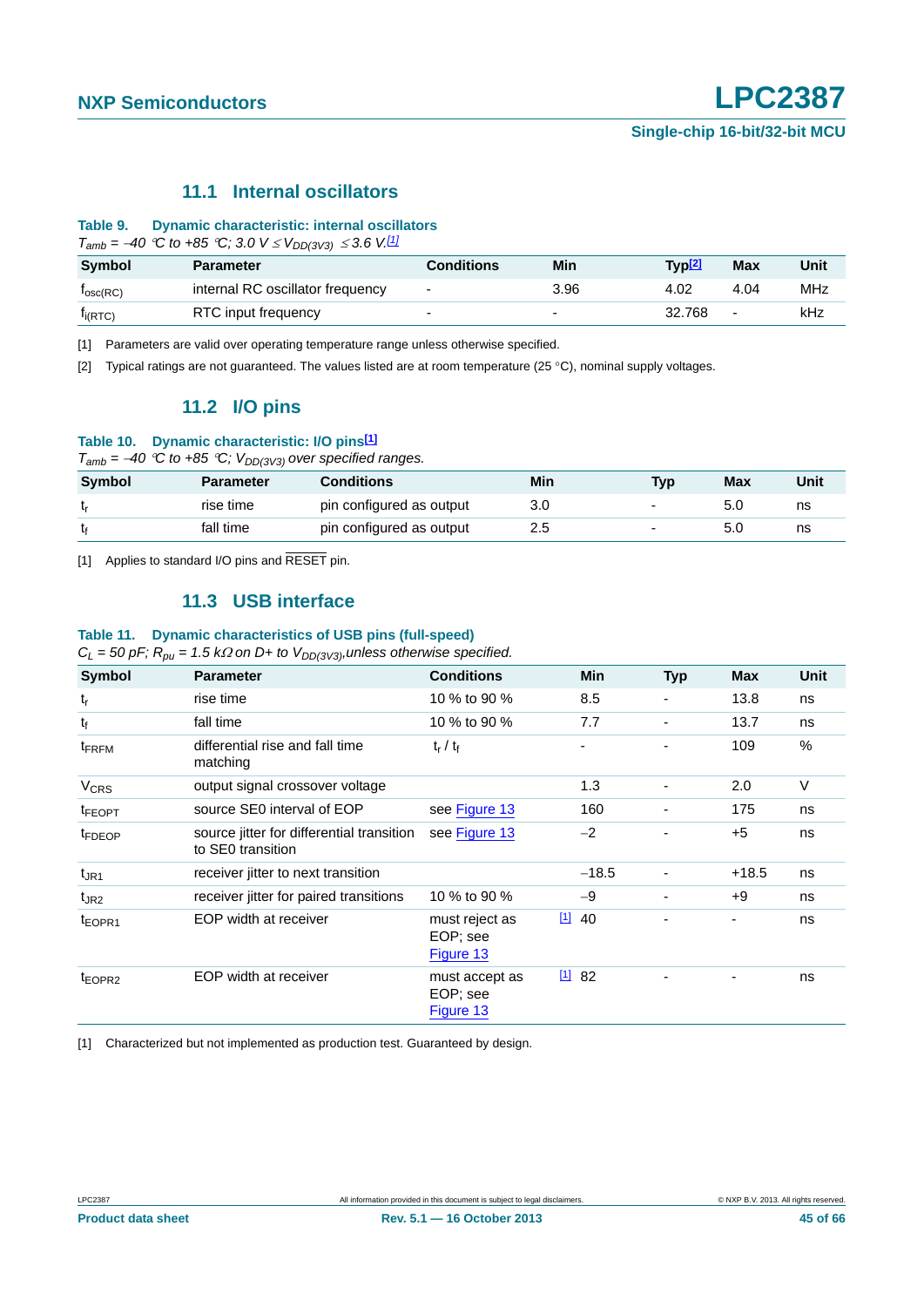#### **11.4 Flash memory**

#### <span id="page-45-2"></span>**Table 12. Dynamic characteristics of flash**

 $T_{amb}$  = -40 °C to +85 °C, unless otherwise specified;  $V_{DD(3V3)}$  = 3.0 V to 3.6 V; all voltages are measured with respect to *ground.*

| <b>Symbol</b>   | <b>Parameter</b> | <b>Conditions</b>                         |       | Min        | <b>Typ</b> | <b>Max</b>               | <b>Unit</b> |
|-----------------|------------------|-------------------------------------------|-------|------------|------------|--------------------------|-------------|
| Nendu           | endurance        |                                           | $[1]$ | 10000      | 100000     | $\overline{\phantom{a}}$ | cycles      |
| $t_{\rm ret}$   | retention time   | powered; $<$ 100 cycles                   | $[2]$ | 10         | ٠          | $\overline{\phantom{a}}$ | years       |
|                 |                  | unpowered; $<$ 100 cycles                 |       | 20         | ٠          | ۰                        | years       |
| t <sub>er</sub> | erase time       | sector or multiple<br>consecutive sectors |       | 95         | 100        | 105                      | ms          |
| <b>L</b> prog   | programming time |                                           |       | $[2]$ 0.95 |            | 1.05                     | ms          |

<span id="page-45-0"></span>[1] Number of program/erase cycles.

<span id="page-45-1"></span>[2] Programming times are given for writing 256 bytes from RAM to the flash. Data must be written to the flash in blocks of 256 bytes.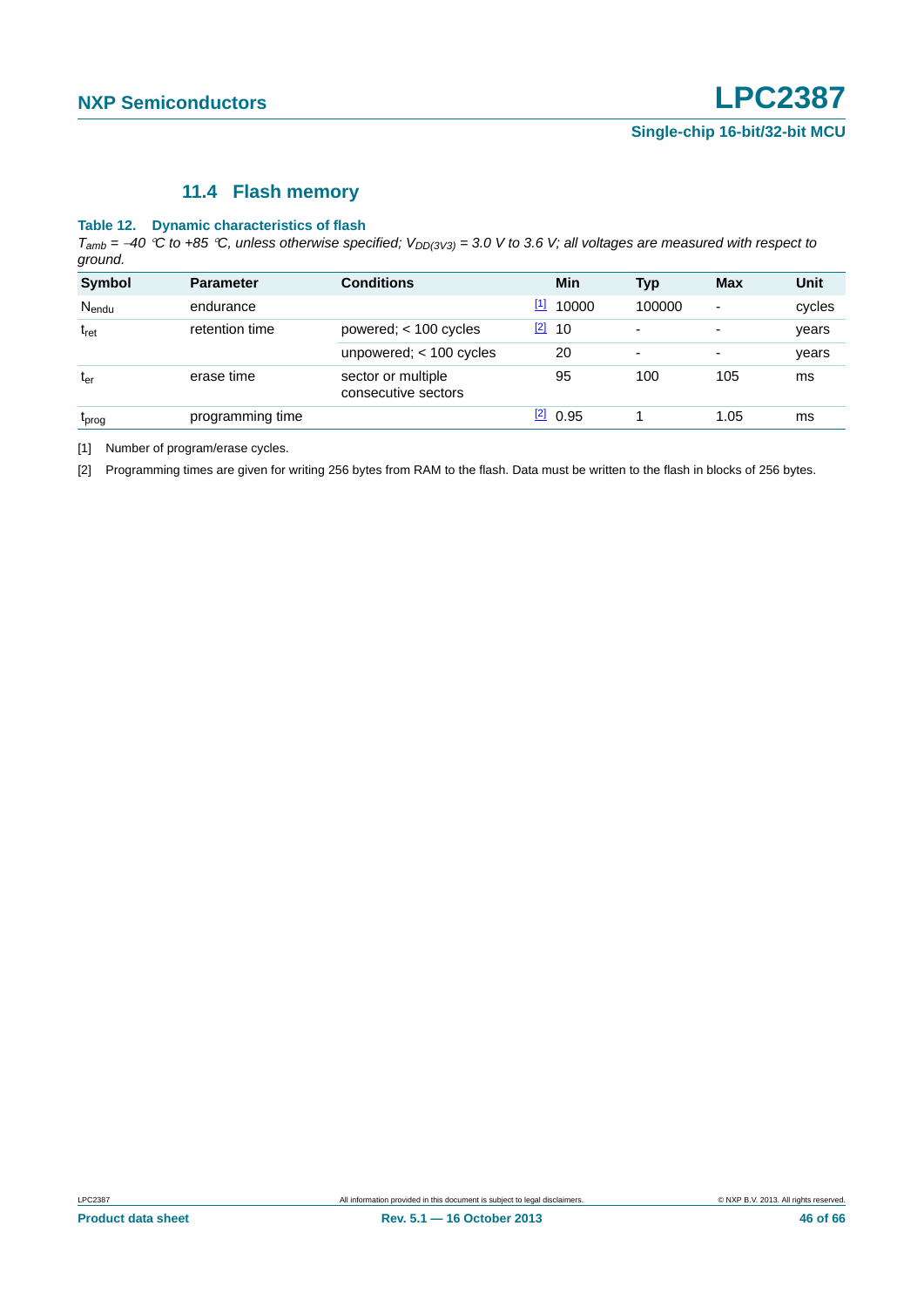

<span id="page-46-2"></span>

<span id="page-46-1"></span><span id="page-46-0"></span>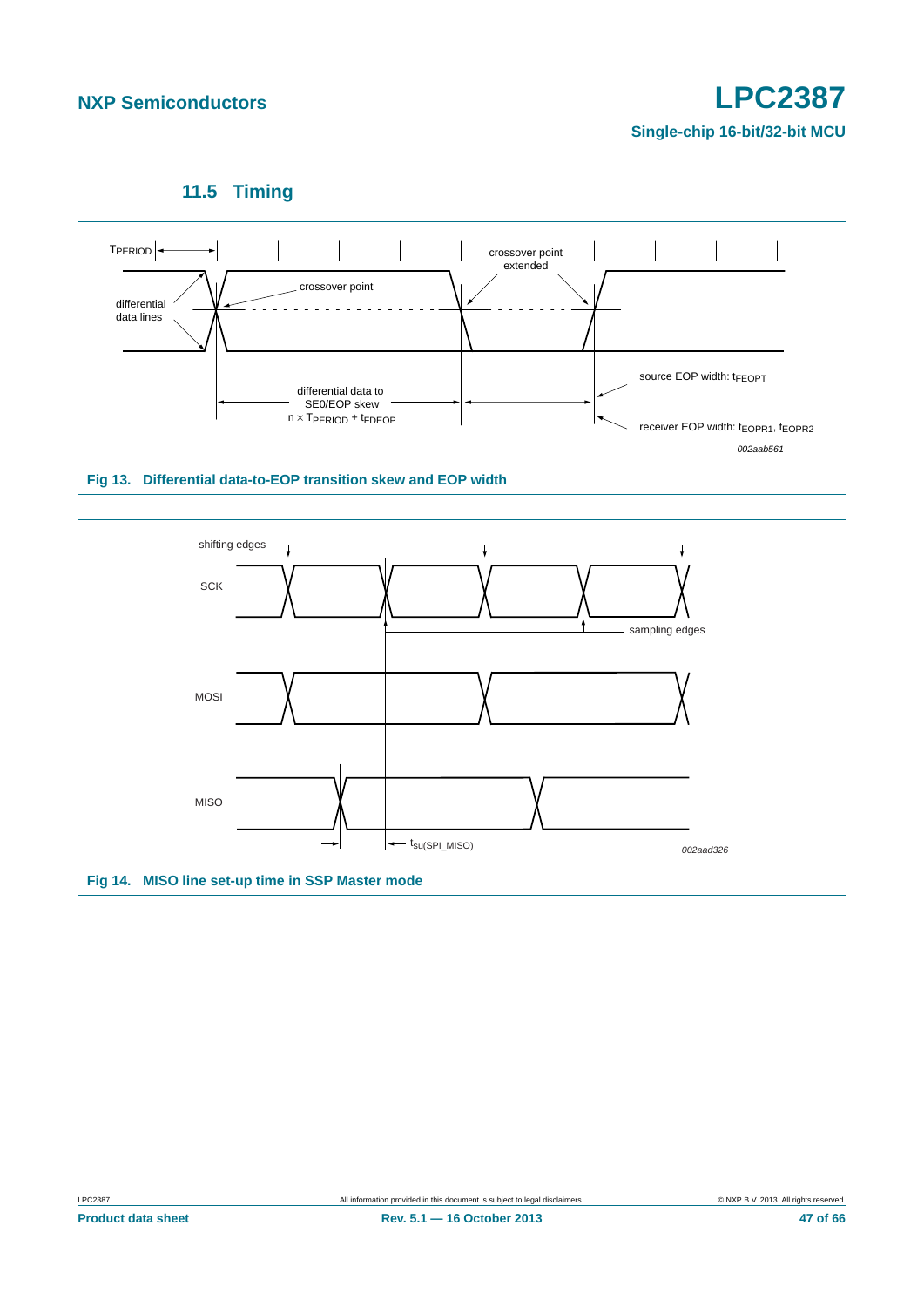# <span id="page-47-8"></span>**12. ADC electrical characteristics**

#### **Table 13. ADC electrical characteristics**

 $V_{DDA}$  = 2.5 V to 3.6 V;  $T_{amb}$  = -40 °C to +85 °C unless otherwise specified; ADC frequency 4.5 MHz.

| Symbol              | <b>Parameter</b>                       | <b>Conditions</b> | <b>Min</b>               | <b>Typ</b>               | <b>Max</b>             | <b>Unit</b> |
|---------------------|----------------------------------------|-------------------|--------------------------|--------------------------|------------------------|-------------|
| $V_{IA}$            | analog input voltage                   |                   | 0                        | $\overline{\phantom{0}}$ | <b>V<sub>DDA</sub></b> | ٧           |
| $C_{ia}$            | analog input capacitance               |                   | $\overline{\phantom{a}}$ | $\overline{\phantom{0}}$ |                        | pF          |
| $E_D$               | differential linearity error           |                   | $[1][2][3]$ .            | $\overline{\phantom{0}}$ | ±1                     | <b>LSB</b>  |
| $E_{L(\text{adj})}$ | integral non-linearity                 |                   | $[1][4]$ -               | ٠                        | ±2                     | <b>LSB</b>  |
| $E_{O}$             | offset error                           |                   | $[1][5]$ $-$             | $\overline{\phantom{a}}$ | $\pm 3$                | <b>LSB</b>  |
| $E_G$               | gain error                             |                   | $[1][6]$ $-$             |                          | ±0.5                   | %           |
| $E_T$               | absolute error                         |                   | $[1][7]$ -               |                          | $+4$                   | <b>LSB</b>  |
| $R_{\text{vsi}}$    | voltage source interface<br>resistance |                   | [8]<br>$\blacksquare$    | $\overline{\phantom{a}}$ | 40                     | $k\Omega$   |

<span id="page-47-0"></span>[1] Conditions:  $V_{SSA} = 0$  V,  $V_{DDA} = 3.3$  V.

<span id="page-47-1"></span>[2] The ADC is monotonic, there are no missing codes.

<span id="page-47-2"></span>[3] The differential linearity error  $(E_D)$  is the difference between the actual step width and the ideal step width. See [Figure 15.](#page-48-0)

<span id="page-47-3"></span>[4] The integral non-linearity ( $E_{L(adi)}$ ) is the peak difference between the center of the steps of the actual and the ideal transfer curve after appropriate adjustment of gain and offset errors. See [Figure 15](#page-48-0).

<span id="page-47-4"></span>[5] The offset error (E<sub>O</sub>) is the absolute difference between the straight line which fits the actual curve and the straight line which fits the ideal curve. See [Figure 15](#page-48-0).

<span id="page-47-5"></span>[6] The gain error  $(E_G)$  is the relative difference in percent between the straight line fitting the actual transfer curve after removing offset error, and the straight line which fits the ideal transfer curve. See [Figure 15.](#page-48-0)

<span id="page-47-6"></span>[7] The absolute error  $(E_T)$  is the maximum difference between the center of the steps of the actual transfer curve of the non-calibrated ADC and the ideal transfer curve. See [Figure 15.](#page-48-0)

<span id="page-47-7"></span>[8] See [Figure 16](#page-49-0).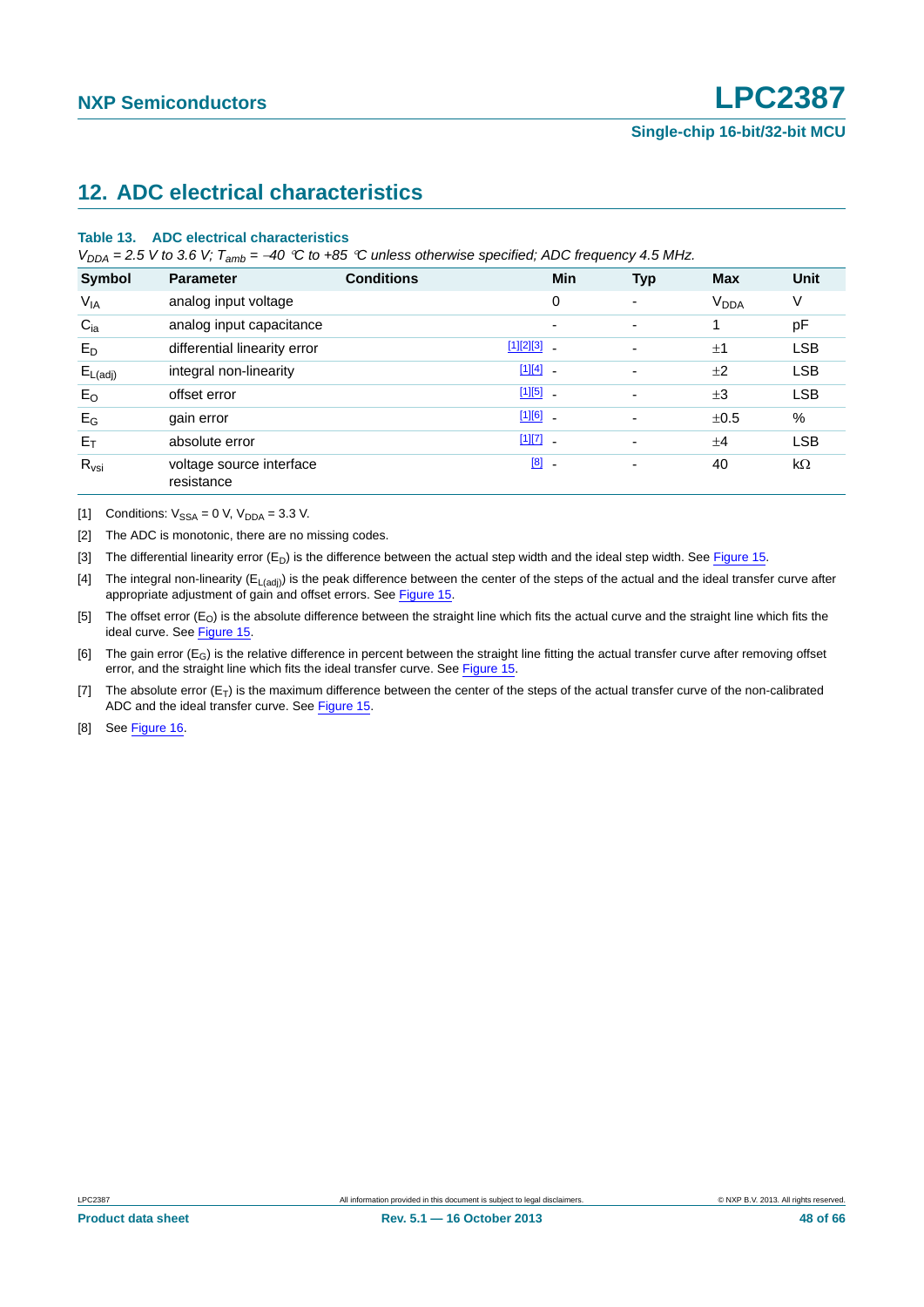<span id="page-48-0"></span>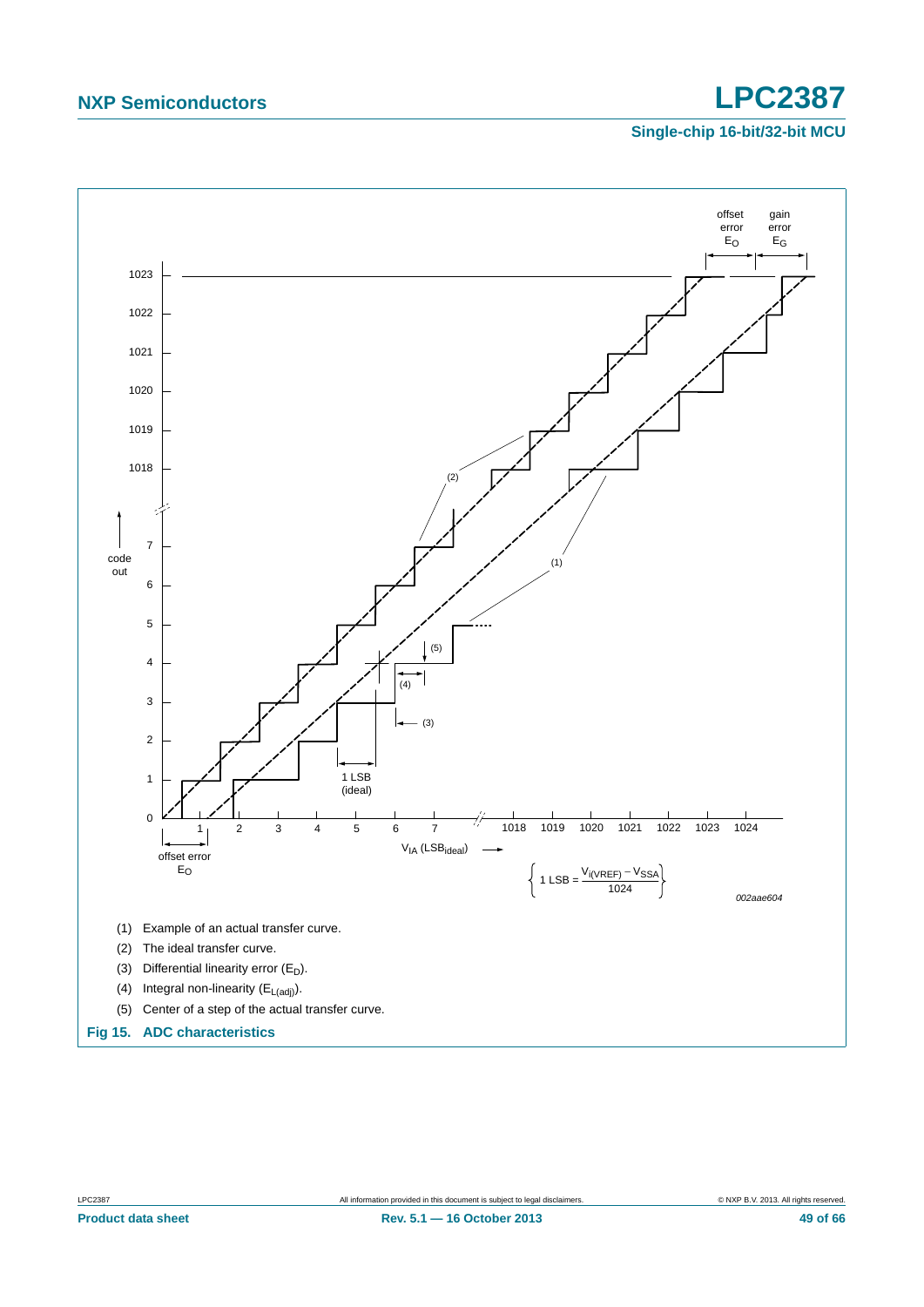<span id="page-49-0"></span>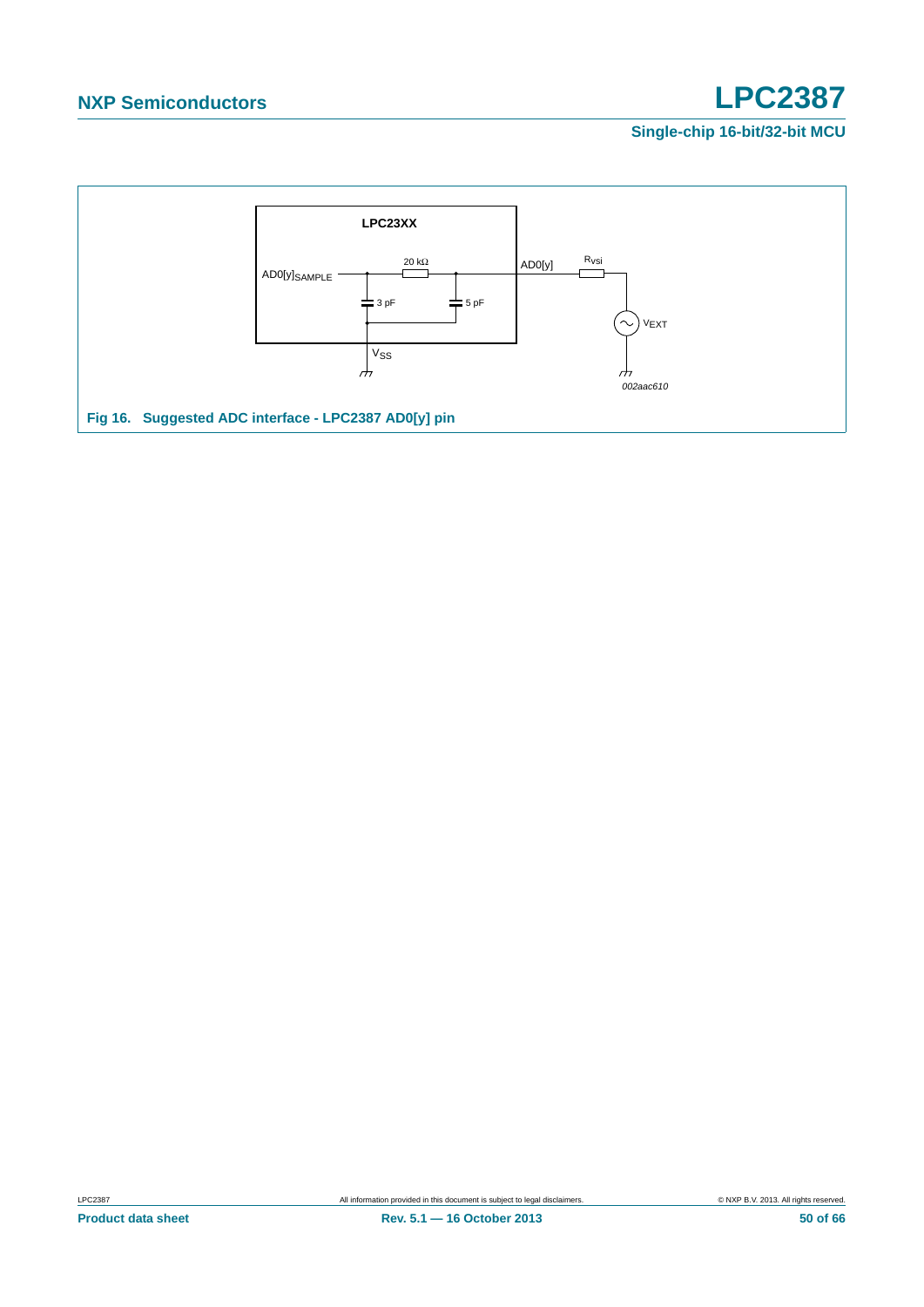# <span id="page-50-0"></span>**13. DAC electrical characteristics**

#### **Table 14. DAC electrical characteristics**

 $V_{DDA} = 3.0$  V to 3.6 V;  $T_{amb} = -40$  °C to +85 °C unless otherwise specified

| <b>Symbol</b>       | <b>Parameter</b>             | <b>Conditions</b> | Min                      | <b>Typ</b>               | <b>Max</b>               | Unit       |
|---------------------|------------------------------|-------------------|--------------------------|--------------------------|--------------------------|------------|
| $E_D$               | differential linearity error |                   | $\overline{\phantom{a}}$ | ±1                       | ٠                        | <b>LSB</b> |
| $E_{L(\text{adj})}$ | integral non-linearity       |                   | $\overline{\phantom{a}}$ | ±1.5                     | ۰                        | <b>LSB</b> |
| $E_{O}$             | offset error                 |                   | $\overline{\phantom{a}}$ | 0.6                      | ۰                        | %          |
| $E_G$               | gain error                   |                   | $\overline{\phantom{a}}$ | 0.6                      |                          | %          |
| $C_L$               | load capacitance             |                   | $\overline{\phantom{a}}$ | 200                      | ٠                        | рF         |
| $R_L$               | load resistance              |                   |                          | $\overline{\phantom{0}}$ | $\overline{\phantom{0}}$ | $k\Omega$  |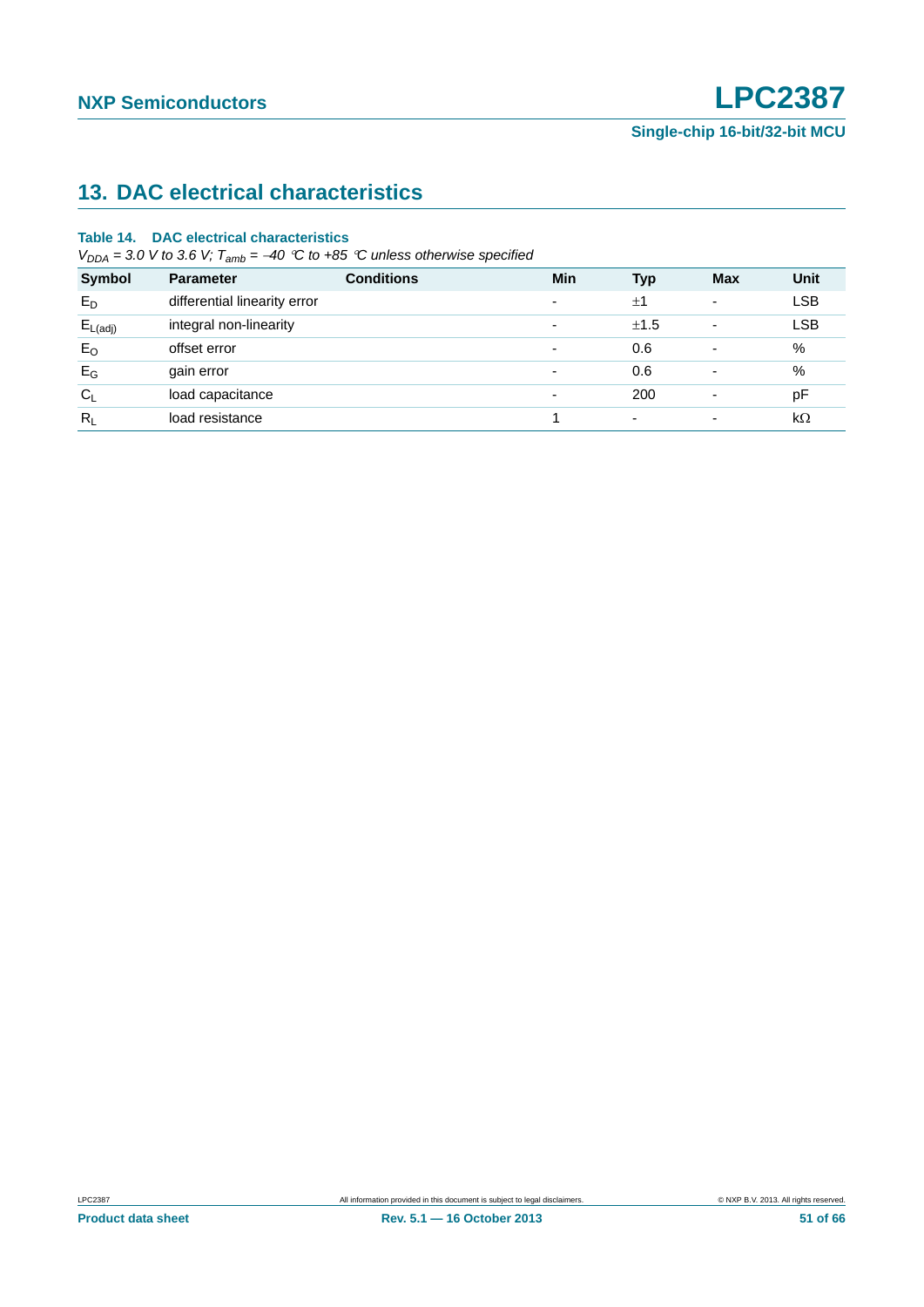# <span id="page-51-1"></span>**14. Application information**

<span id="page-51-0"></span>

### **14.1 Suggested USB interface solutions**

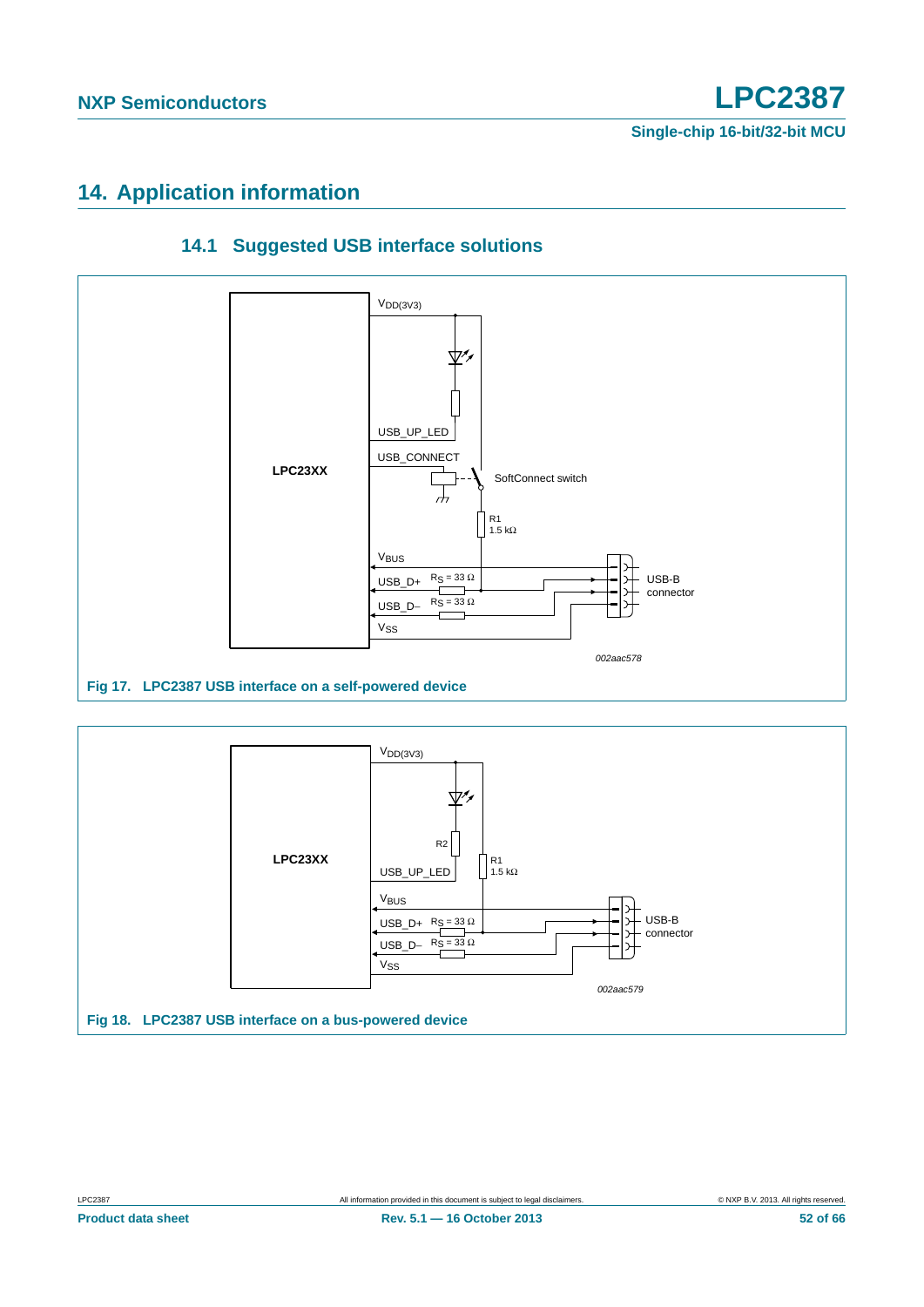

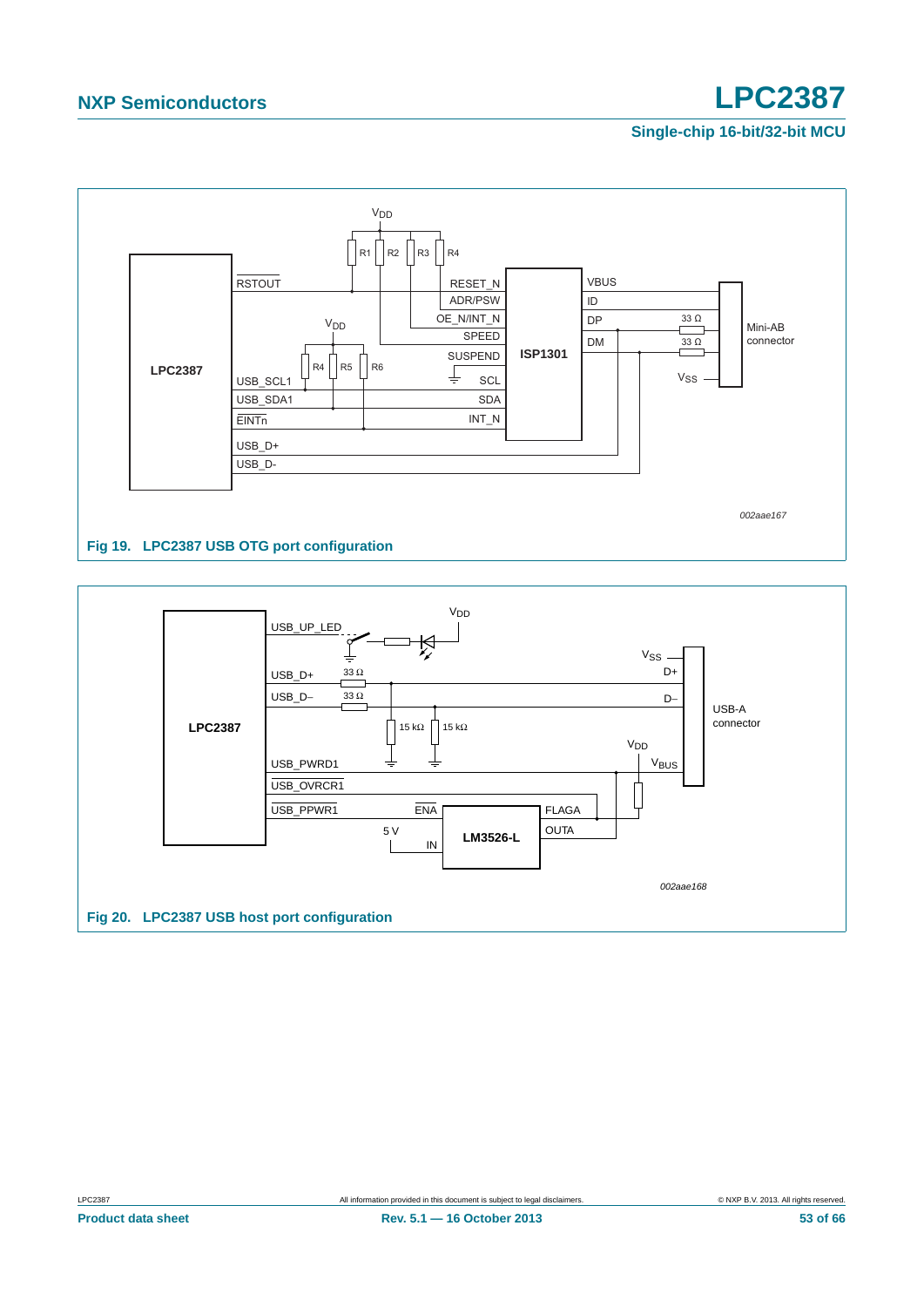



### <span id="page-53-1"></span>**14.2 Crystal oscillator XTAL input and component selection**

The input voltage to the on-chip oscillators is limited to 1.8 V. If the oscillator is driven by a clock in slave mode, it is recommended that the input be coupled through a capacitor with  $C_i$  = 100 pF. To limit the input voltage to the specified range, choose an additional capacitor to ground C<sub>g</sub> which attenuates the input voltage by a factor C<sub>i</sub> / (C<sub>i</sub> + C<sub>g</sub>). In slave mode, a minimum of 200 mV (RMS) is needed.



<span id="page-53-0"></span>In slave mode the input clock signal should be coupled by means of a capacitor of 100 pF [\(Figure 22\)](#page-53-0), with an amplitude between 200 mV (RMS) and 1000 mV (RMS). This corresponds to a square wave signal with a signal swing of between 280 mV and 1.4 V. The XTAL2 pin in this configuration can be left unconnected.

External components and models used in oscillation mode are shown in [Figure 23](#page-54-0) and in [Table 15](#page-54-1) and [Table 16.](#page-54-2) Since the feedback resistance is integrated on chip, only a crystal and the capacitances  $C_{X1}$  and  $C_{X2}$  need to be connected externally in case of fundamental mode oscillation (the fundamental frequency is represented by  $L, C<sub>1</sub>$  and  $R<sub>S</sub>$ ). Capacitance C<sub>P</sub> in [Figure 23](#page-54-0) represents the parallel package capacitance and should not be larger than 7 pF. Parameters  $F_{\text{OSC}}$ ,  $C_L$ ,  $R_S$  and  $C_P$  are supplied by the crystal manufacturer.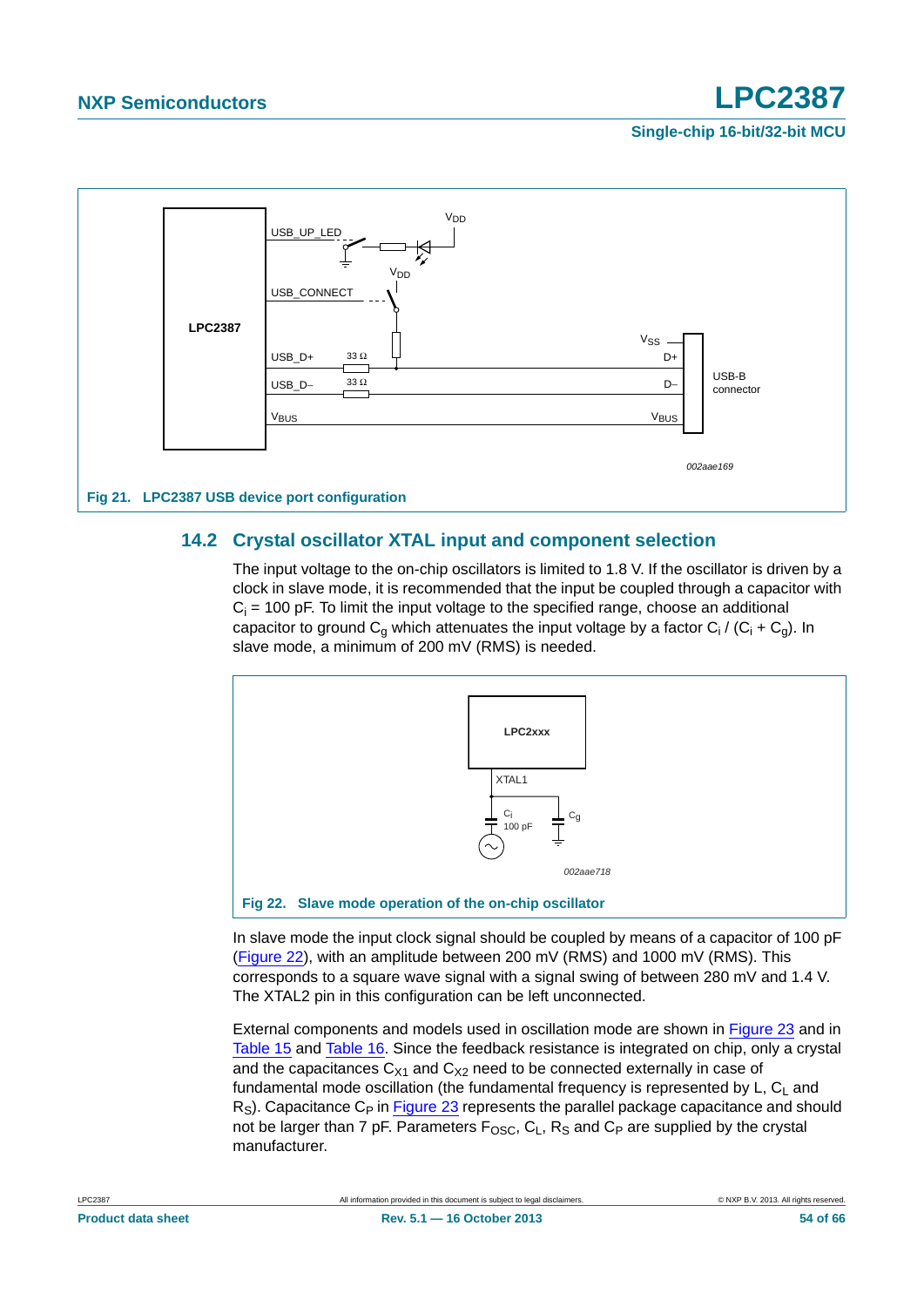

<span id="page-54-1"></span><span id="page-54-0"></span>

| Table 15. | Recommended values for $C_{X1}/C_{X2}$ in oscillation mode (crystal and external |
|-----------|----------------------------------------------------------------------------------|
|           | components parameters): low frequency mode                                       |

| <b>Fundamental oscillation</b><br>frequency F <sub>osc</sub> | <b>Crystal load</b><br>capacitance $C_L$ | <b>Maximum crystal</b><br>series resistance $R_s$ | <b>External load</b><br>capacitors $C_{X1}/C_{X2}$ |
|--------------------------------------------------------------|------------------------------------------|---------------------------------------------------|----------------------------------------------------|
| 1 MHz to 5 MHz                                               | 10pF                                     | $<$ 300 $\Omega$                                  | 18 pF, 18 pF                                       |
|                                                              | 20 pF                                    | $<$ 300 $\Omega$                                  | 39 pF, 39 pF                                       |
|                                                              | 30 pF                                    | $<$ 300 $\Omega$                                  | 57 pF, 57 pF                                       |
| 5 MHz to 10 MHz                                              | 10pF                                     | $<$ 300 $\Omega$                                  | 18 pF, 18 pF                                       |
|                                                              | 20 pF                                    | $< 200 \Omega$                                    | 39 pF, 39 pF                                       |
|                                                              | 30 pF                                    | $< 100 \Omega$                                    | 57 pF, 57 pF                                       |
| 10 MHz to 15 MHz                                             | 10pF                                     | $<$ 160 $\Omega$                                  | 18 pF, 18 pF                                       |
|                                                              | 20 pF                                    | $< 60 \Omega$                                     | 39 pF, 39 pF                                       |
| 15 MHz to 20 MHz                                             | 10pF                                     | $< 80 \Omega$                                     | 18 pF, 18 pF                                       |

#### <span id="page-54-2"></span>Table 16. Recommended values for C<sub>X1</sub>/C<sub>X2</sub> in oscillation mode (crystal and external **components parameters): high frequency mode**

| <b>Fundamental oscillation</b><br>frequency F <sub>osc</sub> | <b>Crystal load</b><br>capacitance C <sub>L</sub> | <b>Maximum crystal</b><br>series resistance R <sub>S</sub> | <b>External load</b><br>capacitors $C_{X1}$ , $C_{X2}$ |
|--------------------------------------------------------------|---------------------------------------------------|------------------------------------------------------------|--------------------------------------------------------|
| 15 MHz to 20 MHz                                             | 10pF                                              | $<$ 180 $\Omega$                                           | 18 pF, 18 pF                                           |
|                                                              | 20 pF                                             | $< 100 \Omega$                                             | 39 pF, 39 pF                                           |
| 20 MHz to 25 MHz                                             | 10pF                                              | $<$ 160 $\Omega$                                           | 18 pF, 18 pF                                           |
|                                                              | 20 pF                                             | $< 80 \Omega$                                              | 39 pF, 39 pF                                           |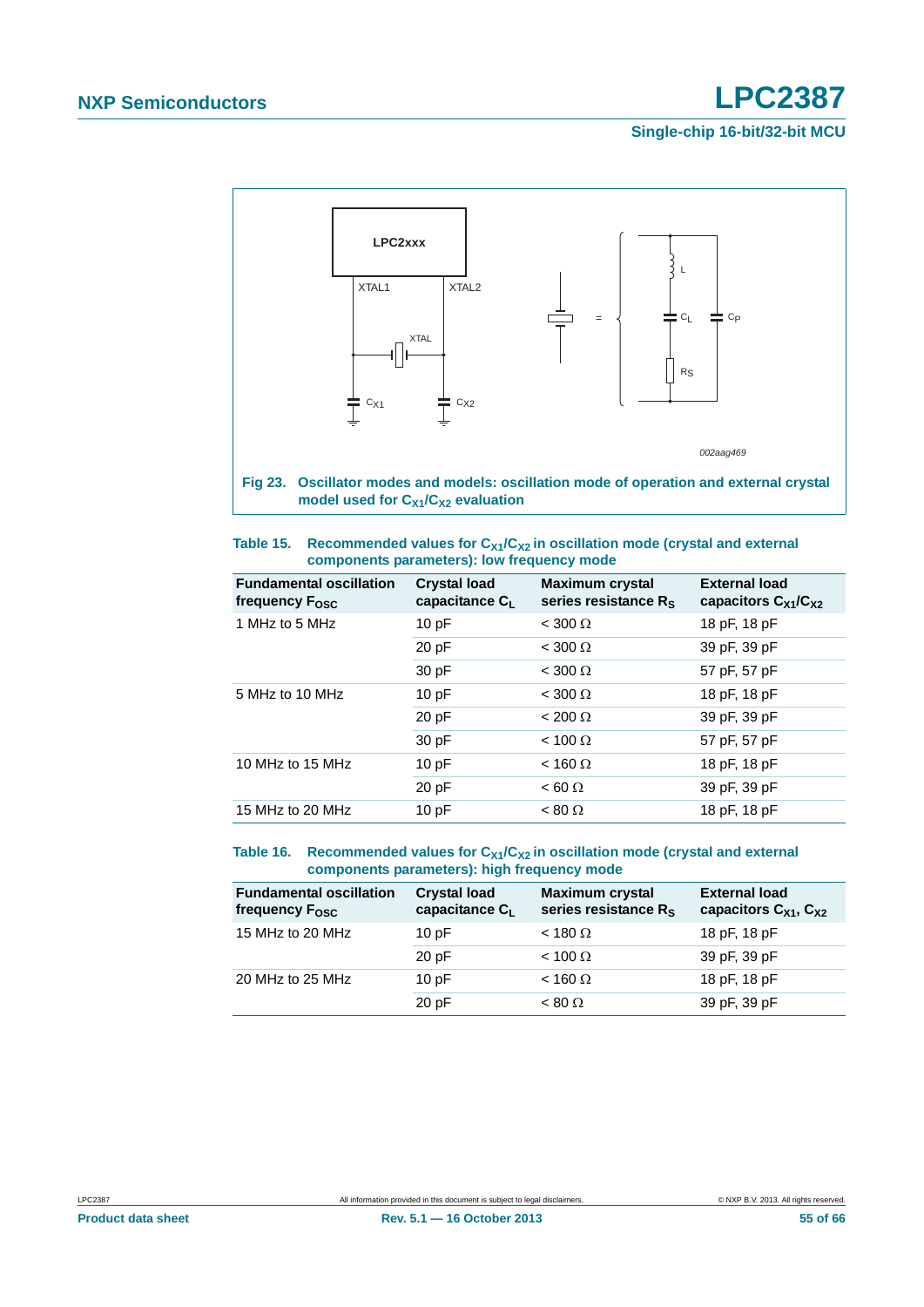

#### <span id="page-55-2"></span>**14.3 RTC 32 kHz oscillator component selection**

<span id="page-55-0"></span>The RTC external oscillator circuit is shown in [Figure 24](#page-55-0). Since the feedback resistance is integrated on chip, only a crystal, the capacitances  $C_{X1}$  and  $C_{X2}$  need to be connected externally to the microcontroller.

[Table 17](#page-55-1) gives the crystal parameters that should be used.  $C_1$  is the typical load capacitance of the crystal and is usually specified by the crystal manufacturer. The actual  $C_1$  influences oscillation frequency. When using a crystal that is manufactured for a different load capacitance, the circuit will oscillate at a slightly different frequency (depending on the quality of the crystal) compared to the specified one. Therefore for an accurate time reference it is advised to use the load capacitors as specified in [Table 17](#page-55-1) that belong to a specific  $C_1$ . The value of external capacitances  $C_{X1}$  and  $C_{X2}$  specified in this table are calculated from the internal parasitic capacitances and the  $C_1$ . Parasitics from PCB and package are not taken into account.

| Crystal load capacitance Maximum crystal series<br>$C_{L}$ | resistance $R_s$ | External load capacitors $C_{X1}/C_{X2}$ |
|------------------------------------------------------------|------------------|------------------------------------------|
| 11 $pF$                                                    | $<$ 100 kΩ       | 18 pF, 18 pF                             |
| 13pF                                                       | $<$ 100 kΩ       | 22 pF, 22 pF                             |
| 15 $pF$                                                    | $<$ 100 kΩ       | 27 pF, 27 pF                             |

#### <span id="page-55-1"></span>Table 17. Recommended values for the RTC external 32 kHz oscillator  $C_{X1}/C_{X2}$  components

### <span id="page-55-3"></span>**14.4 XTAL and RTCX Printed Circuit Board (PCB) layout guidelines**

The crystal should be connected on the PCB as close as possible to the oscillator input and output pins of the chip. Take care that the load capacitors  $C_{X1}$ ,  $C_{X2}$ , and  $C_{X3}$  in case of third overtone crystal usage have a common ground plane. The external components must also be connected to the ground plain. Loops must be made as small as possible in order to keep the noise coupled in via the PCB as small as possible. Also parasitics should stay as small as possible. Values of  $C_{X1}$  and  $C_{X2}$  should be chosen smaller accordingly to the increase in parasitics of the PCB layout.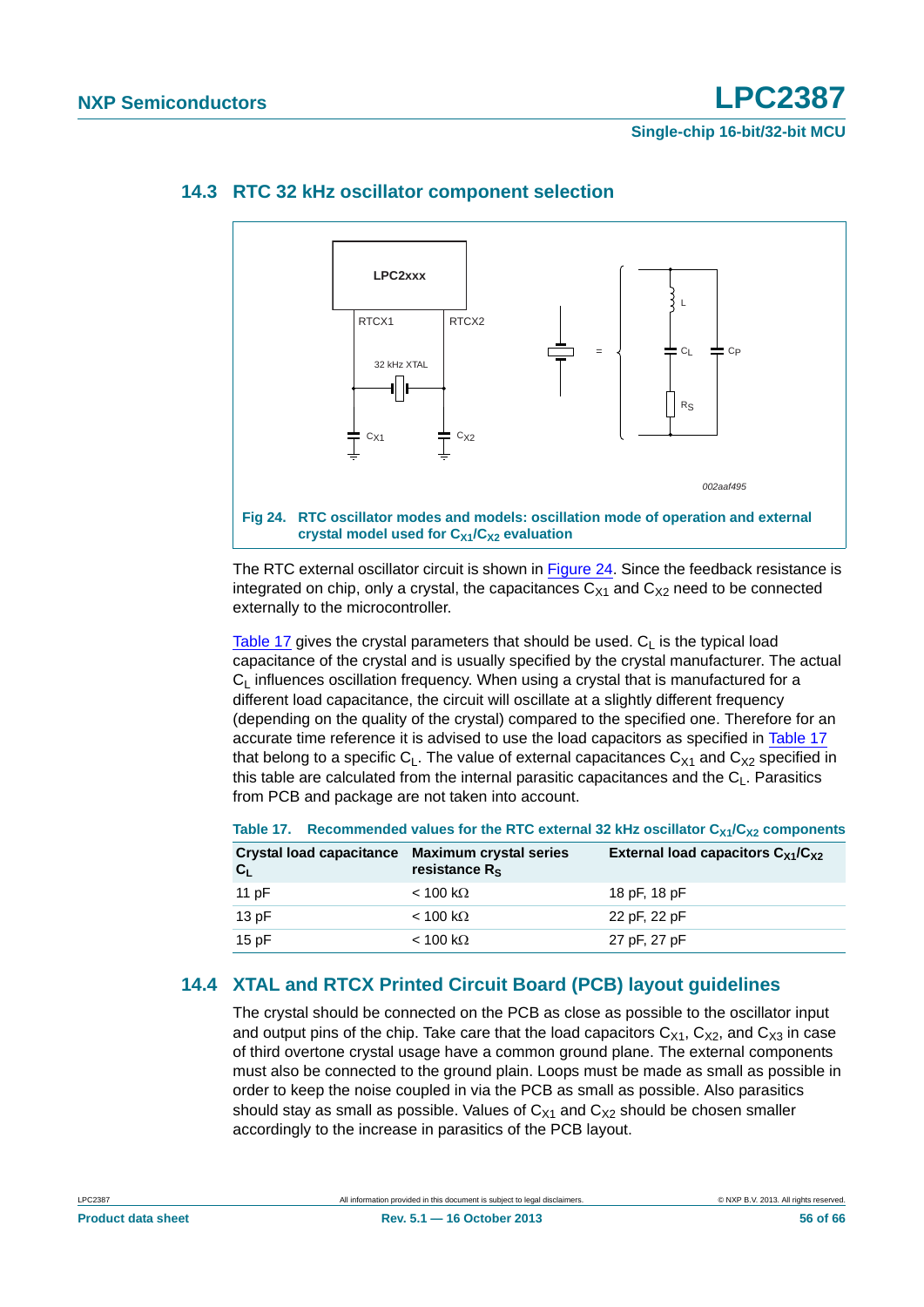### <span id="page-56-1"></span>**14.5 Standard I/O pin configuration**

[Figure 25](#page-56-0) shows the possible pin modes for standard I/O pins with analog input function:

- **•** Digital output driver
- **•** Digital input: Pull-up enabled/disabled
- **•** Digital input: Pull-down enabled/disabled
- **•** Analog input (for ADC input channels)

The default configuration for standard I/O pins is input with pull-up enabled. The weak MOS devices provide a drive capability equivalent to pull-up and pull-down resistors.

<span id="page-56-0"></span>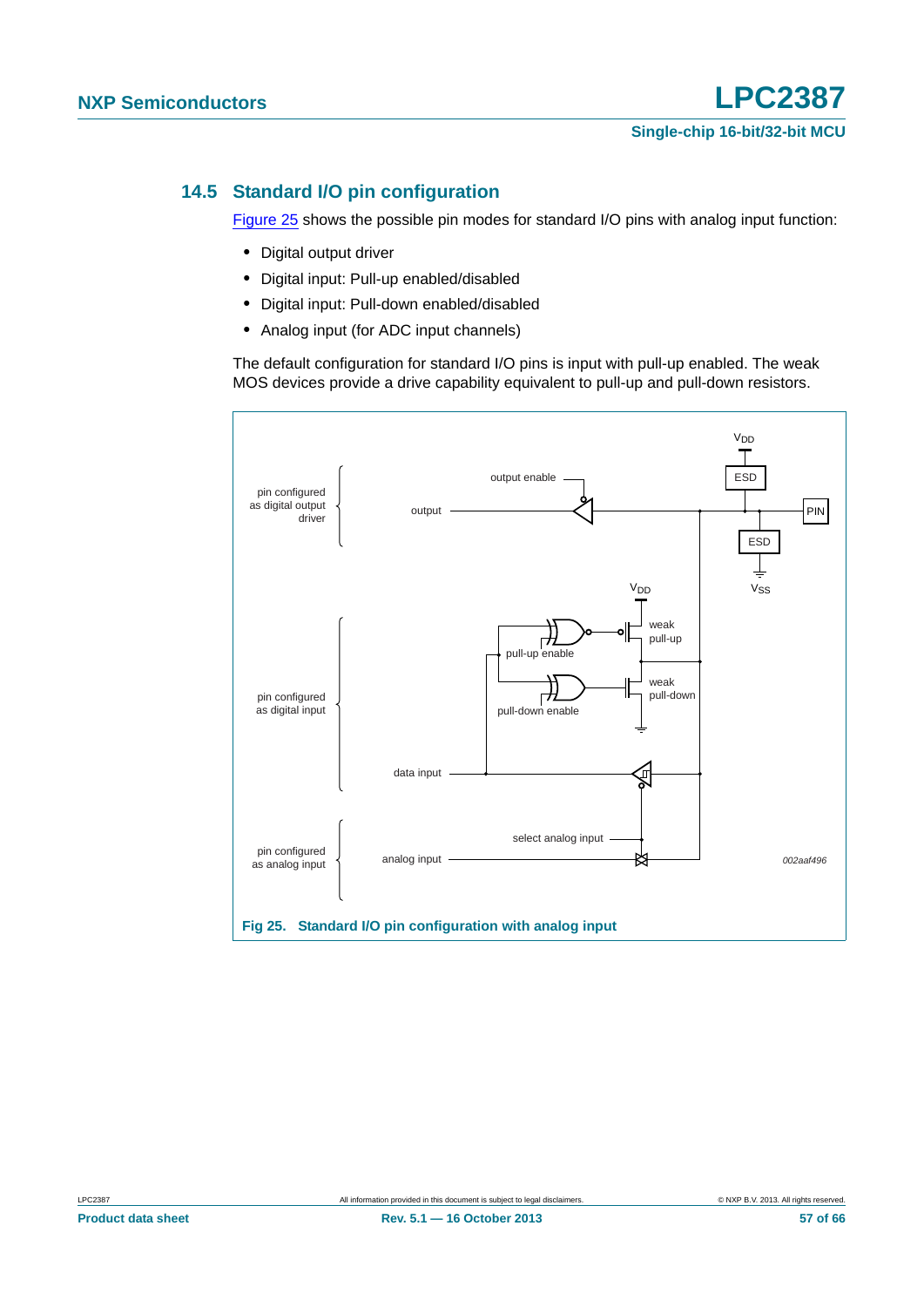# <span id="page-57-0"></span>**14.6 Reset pin configuration**

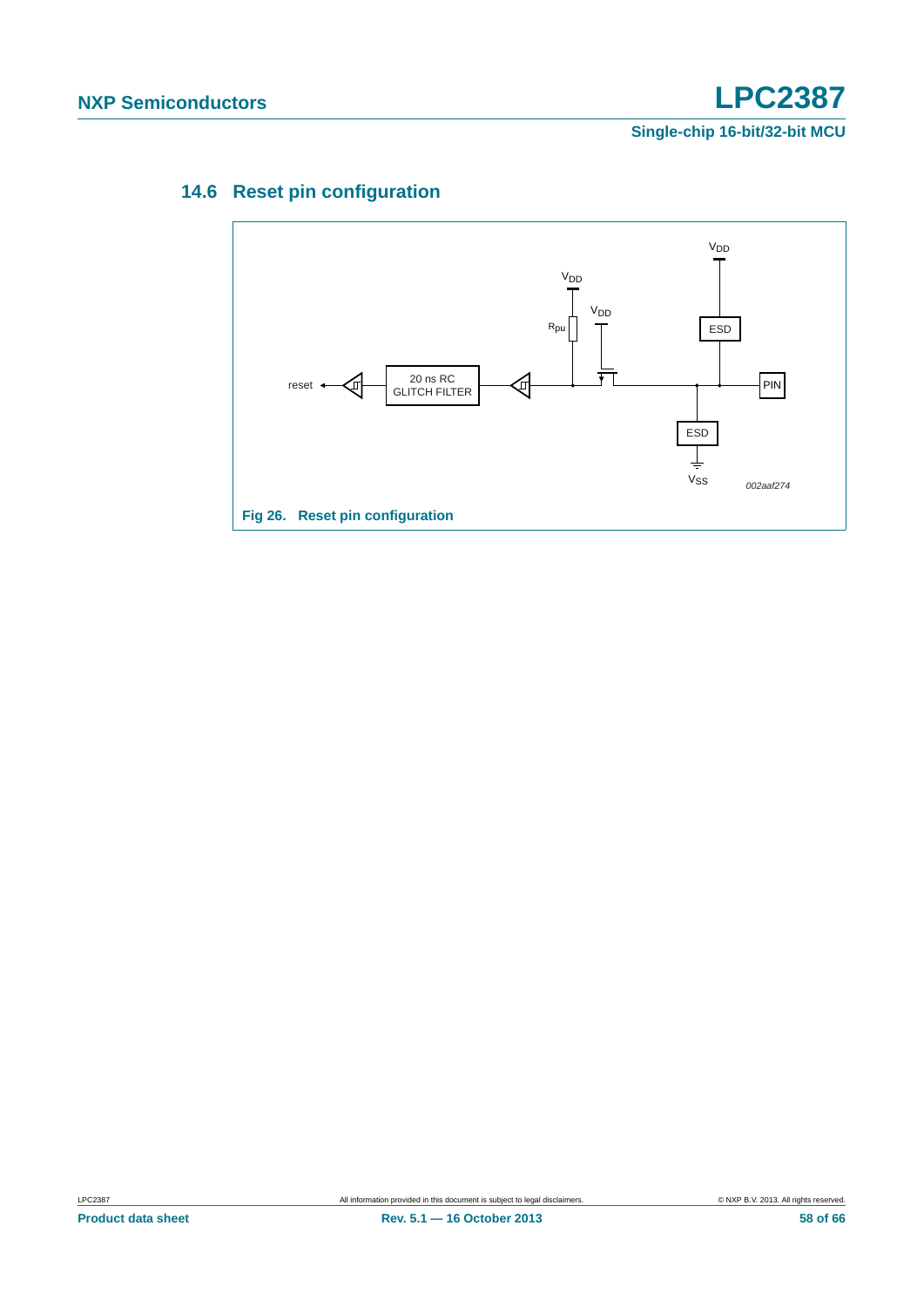**Single-chip 16-bit/32-bit MCU**

# <span id="page-58-0"></span>**15. Package outline**



### **Fig 27. Package outline SOT407-1 (LQFP100)**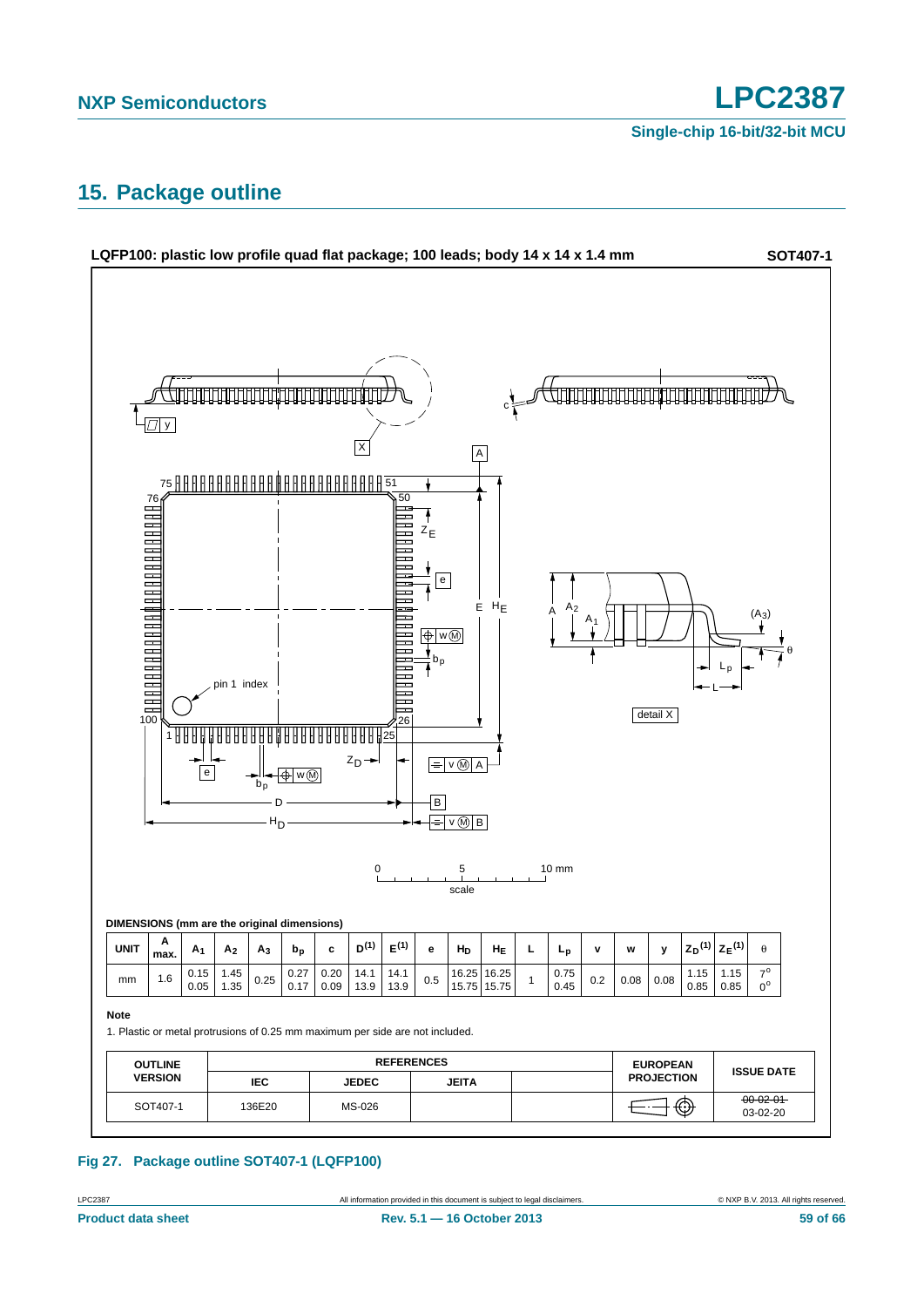# <span id="page-59-0"></span>**16. Abbreviations**

| Table 18.       | <b>Abbreviations</b>                        |
|-----------------|---------------------------------------------|
| Acronym         | <b>Description</b>                          |
| <b>ADC</b>      | Analog-to-Digital Converter                 |
| AHB             | Advanced High-performance Bus               |
| AMBA            | Advanced Microcontroller Bus Architecture   |
| <b>APB</b>      | <b>Advanced Peripheral Bus</b>              |
| <b>BOD</b>      | <b>BrownOut Detection</b>                   |
| CAN             | <b>Controller Area Network</b>              |
| <b>DAC</b>      | Digital-to-Analog Converter                 |
| <b>DCC</b>      | Debug Communication Channel                 |
| <b>DMA</b>      | <b>Direct Memory Access</b>                 |
| <b>DSP</b>      | <b>Digital Signal Processing</b>            |
| <b>EOP</b>      | End Of Packet                               |
| <b>ETM</b>      | <b>Embedded Trace Macrocell</b>             |
| GP              | <b>General Purpose</b>                      |
| <b>GPIO</b>     | General Purpose Input/Output                |
| IrDA            | Infrared Data Association                   |
| <b>JTAG</b>     | Joint Test Action Group                     |
| MII             | Media Independent Interface                 |
| <b>MIIM</b>     | Media Independent Interface Management      |
| PHY             | <b>Physical Layer</b>                       |
| PLL             | Phase-Locked Loop                           |
| <b>PWM</b>      | <b>Pulse Width Modulator</b>                |
| RMII            | Reduced Media Independent Interface         |
| SE <sub>0</sub> | Single Ended Zero                           |
| SPI             | Serial Peripheral Interface                 |
| SSI             | Serial Synchronous Interface                |
| <b>SSP</b>      | Synchronous Serial Port                     |
| <b>TTL</b>      | <b>Transistor-Transistor Logic</b>          |
| <b>UART</b>     | Universal Asynchronous Receiver/Transmitter |
| <b>USB</b>      | <b>Universal Serial Bus</b>                 |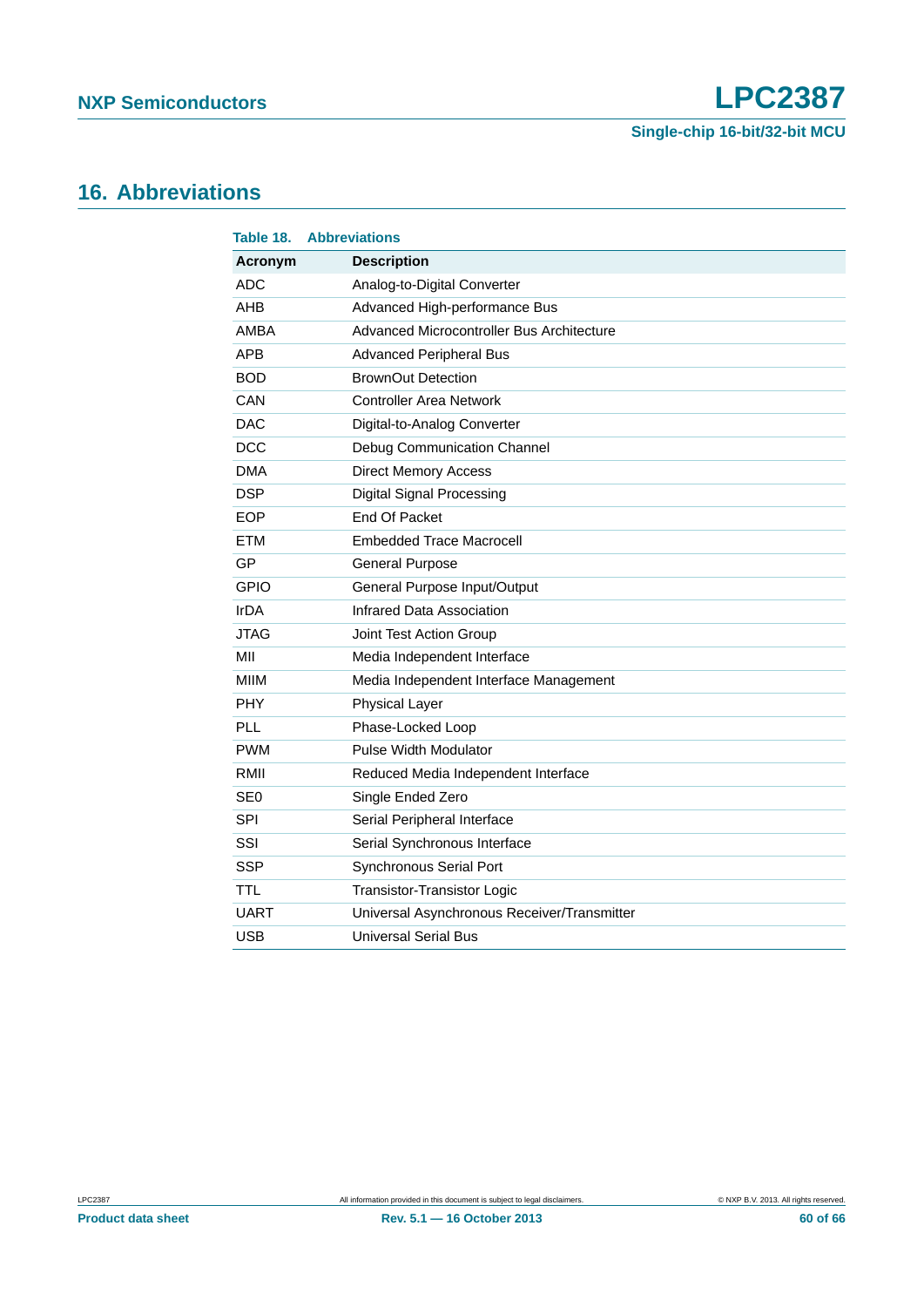# <span id="page-60-0"></span>**17. Revision history**

#### **Table 19. Revision history**

| Document ID    | Release date                                             | Data sheet status                                                                                                                                                                                                                                                                                            | <b>Change notice</b> | <b>Supersedes</b> |  |
|----------------|----------------------------------------------------------|--------------------------------------------------------------------------------------------------------------------------------------------------------------------------------------------------------------------------------------------------------------------------------------------------------------|----------------------|-------------------|--|
| LPC2387 v.5.1  | 20131016                                                 | Product data sheet                                                                                                                                                                                                                                                                                           |                      | LPC2387 v.5       |  |
| Modifications: |                                                          | Table 3 "Pin description", Table note 6: Changed glitch filter spec from 5 ns to 10 ns.                                                                                                                                                                                                                      |                      |                   |  |
|                |                                                          | Table 8 "Dynamic characteristics": Changed min clock cycle time from 42 to 40.                                                                                                                                                                                                                               |                      |                   |  |
| LPC2387 v.5    | 20120109                                                 | Product data sheet                                                                                                                                                                                                                                                                                           |                      | LPC2387 v.4       |  |
| Modifications: |                                                          | Table 3 "Pin description": Added Table note 7 "This pin has no built-in pull-up and no built-in<br>pull-down resistor." for TCK and TDO pins.                                                                                                                                                                |                      |                   |  |
|                |                                                          | Table 3 "Pin description": Added Table note 8 "This pin has a built-in pull-up resistor." for<br>TMS, TDI, TRST, and RTCK pins.                                                                                                                                                                              |                      |                   |  |
|                |                                                          | • Table 3 "Pin description": Updated description for USB_UP_LED.                                                                                                                                                                                                                                             |                      |                   |  |
|                | • Added Table 6 "Thermal resistance value (C/W): ±15 %". |                                                                                                                                                                                                                                                                                                              |                      |                   |  |
|                |                                                          | Table 4 "Limiting values": Added "non-operating" to conditions column of T <sub>sta</sub> .                                                                                                                                                                                                                  |                      |                   |  |
|                |                                                          | Table 4 "Limiting values": Updated Table note 5 "The maximum non-operating storage<br>temperature is different than the temperature for required shelf life which should be<br>determined based on required shelf lifetime. Please refer to the JEDEC specification<br>(J-STD-033B.1) for further details.". |                      |                   |  |
|                |                                                          | Section 14.5 "Standard I/O pin configuration": Updated bullets.                                                                                                                                                                                                                                              |                      |                   |  |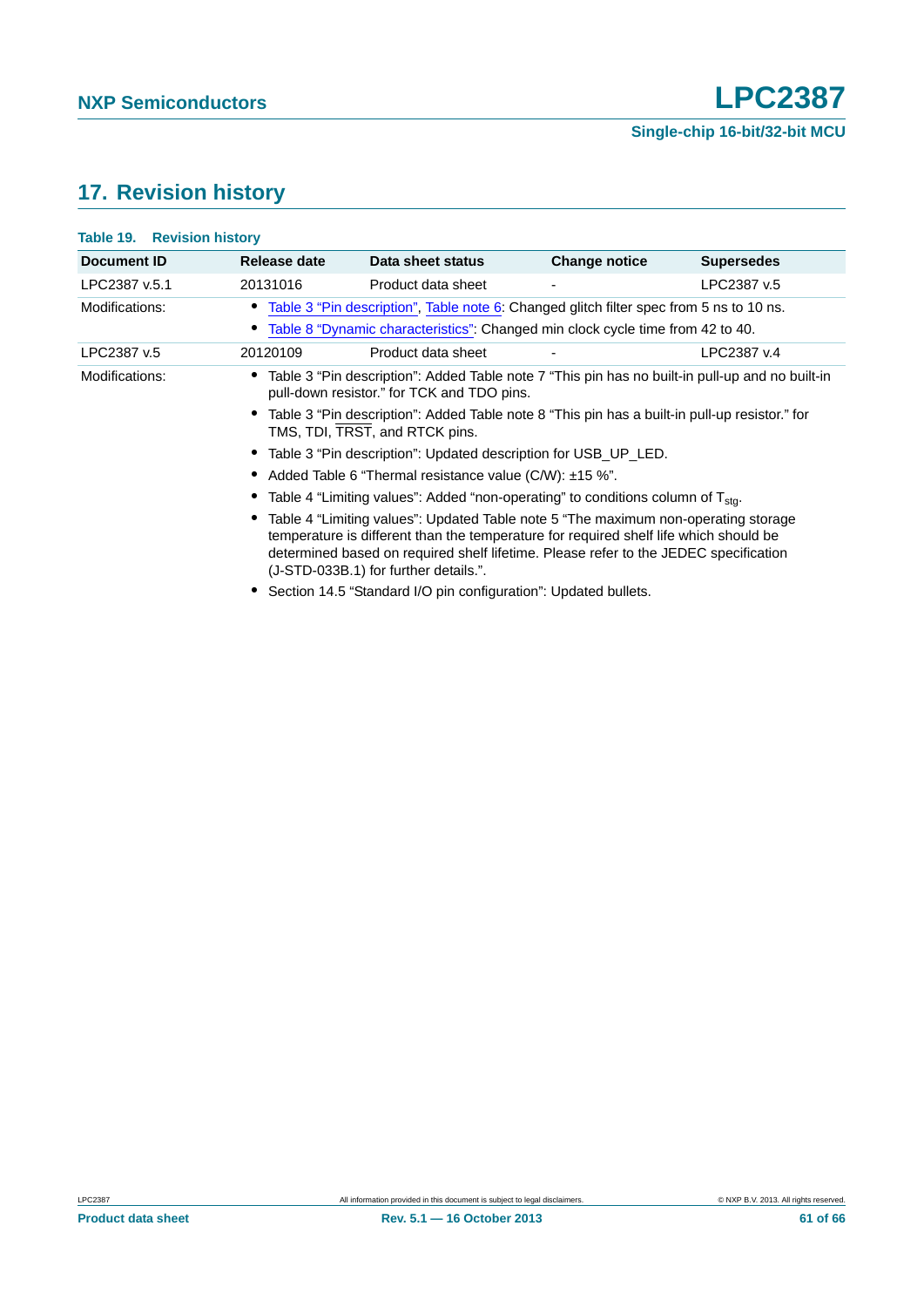## **Single-chip 16-bit/32-bit MCU**

| <b>Document ID</b>            | Release date                                                                                                          | Data sheet status                                                                                                                                                                                                                                                                                                                                                                                                                                                                                                                                                                                                                                                                                                                                                                                                                                                                                                                                                                                                                                                                                                                                                                                                                                                                                                                                                                                                                                                                                                                                                                                                                                                                                                                                                                                                                                                                                                                                                                                                                                                                                                                                                                                                                                                                                                                   | <b>Change notice</b>     | <b>Supersedes</b>        |
|-------------------------------|-----------------------------------------------------------------------------------------------------------------------|-------------------------------------------------------------------------------------------------------------------------------------------------------------------------------------------------------------------------------------------------------------------------------------------------------------------------------------------------------------------------------------------------------------------------------------------------------------------------------------------------------------------------------------------------------------------------------------------------------------------------------------------------------------------------------------------------------------------------------------------------------------------------------------------------------------------------------------------------------------------------------------------------------------------------------------------------------------------------------------------------------------------------------------------------------------------------------------------------------------------------------------------------------------------------------------------------------------------------------------------------------------------------------------------------------------------------------------------------------------------------------------------------------------------------------------------------------------------------------------------------------------------------------------------------------------------------------------------------------------------------------------------------------------------------------------------------------------------------------------------------------------------------------------------------------------------------------------------------------------------------------------------------------------------------------------------------------------------------------------------------------------------------------------------------------------------------------------------------------------------------------------------------------------------------------------------------------------------------------------------------------------------------------------------------------------------------------------|--------------------------|--------------------------|
| LPC2387 v.4                   | 20110210                                                                                                              | Product data sheet                                                                                                                                                                                                                                                                                                                                                                                                                                                                                                                                                                                                                                                                                                                                                                                                                                                                                                                                                                                                                                                                                                                                                                                                                                                                                                                                                                                                                                                                                                                                                                                                                                                                                                                                                                                                                                                                                                                                                                                                                                                                                                                                                                                                                                                                                                                  |                          | LPC2387 v.3              |
| Modifications:                | Added Section 11.2 "I/O pins".                                                                                        | • Table 3 "Pin description": Added Table note 9 for XTAL1 and XTAL2 pins.<br>• Table 3 "Pin description": Added Table note 10 for RTCX1 and RTCX2 pins.<br>Table 4 "Limiting values": Changed $V_{ESD}$ min/max to $-2500/+2500$ .<br>• Table 7 "Static characteristics": Removed $R_{\text{pu}}$ .<br>• Table 7 "Static characteristics", Table note 13: Changed value from 18 to 33.<br>Table 7 "Static characteristics": Updated min, typical and max values for oscillator pins.<br>• Table 7 "Static characteristics": Updated conditions and typical values for I <sub>DD(DCDC)pd(3V3)</sub> ,<br>$I_{BATact}$ ; added $I_{DD(DCDC)dpd(3V3)}$ and $I_{BAT}$ .<br>• Table 7 "Static characteristics": Changed I <sup>2</sup> C-bus V <sub>hys</sub> typical from $0.5V_{DD}$ to $0.05V_{DD}$ .<br>Section 2 "Features and benefits": Added deep power-down information.<br>Section 7.2 "On-chip flash programming memory" "On-chip flash programming memory":<br>Removed text regarding flash endurance minimum specs.<br>• Section 7.23 "RTC and battery RAM": Added deep power-down information.<br>• Section 7.24.2 "PLL": Changed input clock frequency max to 25 MHz.<br>• Section 7.24.3 "Wake-up timer": Added deep power-down information.<br>• Section 7.24.4 "Power control": Added deep power-down information.<br>• Added Section 7.24.4.4 "Deep power-down mode".<br>Section 7.25.2 "Brownout detection": Changed $V_{DD(3V3)}$ to $V_{DD(DCDC)(3V3)}$ .<br>• Added Section 9 "Thermal characteristics".<br>• Added Section 10.1 "Power-down mode".<br>Added Section 10.2 "Deep power-down mode".<br>• Added Section 10.3 "Electrical pin characteristics".<br>• Added Section 11.1 "Internal oscillators".<br>• Added Section 11.4 "Flash memory".<br>• Added Section 13 "DAC electrical characteristics".<br>• Added Section 14.2 "Crystal oscillator XTAL input and component selection".<br>• Added Section 14.3 "RTC 32 kHz oscillator component selection".<br>Added Section 14.4 "XTAL and RTCX Printed Circuit Board (PCB) layout guidelines".<br>• Added Section 14.5 "Standard I/O pin configuration".<br>Added Section 14.6 "Reset pin configuration".<br>Moved Figure 12 "External clock timing (with an amplitude of at least $V_{i(RMS)} = 200$ mV)" to<br>below Table 8 "Dynamic characteristics". |                          |                          |
| LPC2387 v.3                   | 20081029                                                                                                              | Product data sheet                                                                                                                                                                                                                                                                                                                                                                                                                                                                                                                                                                                                                                                                                                                                                                                                                                                                                                                                                                                                                                                                                                                                                                                                                                                                                                                                                                                                                                                                                                                                                                                                                                                                                                                                                                                                                                                                                                                                                                                                                                                                                                                                                                                                                                                                                                                  |                          | LPC2387 v.2              |
| Modifications:<br>LPC2387 v.2 | • Added USB host/OTG features<br>Table 6, $V1$ , added Table note 8.<br>• Table 6: updated Table note 10.<br>20080201 | Table 4: changed storage temperature range from -40 °C/125 °C to -65 °C/150 °C.<br>Table 6, $V_{hys}$ , moved 0.4 from Typ to Min column.<br>Product data sheet                                                                                                                                                                                                                                                                                                                                                                                                                                                                                                                                                                                                                                                                                                                                                                                                                                                                                                                                                                                                                                                                                                                                                                                                                                                                                                                                                                                                                                                                                                                                                                                                                                                                                                                                                                                                                                                                                                                                                                                                                                                                                                                                                                     |                          | LPC2387 v.1              |
| LPC2387 v.1                   | 20080114                                                                                                              | Product data sheet                                                                                                                                                                                                                                                                                                                                                                                                                                                                                                                                                                                                                                                                                                                                                                                                                                                                                                                                                                                                                                                                                                                                                                                                                                                                                                                                                                                                                                                                                                                                                                                                                                                                                                                                                                                                                                                                                                                                                                                                                                                                                                                                                                                                                                                                                                                  | $\overline{\phantom{a}}$ | $\overline{\phantom{a}}$ |

#### **Table 19. Revision history** *…continued*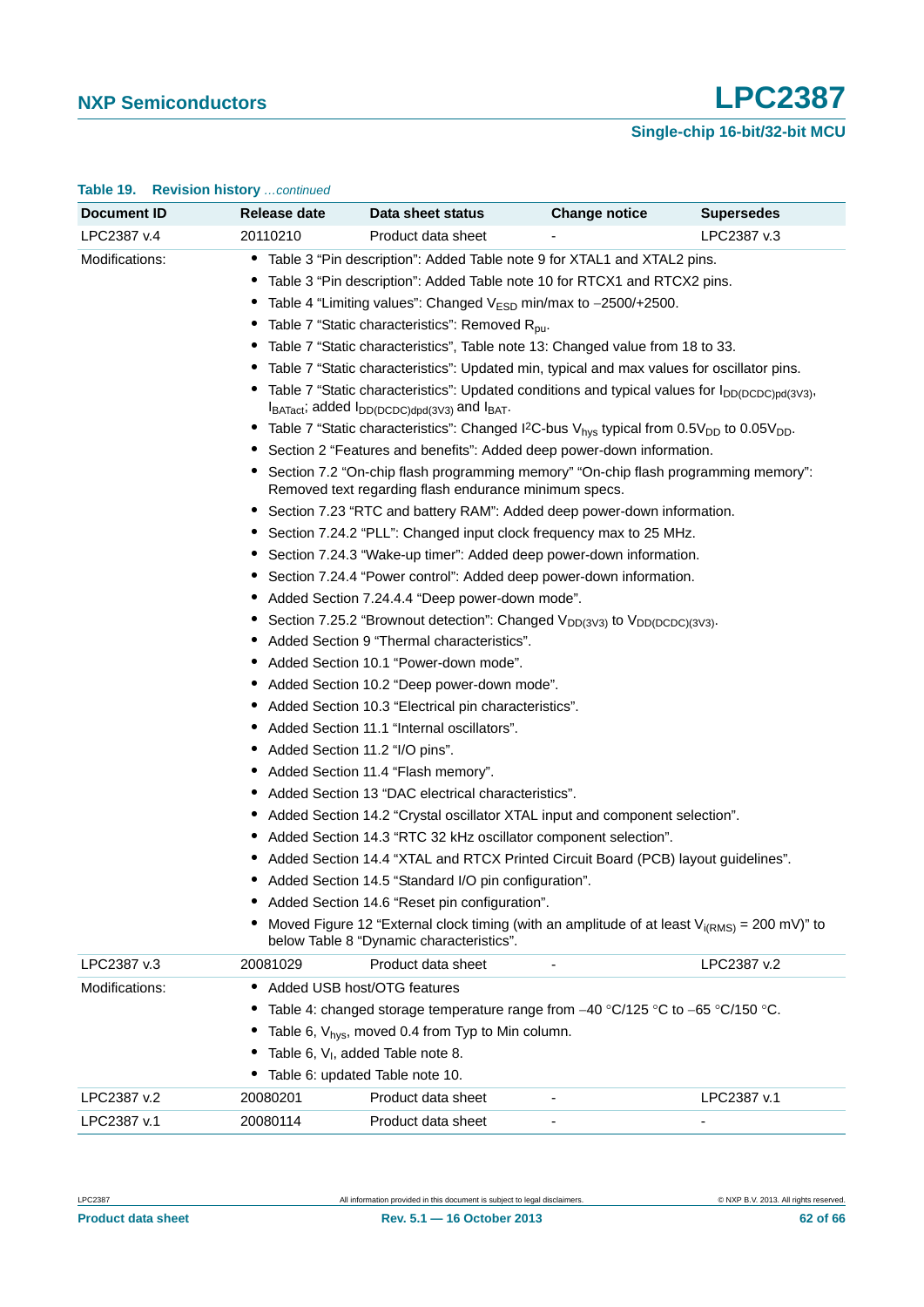# <span id="page-62-3"></span>**18. Legal information**

#### <span id="page-62-4"></span>**18.1 Data sheet status**

| Document status[1][2]          | Product status <sup>[3]</sup> | <b>Definition</b>                                                                     |
|--------------------------------|-------------------------------|---------------------------------------------------------------------------------------|
| Objective [short] data sheet   | Development                   | This document contains data from the objective specification for product development. |
| Preliminary [short] data sheet | Qualification                 | This document contains data from the preliminary specification.                       |
| Product [short] data sheet     | Production                    | This document contains the product specification.                                     |

<span id="page-62-0"></span>[1] Please consult the most recently issued document before initiating or completing a design.

<span id="page-62-1"></span>[2] The term 'short data sheet' is explained in section "Definitions".

<span id="page-62-2"></span>[3] The product status of device(s) described in this document may have changed since this document was published and may differ in case of multiple devices. The latest product status<br>information is available on the Intern

#### <span id="page-62-5"></span>**18.2 Definitions**

**Draft —** The document is a draft version only. The content is still under internal review and subject to formal approval, which may result in modifications or additions. NXP Semiconductors does not give any representations or warranties as to the accuracy or completeness of information included herein and shall have no liability for the consequences of use of such information.

**Short data sheet —** A short data sheet is an extract from a full data sheet with the same product type number(s) and title. A short data sheet is intended for quick reference only and should not be relied upon to contain detailed and full information. For detailed and full information see the relevant full data sheet, which is available on request via the local NXP Semiconductors sales office. In case of any inconsistency or conflict with the short data sheet, the full data sheet shall prevail.

**Product specification —** The information and data provided in a Product data sheet shall define the specification of the product as agreed between NXP Semiconductors and its customer, unless NXP Semiconductors and customer have explicitly agreed otherwise in writing. In no event however, shall an agreement be valid in which the NXP Semiconductors product is deemed to offer functions and qualities beyond those described in the Product data sheet.

### <span id="page-62-6"></span>**18.3 Disclaimers**

**Limited warranty and liability —** Information in this document is believed to be accurate and reliable. However, NXP Semiconductors does not give any representations or warranties, expressed or implied, as to the accuracy or completeness of such information and shall have no liability for the consequences of use of such information. NXP Semiconductors takes no responsibility for the content in this document if provided by an information source outside of NXP Semiconductors.

In no event shall NXP Semiconductors be liable for any indirect, incidental, punitive, special or consequential damages (including - without limitation - lost profits, lost savings, business interruption, costs related to the removal or replacement of any products or rework charges) whether or not such damages are based on tort (including negligence), warranty, breach of contract or any other legal theory.

Notwithstanding any damages that customer might incur for any reason whatsoever, NXP Semiconductors' aggregate and cumulative liability towards customer for the products described herein shall be limited in accordance with the *Terms and conditions of commercial sale* of NXP Semiconductors.

**Right to make changes —** NXP Semiconductors reserves the right to make changes to information published in this document, including without limitation specifications and product descriptions, at any time and without notice. This document supersedes and replaces all information supplied prior to the publication hereof.

**Suitability for use —** NXP Semiconductors products are not designed, authorized or warranted to be suitable for use in life support, life-critical or safety-critical systems or equipment, nor in applications where failure or malfunction of an NXP Semiconductors product can reasonably be expected to result in personal injury, death or severe property or environmental damage. NXP Semiconductors and its suppliers accept no liability for inclusion and/or use of NXP Semiconductors products in such equipment or applications and therefore such inclusion and/or use is at the customer's own risk.

**Applications —** Applications that are described herein for any of these products are for illustrative purposes only. NXP Semiconductors makes no representation or warranty that such applications will be suitable for the specified use without further testing or modification.

Customers are responsible for the design and operation of their applications and products using NXP Semiconductors products, and NXP Semiconductors accepts no liability for any assistance with applications or customer product design. It is customer's sole responsibility to determine whether the NXP Semiconductors product is suitable and fit for the customer's applications and products planned, as well as for the planned application and use of customer's third party customer(s). Customers should provide appropriate design and operating safeguards to minimize the risks associated with their applications and products.

NXP Semiconductors does not accept any liability related to any default, damage, costs or problem which is based on any weakness or default in the customer's applications or products, or the application or use by customer's third party customer(s). Customer is responsible for doing all necessary testing for the customer's applications and products using NXP Semiconductors products in order to avoid a default of the applications and the products or of the application or use by customer's third party customer(s). NXP does not accept any liability in this respect.

**Limiting values —** Stress above one or more limiting values (as defined in the Absolute Maximum Ratings System of IEC 60134) will cause permanent damage to the device. Limiting values are stress ratings only and (proper) operation of the device at these or any other conditions above those given in the Recommended operating conditions section (if present) or the Characteristics sections of this document is not warranted. Constant or repeated exposure to limiting values will permanently and irreversibly affect the quality and reliability of the device.

**Terms and conditions of commercial sale —** NXP Semiconductors products are sold subject to the general terms and conditions of commercial sale, as published at<http://www.nxp.com/profile/terms>, unless otherwise agreed in a valid written individual agreement. In case an individual agreement is concluded only the terms and conditions of the respective agreement shall apply. NXP Semiconductors hereby expressly objects to applying the customer's general terms and conditions with regard to the purchase of NXP Semiconductors products by customer.

**No offer to sell or license —** Nothing in this document may be interpreted or construed as an offer to sell products that is open for acceptance or the grant, conveyance or implication of any license under any copyrights, patents or other industrial or intellectual property rights.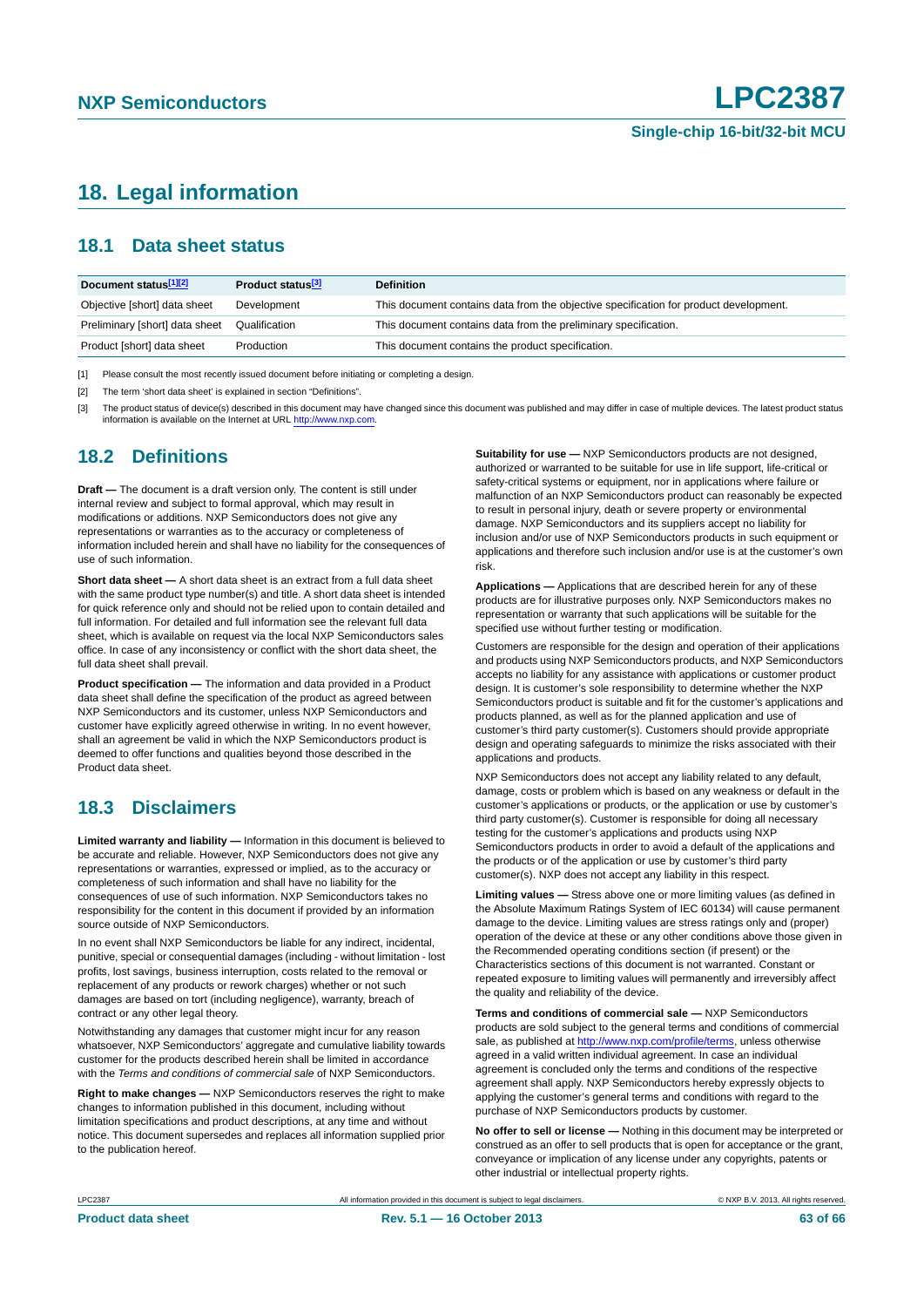**Export control —** This document as well as the item(s) described herein may be subject to export control regulations. Export might require a prior authorization from competent authorities.

**Non-automotive qualified products —** Unless this data sheet expressly states that this specific NXP Semiconductors product is automotive qualified, the product is not suitable for automotive use. It is neither qualified nor tested in accordance with automotive testing or application requirements. NXP Semiconductors accepts no liability for inclusion and/or use of non-automotive qualified products in automotive equipment or applications.

In the event that customer uses the product for design-in and use in automotive applications to automotive specifications and standards, customer (a) shall use the product without NXP Semiconductors' warranty of the product for such automotive applications, use and specifications, and (b)

# <span id="page-63-1"></span>**19. Contact information**

whenever customer uses the product for automotive applications beyond NXP Semiconductors' specifications such use shall be solely at customer's own risk, and (c) customer fully indemnifies NXP Semiconductors for any liability, damages or failed product claims resulting from customer design and use of the product for automotive applications beyond NXP Semiconductors' standard warranty and NXP Semiconductors' product specifications.

## <span id="page-63-0"></span>**18.4 Trademarks**

Notice: All referenced brands, product names, service names and trademarks are the property of their respective owners. **I 2C-bus —** logo is a trademark of NXP B.V.

For more information, please visit: **http://www.nxp.com**

For sales office addresses, please send an email to: **salesaddresses@nxp.com**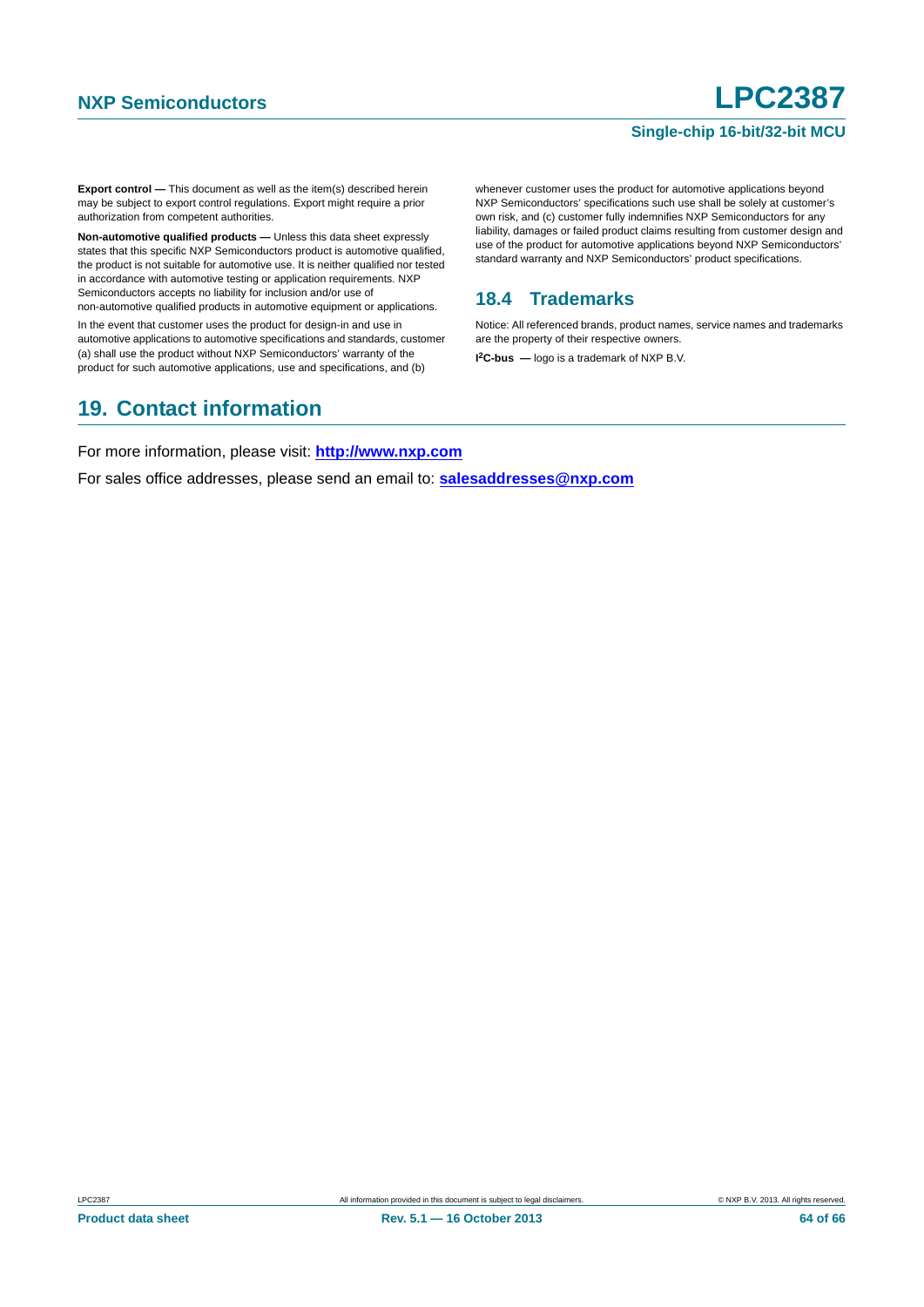**Single-chip 16-bit/32-bit MCU**

# <span id="page-64-0"></span>**20. Contents**

| 1              | General description                                             | 1        |
|----------------|-----------------------------------------------------------------|----------|
| 2              | Features and benefits                                           | 1        |
| 3              |                                                                 | 3        |
| 4              | Ordering information                                            | 3        |
| 4.1            | Ordering options                                                | 3        |
| 5              | Block diagram                                                   | 4        |
| 6              | Pinning information                                             | 5        |
| 6.1            |                                                                 | 5        |
| 6.2            | Pin description                                                 | 5        |
| 7              | Functional description  14                                      |          |
| 7.1            | Architectural overview                                          | 14       |
| 7.2            | On-chip flash programming memory                                | 15       |
| 7.3            | On-chip SRAM $\ldots \ldots \ldots \ldots \ldots \ldots \ldots$ | 15       |
| 7.4            | Memory map                                                      | 15       |
| 7.5            | Interrupt controller                                            | 16       |
| 7.5.1          |                                                                 | 17       |
| 7.6            |                                                                 | 17       |
| 7.7            | General purpose DMA controller                                  | 17       |
| 7.7.1          |                                                                 | 17       |
| 7.8            | Fast general purpose parallel I/O                               | 18       |
| 7.8.1          |                                                                 | 19       |
| 7.9<br>7.9.1   |                                                                 | 19       |
| 7.10           |                                                                 | 19<br>20 |
| 7.10.1         | USB device controller                                           | 20       |
| 7.10.1.1       |                                                                 | 20       |
| 7.10.2         |                                                                 | 21       |
| 7.10.2.1       |                                                                 | 21       |
| 7.10.3         |                                                                 | 21       |
| 7.10.3.1       |                                                                 | 21       |
| 7.11           | CAN controller and acceptance filters                           | 21       |
| 7.11.1         |                                                                 |          |
| 7.12           |                                                                 |          |
| 7.12.1         |                                                                 | 22       |
| 7.13           |                                                                 | 22       |
| 7.13.1         |                                                                 | 22       |
| 7.14           |                                                                 | 22       |
| 7.14.1<br>7.15 |                                                                 |          |
| 7.15.1         | SPI serial I/O controller.                                      | 23<br>23 |
| 7.16           | SSP serial I/O controller                                       | 23       |
| 7.16.1         |                                                                 | 23       |
| 7.17           | SD/MMC card interface                                           | 24       |
| 7.17.1         |                                                                 |          |
| 7.18           | $12C$ -bus serial I/O controllers                               | 24       |
| 7.18.1         |                                                                 | 24       |
| 7.19           | I <sup>2</sup> S-bus serial I/O controllers 25                  |          |
|                |                                                                 |          |

| 7.19.1   |                                              | 25 |
|----------|----------------------------------------------|----|
| 7.20     | General purpose 32-bit timers/external event |    |
|          |                                              | 25 |
| 7.20.1   |                                              | 25 |
| 7.21     | Pulse width modulator                        | 26 |
| 7.21.1   |                                              | 26 |
| 7.22     |                                              | 27 |
| 7.22.1   |                                              | 27 |
| 7.23     | RTC and battery RAM                          | 27 |
| 7.23.1   |                                              | 27 |
| 7.24     | Clocking and power control                   | 28 |
| 7.24.1   | Crystal oscillators                          | 28 |
| 7.24.1.1 |                                              | 28 |
| 7.24.1.2 |                                              | 28 |
| 7.24.1.3 | RTC oscillator                               | 28 |
| 7.24.2   |                                              | 28 |
| 7.24.3   |                                              | 29 |
| 7.24.4   | Power control                                | 29 |
| 7.24.4.1 |                                              | 30 |
| 7.24.4.2 |                                              | 30 |
| 7.24.4.3 | Power-down mode                              | 30 |
| 7.24.4.4 | Deep power-down mode                         | 30 |
| 7.24.4.5 | Power domains                                | 31 |
| 7.25     | System control                               | 31 |
| 7.25.1   |                                              | 31 |
| 7.25.2   | Brownout detection                           | 32 |
| 7.25.3   | Code security (Code Read Protection - CRP)   | 32 |
| 7.25.4   |                                              | 32 |
| 7.25.5   | External interrupt inputs                    | 33 |
| 7.25.6   | Memory mapping control                       | 33 |
| 7.26     | Emulation and debugging                      | 33 |
| 7.26.1   |                                              | 33 |
| 7.26.2   | Embedded trace                               | 33 |
| 7.26.3   |                                              | 34 |
| 8        | Limiting values                              | 35 |
| 9        | Thermal characteristics                      | 36 |
| 10       | Static characteristics                       | 37 |
| 10.1     | Power-down mode                              | 40 |
| 10.2     | Deep power-down mode                         | 41 |
| 10.3     | Electrical pin characteristics.              | 43 |
| 11       | Dynamic characteristics                      | 44 |
| 11.1     |                                              | 45 |
| 11.2     |                                              | 45 |
| 11.3     | USB interface                                | 45 |
| 11.4     | Flash memory                                 | 46 |
| 11.5     |                                              | 47 |
| 12       | ADC electrical characteristics               | 48 |
|          |                                              |    |

#### **continued >>**